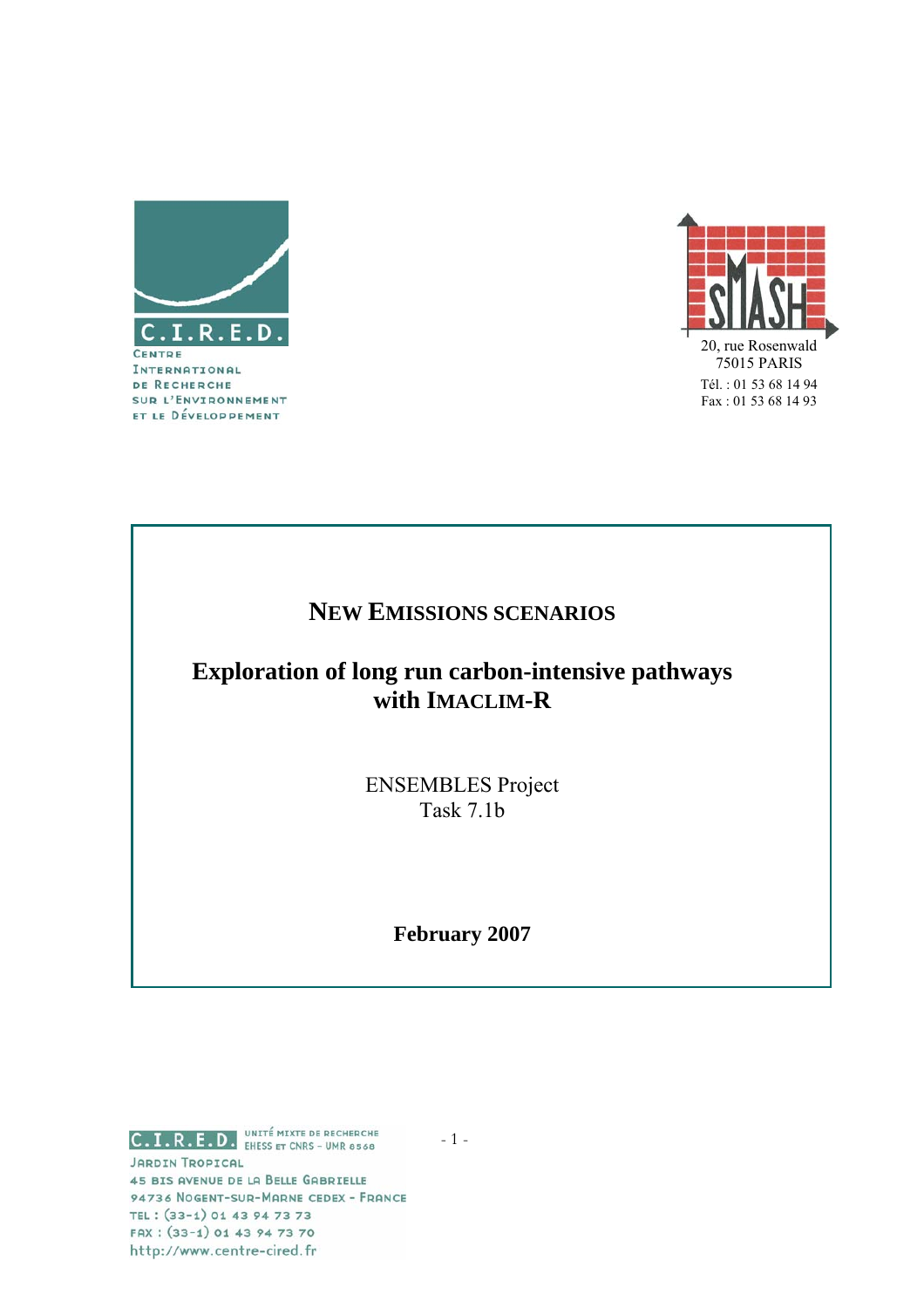**Partner:** 

# 60 SMASH 20 rue Rosenwald 75015 PARIS France

Contact:

Jean-Charles HOURCADE 45bis avenue de la Belle Gabrielle 94736 Nogent-Sur-Marne cedex (33) 1 43 94 73 80 hourcade@centre-cired.fr

■ Team :

CRASSOUS Renaud GITZ Vincent GUIVARCH Céline SASSI Olivier WAISMAN Henri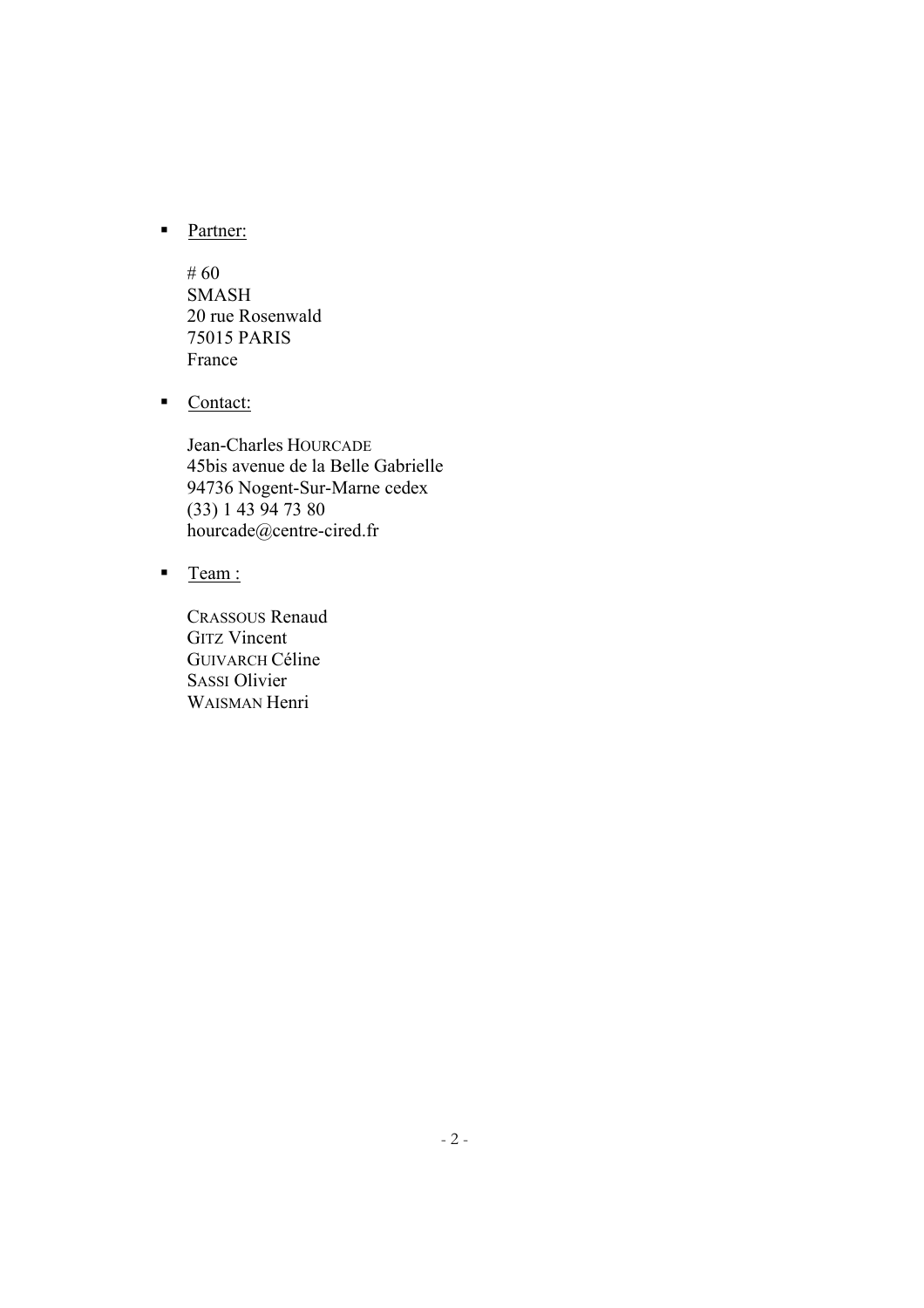| 1            |       |                                                                                  |  |
|--------------|-------|----------------------------------------------------------------------------------|--|
| $\mathbf{2}$ |       |                                                                                  |  |
|              | 21    |                                                                                  |  |
|              | 2.1.1 | A Dual Vision of the Economy: an easier dialogue between engineers and           |  |
|              | 2.1.2 |                                                                                  |  |
|              | 22    |                                                                                  |  |
|              | 2.2.1 |                                                                                  |  |
|              | 2.2.2 |                                                                                  |  |
|              | 2.2.3 |                                                                                  |  |
| 3            |       |                                                                                  |  |
|              | 3.1   |                                                                                  |  |
|              | 3.1.1 |                                                                                  |  |
|              | 3.1.2 |                                                                                  |  |
|              | 3.1.3 | Energy and technology variables: variants on technical progress and on the speed |  |
|              |       |                                                                                  |  |
|              | 3.1.4 |                                                                                  |  |
|              | 32    |                                                                                  |  |
|              | 3.2.1 |                                                                                  |  |
|              | 3.2.2 |                                                                                  |  |
|              | 3.2.3 |                                                                                  |  |
|              | 3.2.4 |                                                                                  |  |
|              | 3.2.5 |                                                                                  |  |
|              | 3.2.6 |                                                                                  |  |
|              | 3.3   |                                                                                  |  |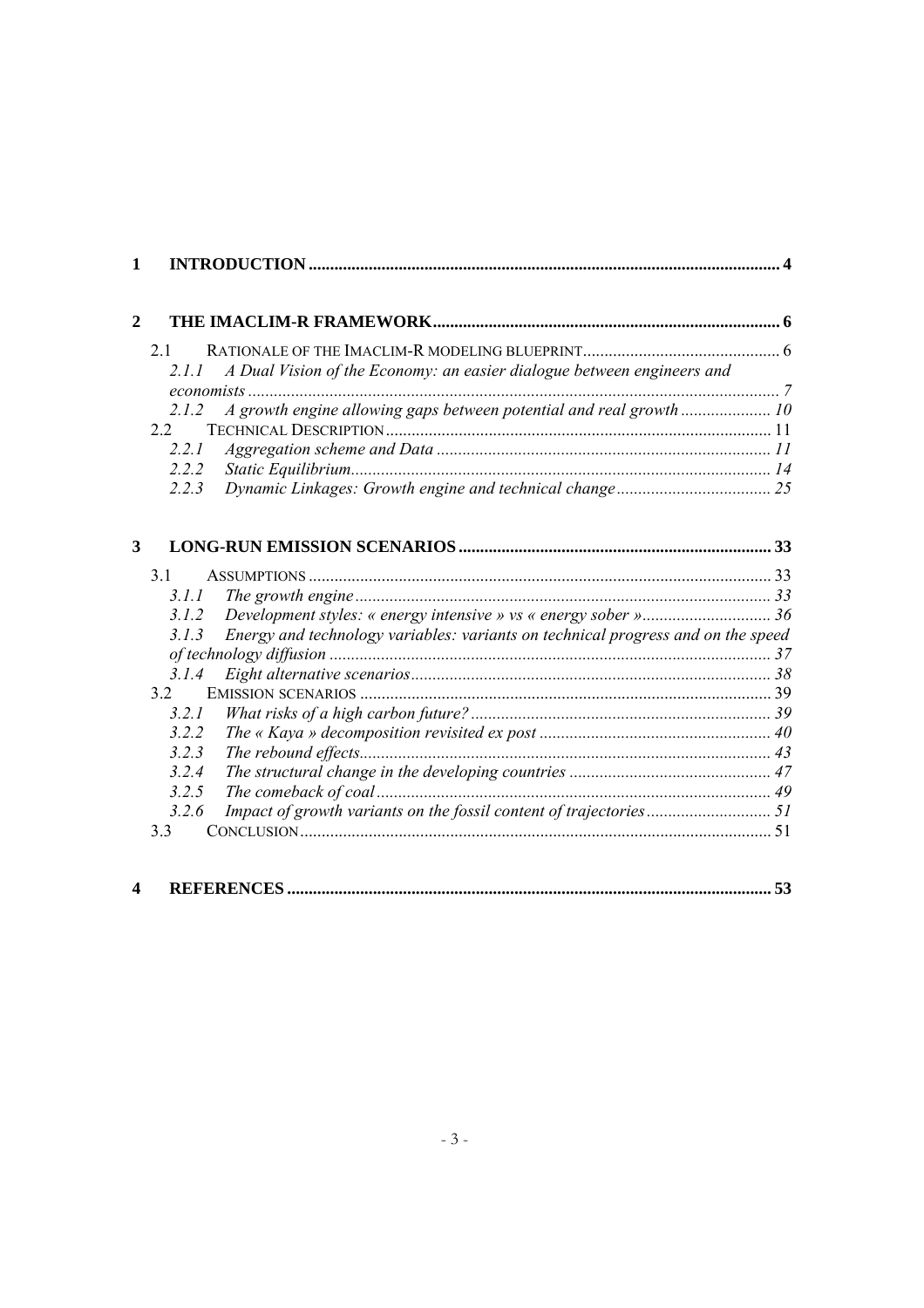# <span id="page-3-0"></span>**1 Introduction**

This report deals with the research undertaken for the ENSEMBLES European Project at SMASH-CIRED, under the Research Theme 7 'Scenarios and policy Implications', precisely to fulfill Task 7.1b.

Task 7.1 was first focused on the assessment of SRES scenarios, which provided the clear answer that SRES trajectories were still a valid set of reference scenarios to explore the range of uncertainties about non-intervention future pathways (Tol, O'Neill, van Vuuren, 2005; Vuuren and O'Neill, 2006). SMASH was involved in the updated task 7.1b that was to compute some new emissions scenarios that could bring further insights beyond the materials and lessons from SRES. The SRES exercise was a unique attempt to provide a set of scenarios explicitly designed to explore the uncertainties, both from models and from our ignorance of the future. This kind of exercise demands a rigorous coordination scheme, stringent transparency on modeling assumptions, numerous iterations among experts and modelers, and numerous model runs. Therefore, both for scientific and for pragmatic reasons, the research presented in this report do not pretend to provide a new, updated, comprehensive set of trajectories, but rather intend to focus on a specific question.

One major challenge is to reinforce the internal consistency of long run scenarios, through an endogenous representation of the interactions between macroeconomic, technological and structural variables. The Imaclim-R model aims precisely at allowing a representation detailed enough as to reinforce the plausibility of the simulated trajectories, and facilitating the dialog between modellers, experts, and stakeholders. Two research issues are at stake in this innovative modelling approach:

- (i) On one side, a stronger consistency could probably limit the uncertainty of emission trajectories, if some combinations of exogenous trends are deemed to be impossible,
- (ii) On the other side, the modelling of endogenous mechanisms instead of exogenous trends should in principle lead to more robust assessments of the impact from energy and climate policies, owing to an explicit modelling of more numerous possible feedbacks.

We chose to apply this approach to try and explore scenarios that could be in the upper bound of carbon-intensive pathways. This choice stems from two facts in the current research community:

(i) In many studies, we observed that the multi-scenario approach is somehow abandoned in favor of a single medium reference trajectory, which we think very harmful for policy-oriented as academic research;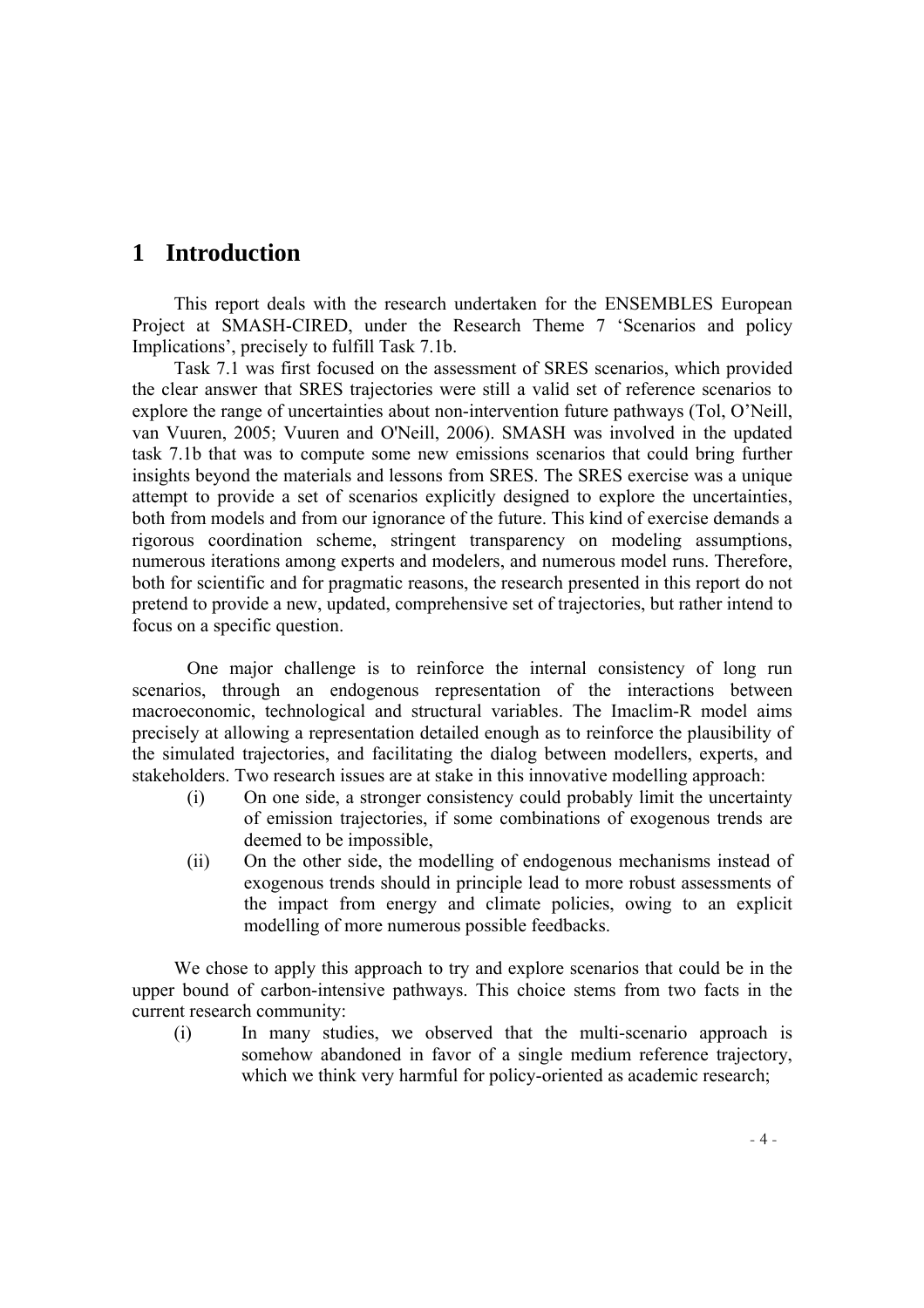(ii) Recent trends of energy and carbon intensity led to a strong increase of emissions that is follows the upper bound of the SRES scenarios, in spite of the ETS, the Kyoto Protocol and the plausibility of future stringent GHG regulations. This means that some deep forces – growth, technology or development styles – actually push emissions upwards and are likely to do so during the following decades more than sometimes expected *on average*.

Understanding what are the forces behind a carbon-intensive scenario could play a significant role in the design of appropriate policies in due time, to counterbalance these forces and lead the economy on a decarbonization path.

The report is divided in two parts: first it presents the Imaclim-R model, its rationale and its detailed specifications; second it presents a set of emission scenarios computed with Imaclim-R thanks to the most recent developments. The new scenarios explore what could be the energy and non-energy drivers of high emissions trajectories. We focus our analysis on the link between trajectory uncertainty and the interactions between global growth regimes, price signals, technology potentials and development styles.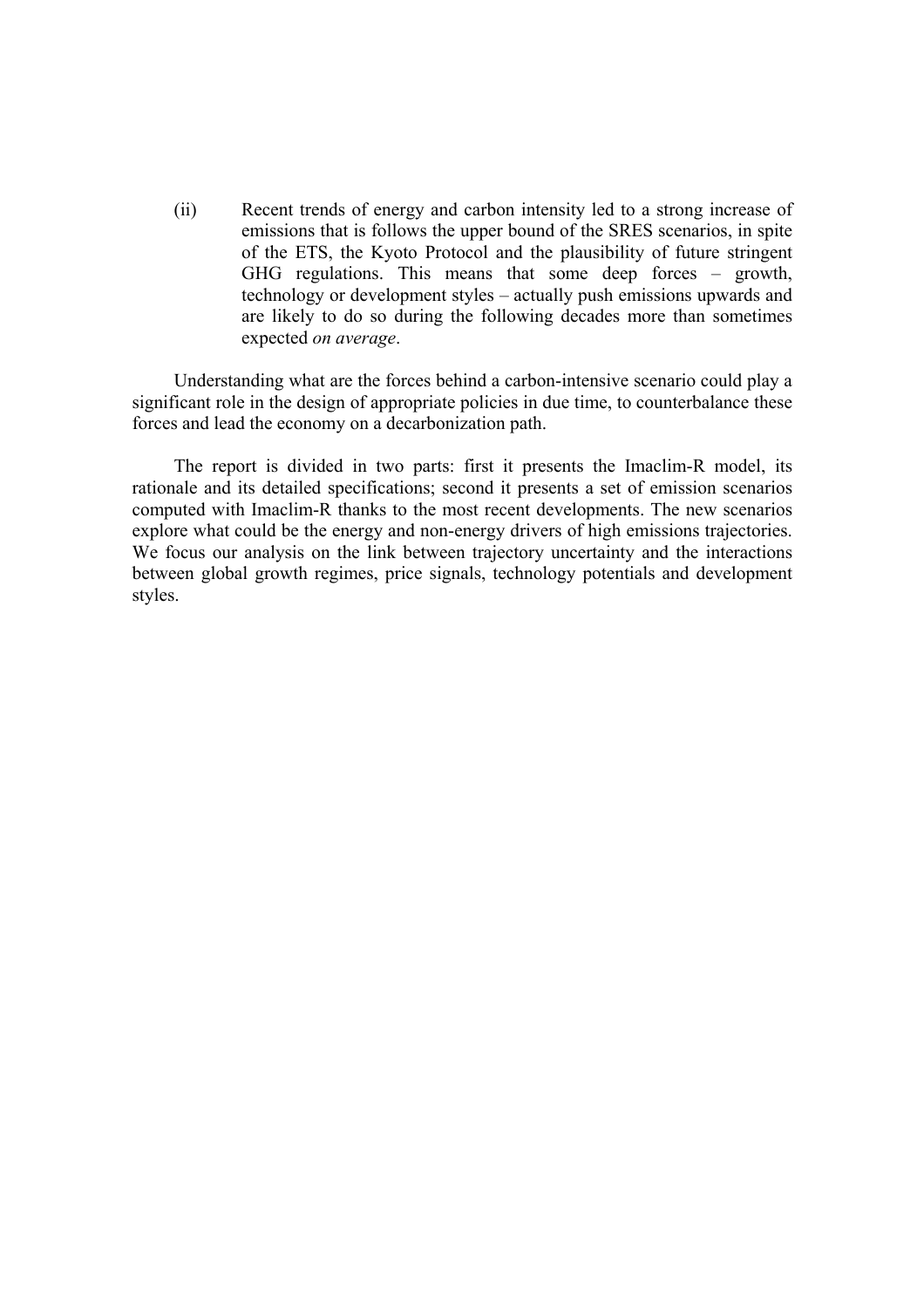## <span id="page-5-0"></span>**2 The Imaclim-R framework**

The risk of non sustainable development stems ultimately from the joint effect of issues as diverse as climate change, energy and food security, land cover changes or social dualism in urban and rural areas. These issues in turn depend on the dynamics of consumption and technologies in sectors such as energy, transportation, construction or food production and on the hazards caused by shortages of primary resources or by the transformation of our global environment. The challenge is thus to integrate sectorbased analysis in a common economic framework capturing their interplay in a world experiencing very rapid demographic and economic transitions.

The IMACLIM-R structure presented in this paper tries and meets this challenge through an integrated modeling approach (Weyant et al., 1996). Its primary aim is to provide an innovative framework that could organize better the dialogue between economics (to capture the general interdependences between sectors, issues and policy decisions), demography (to represent a major driver of the world economic trends), natural sciences (to capture the feedbacks of the alteration of the ecosystems) and engineering sciences (to capture the technical constraints and margins of freedom).

We first present the rationale of the IMACLIM-R structure; the following part contains the technical description of its static and dynamic components.

## **2.1 Rationale of the IMACLIM-R modeling blueprint**

The overall rationale of IMACLIM-R stems from the necessity to understand better, amongst the drivers of baseline and policy scenarios, the relative role of *(i) technical parameters* in the supply side and in the end-use equipments, *(ii) structural changes* in the final demand for goods and services (dematerialization of growth patterns), *(iii) micro and macroeconomic* behavioral parameters in opened economies. This is indeed critical to capture the mechanisms at play in transforming a given environmental alteration into an economic cost and in widening (or narrowing) margins of freedom for mitigation or adaptation.

The specific way through which IMACLIM-R tries and reaches this objective derives from a twofold diagnosis about the challenges for designing more useful baseline scenarios:

− The increasing recognition that endogenizing technical change to capture policy induced transformation of the set of available techniques should be broadened to the endogeneization of *structural* change. As noted by Solow (1990) indeed, the rate and direction of technical progress depend not only on the efficiency of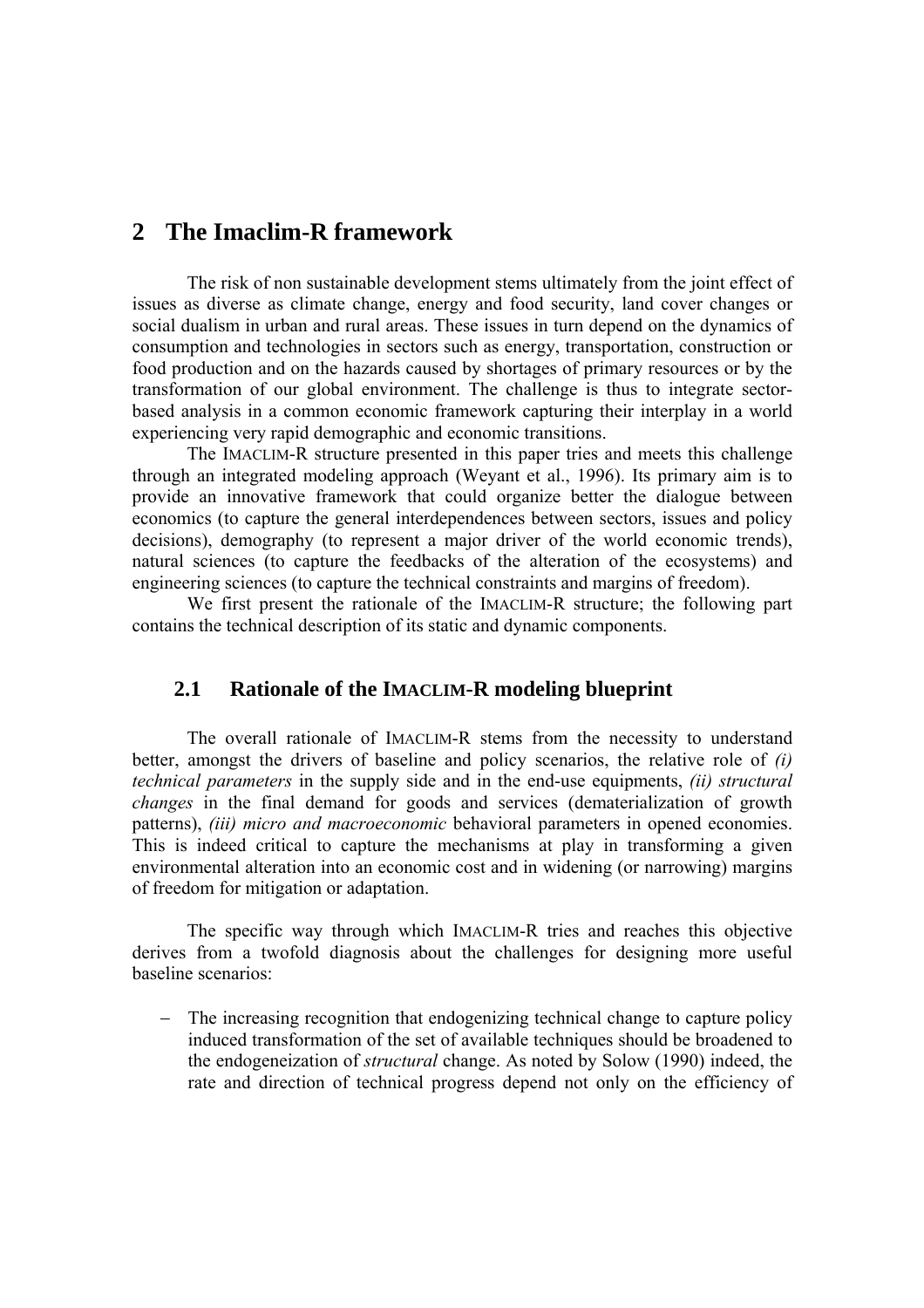<span id="page-6-0"></span>physical capital on the supply side but also on the structure of the final households' demand. Ultimately they depend upon the interplay between consumption styles, technologies and localization patterns. The point is that drastic departures from currents trends possibly required by sustainability targets cannot but alter the very functioning of the macroeconomic growth engine.

− Although computable general equilibrium models represented a great progress in capturing economic interdependences that are critical for the environmenteconomy interface; their limit is to study equilibrated growth pathways, often under perfect foresight assumptions, whereas sustainability challenges come primarily from controversies about long term risks. These controversies and the delay in perceiving complete impacts cannot but inhibit their internalization in due time and trigger higher transition costs necessary to adapt to unexpected hazards. This makes it necessary to describe an economy with disequilibrium mechanisms fueled by the interplay between inertia, imperfect foresights and 'routine' behaviors. For instance, an economy with structural debt or unemployment and submitted to volatile energy prices will not react in the same way to environmental shocks or policy intervention as an economy situated on a steady state growth pathway.

### **2.1.1 A Dual Vision of the Economy: an easier dialogue between engineers and economists**

 IMACLIM-R is based on an explicit description of the economy both in money metric values and in physical quantities linked by a price vector<sup>1</sup>. The existence of explicit physical (and not only surrogate) variables comes back to the Arrow-Debreu axiomatic. In this context, it provides a dual vision of the economy allowing to check whether the projected economy is supported by a realistic technical background and, conversely, whether the projected technical system corresponds to realistic economic flows and consistent sets of relative prices. It does so because its physical variables allow a rigorous incorporation of sector based information about how final demand and technical systems are transformed by economic incentives, especially for very large departures from the reference scenario. This information encompasses (i) engineering based analysis about economies of scale, learning by doing mechanisms and saturations in efficiency progress (ii) expert views about the impact of incentive systems, market or institutional imperfections and the bounded rationality of economic behaviors.

<span id="page-6-1"></span> $<sup>1</sup>$  For the very subject of climate change mitigation, which implies the necessity to account for physical</sup> energy flows, modellers use so-called 'hybrid matrices' including consistent economic input-output tables and physical energy balances (see Sands et al., 2005). In Imaclim-R we aim at extending physical accounting to other non-energy relevant sectors such as transportation (passenger-kilometres, tonkilometres) or industry (tons of steel, aluminium, cement).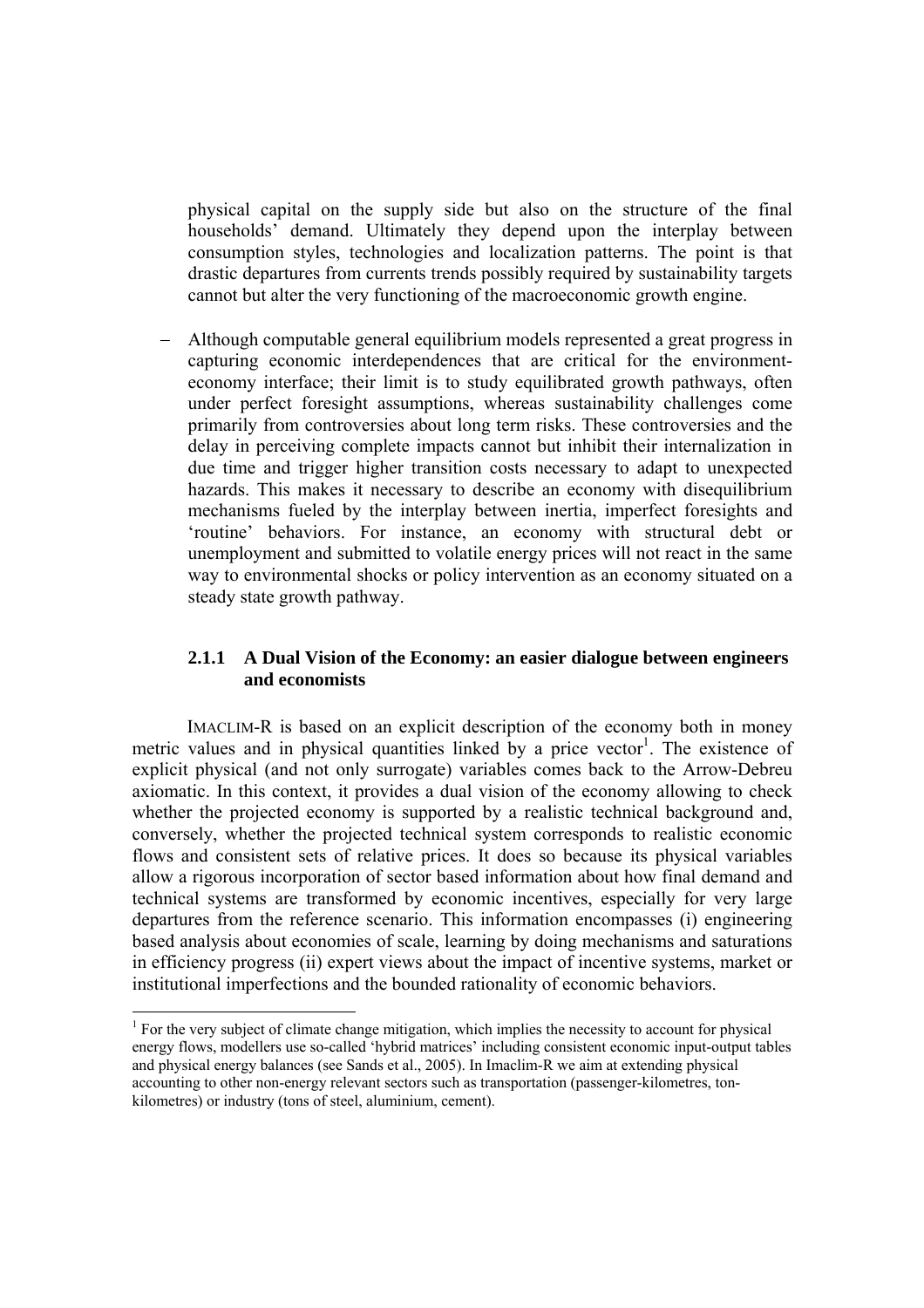One major specificity of this dual description of the economy is that it no longer uses the conventional KLE or KLEM production functions which, after Berndt and Wood (1975) and Jorgenson (1981), were admitted to mimic the set of available techniques and the technical constraints impinging on an economy. Regardless of questions about their empirical robustness<sup>[2](#page-7-0)</sup>, their main limit, when representing technology, is that they resort to the Sheppard's lemma to reveal 'real' production functions, after calibration on cost-shares data. And yet, the domain within which this systematic use of the envelope theorem provides a robust approximation of real technical sets is limited by (i) the assumption that economic data, at each point of time, result from an optimal response to the current price vector<sup>[3](#page-7-1)</sup> and (ii) the lack of technical realism of constant elasticities over the entire space of relative prices, production levels and time horizons under examination in sustainability issues<sup>[4](#page-7-2)</sup>. Even more important, the use of such production functions prevents from addressing the path-dependency of technical change.

The solution retained in IMACLIM-R is based on the 'belief' that it is almost impossible to find tractable functions with mathematical properties suited to cover large departures from reference equilibrium over one century and flexible enough to encompass different scenarios of structural change resulting from the interplay between consumption styles, technologies and localization patterns (Hourcade, 1993). Instead, the productions functions at each date and their transformation between t and t+n are derived from a recursive structure that allows a systematic exchange of information between:

− An annual static equilibrium module, in which the equipment stock is fixed and in which the only technical flexibility is the utilization rate of this equipment. Solving this equilibrium at *t* provides a snapshot of the economy at this date: a set of relative prices, levels of output, physical flows, profitability rates for each sector and allocation of investments among sectors;

<span id="page-7-0"></span> $2$  Having assessed one thousand econometric works on the capital-energy substitution, Frondel and Schmidt conclude that "*inferences obtained from previous empirical analyses appear to be*  largely an artefact of cost shares and have little to do with statistical inference about *technology relationship*" (Frondel and Schmidt, 2002, p.72). This comes back to the Solow's warning that this '*wrinkle' is acceptable only at an aggregate level (for specific purposes) and implies to be cautious about the interpretation of the macroeconomic productions functions as*  referring to a specific technical content' (Solow, 1988, p. 313) .<br><sup>3</sup> "Total-factor-productivity calculations require not only that market prices can serve as a rough-and-

<span id="page-7-1"></span>*ready approximation of marginal products, but that aggregation does not hopelessly distort these relationships.*" (Solow, 1988, p. 314)<br><sup>4</sup> Dekiliar M.U. J.M. Beilly, M. Ma

<span id="page-7-2"></span>Babiker, M.H., J.M. Reilly, M. Mayer, R.S. Eckaus, I. Sue Wing and R.C. Hyman (2001). « The MIT Emissions Prediction and Policy Analysis (EPPA) Model: Emissions, Sensitivities and Comparison of Results. Massachusetts Institute of Technology ». *Joint Program on the Science and Policy of Global Change report #71* (http://web.mit.edu/globalchange/www/MITJPSPGC\_Rpt71.pdf)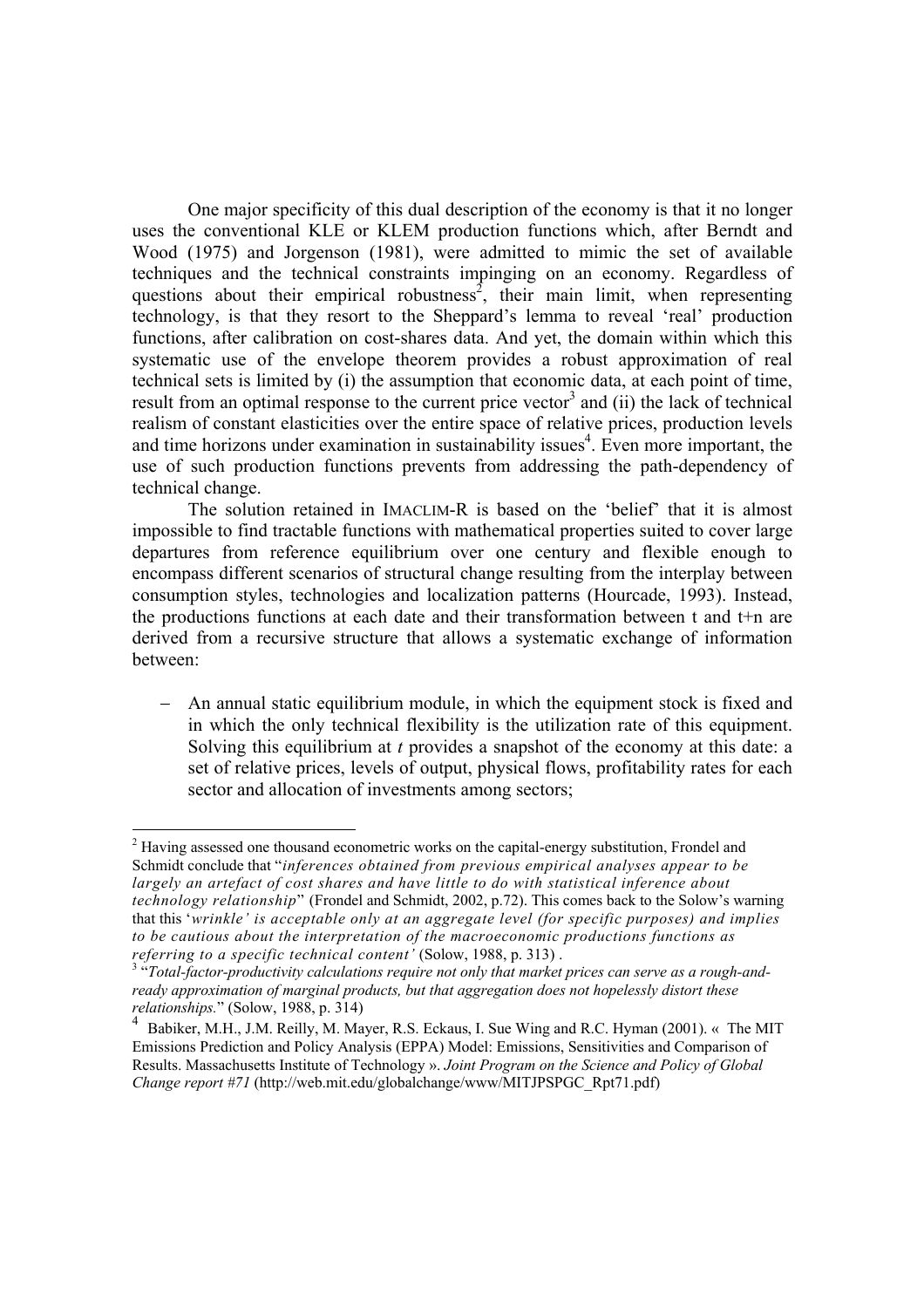Dynamic modules, including demography, capital dynamics and sector-specific reduced forms of technology-rich models which take into account the economic values of the previous static equilibria, computes the reaction of technical systems and send back this information to the static module in the form of new coefficients for calculating the equilibrium at  $t+1$ .

Each year, technical choices for new equipments are flexible; they modify at the margin the factors and overall productivity embodied in the existing equipments that result from past technical choices. This general putty-clay<sup>[5](#page-8-0)</sup> assumption is critical to represent the inertia in technical systems and how the economy adapts not only to the level and direction of economic signals but also to their volatility.



**Figure 1: Iterative Top-down / Bottom-Up dialogue in IMACLIM-R** 

This modular structure allows to couple a rather aggregated static equilibrium with sector-specific bottom-up reaction functions (transportation, energy, land-use) that capture explicit and tangible drivers of structural and technical changes in a compact way<sup>6</sup>. These reduced forms are calibrated to approximate the response of bottom-up models to a set of economic parameters (price signals, investments). The level of sector aggregation and the compactness of bottom-up modules can thus be adapted in function

<span id="page-8-0"></span><sup>&</sup>lt;sup>5</sup> Doing this we neglect the existing possibilities of 'retrofitting' existing capital from one technology to an other one, or from one sector to an other sector. This can be modified easily in the modules describing capital dynamics. In the current version of the model our choice is to represent somehow the upper bound of inertia. 6

<span id="page-8-1"></span> $6$  Building these 'compact' bottom-up reaction functions avoids us the daunting and perhaps useless task of building general equilibrium structures with as many product categories as in engineering based descriptions of the energy systems.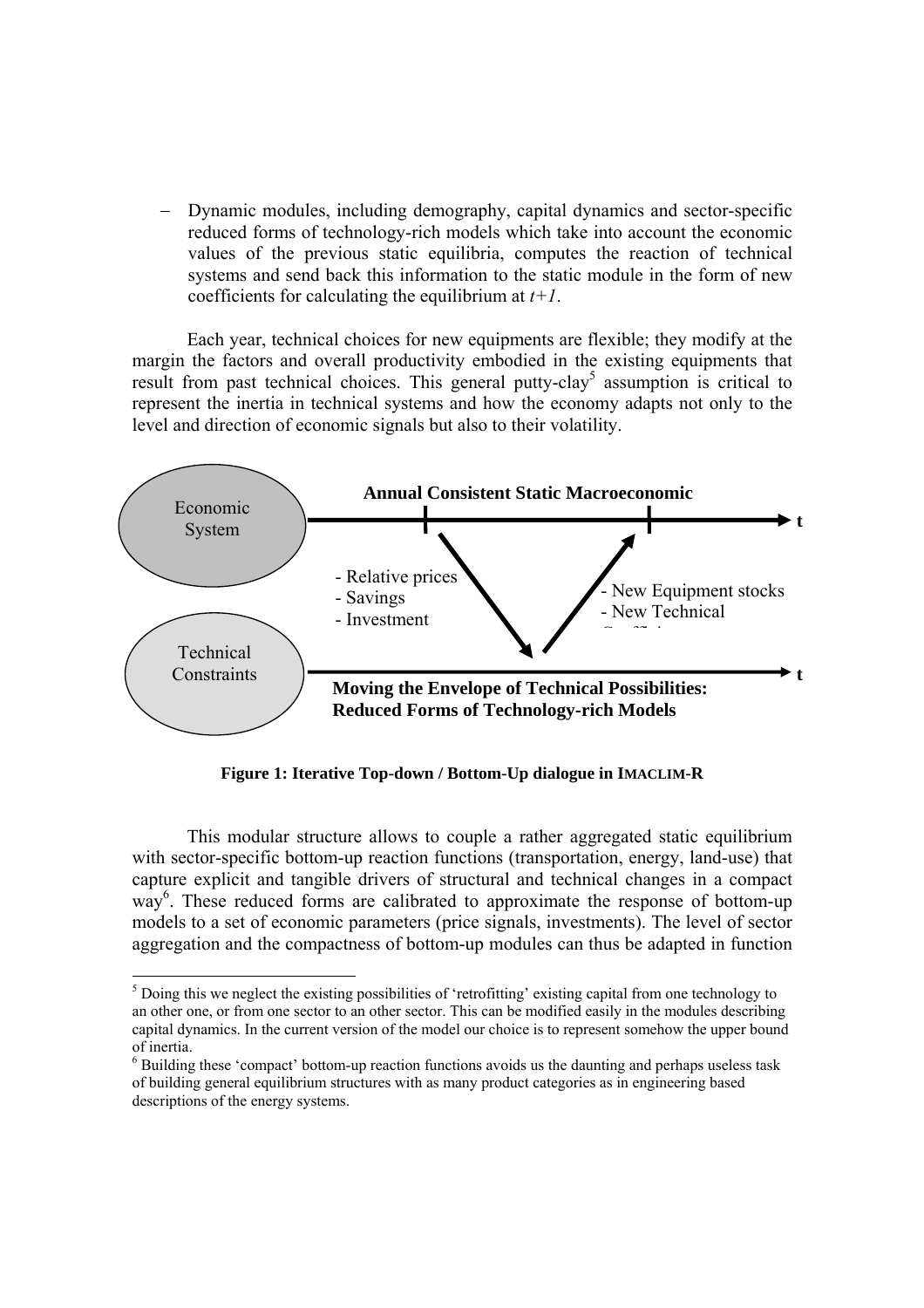<span id="page-9-0"></span>of the objective of the modeling exercise. One benefit of this modeling strategy is to test the influence of the various assumptions about decision-making routines and expectations (perfect or imperfect foresight, risk aversion…).

### **2.1.2 A growth engine allowing gaps between potential and real growth**

IMACLIM-R's growth engine is conventionally composed of exogenous demographic trends and labor productivity changes and is fuelled by regional net investment rates and investments allocation among sectors. The specificity of this engine is to authorize endogenous disequilibrium so as to capture *transition* costs after a policy decision or an exogenous shock. Retaining endogenous disequilibrium mechanisms comes to follow Solow's advice (1988) that, when devoting more attention to transition pathways, economic cycles should not be viewed as "optimal blips in optimal paths in response to random variations in productivity and the desire for leisure [...] and the markets for goods and labor [...] as frictionless mechanisms for converting the consumption and leisure desires of households into production and employment". We thus adopted a "Kaleckian" dynamics in which investment decisions are driven by profit maximization under imperfect expectations in non fully competitive markets<sup>7</sup>. Disequilibria are endogenously generated by the inertia in adapting to changing economic conditions due to non flexible characteristics of equipment vintages available at each period. The inertia inhibits an automatic and costless come-back to a steadystate equilibrium. In the short run the main available flexibility lies in the rate of utilization of capacities, which may induce excess or shortage of production factors, unemployment and unequal profitability of capital across sectors. Progress in computational capacity now allows to run disequilibrium models that incorporate features that avoid the drawback of Harrod-Domar's knife-edged growth with structural (and unrealistic) crisis, and this without resorting to the "wrinkle" (Solow, 1988) of the production function which tended to picture frictionless return to the steady state. The growth pathways generated by IMACLIM-R always return to equilibrium in the absence of new exogenous shock, but after 'some' transition.

<span id="page-9-1"></span><sup>&</sup>lt;sup>7</sup> We are encouraged in this direction by the Stiglitz's remark that some results of neo-classical growth model incorporating costs of adjustment "have some semblance to those of the model that Kaldor (1957, 1961) and Kalecki (1939) attempted to construct" which "may be closer to the mark than the allegedly "theoretically correct" neoclassical theory" (Stiglitz 1993, pp 57-58)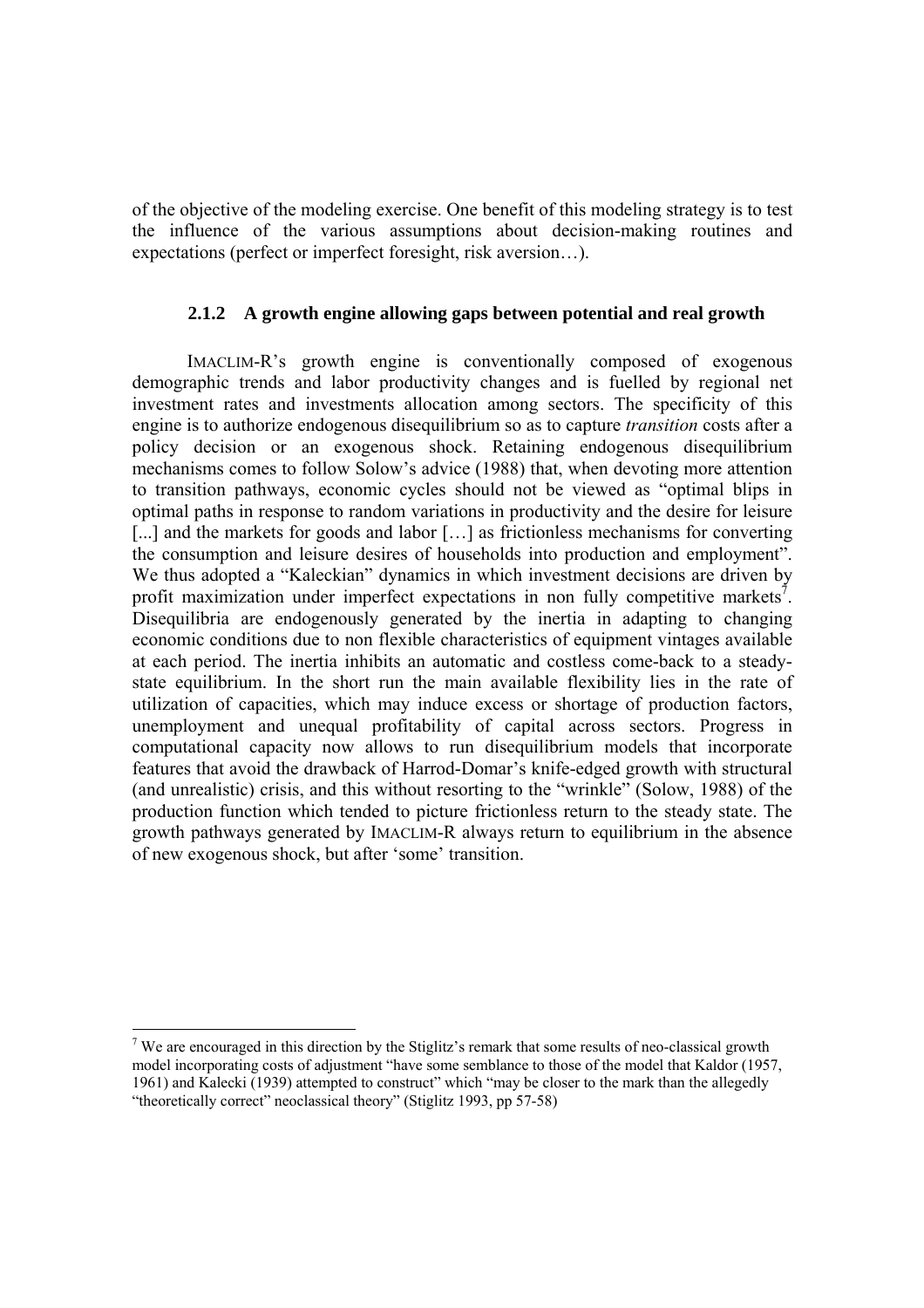<span id="page-10-0"></span>

**Figure 2 : The recursive dynamic framework of IMACLIM-R** 

## **2.2 Technical Description**

### **2.2.1 Aggregation scheme and Data**

IMACLIM-R is a multi-sector multi-region dynamic recursive growth model. The time-horizon of the model is 2100. The model is run for a partition of the world in twelve regions and twelve economic sectors. The model is calibrated on economic data from the GTAP 6 database (benchmark year is 2001), physical energy data from ENERDATA 4.1 database and passenger transportation data from (Schafer and Victor, 2000).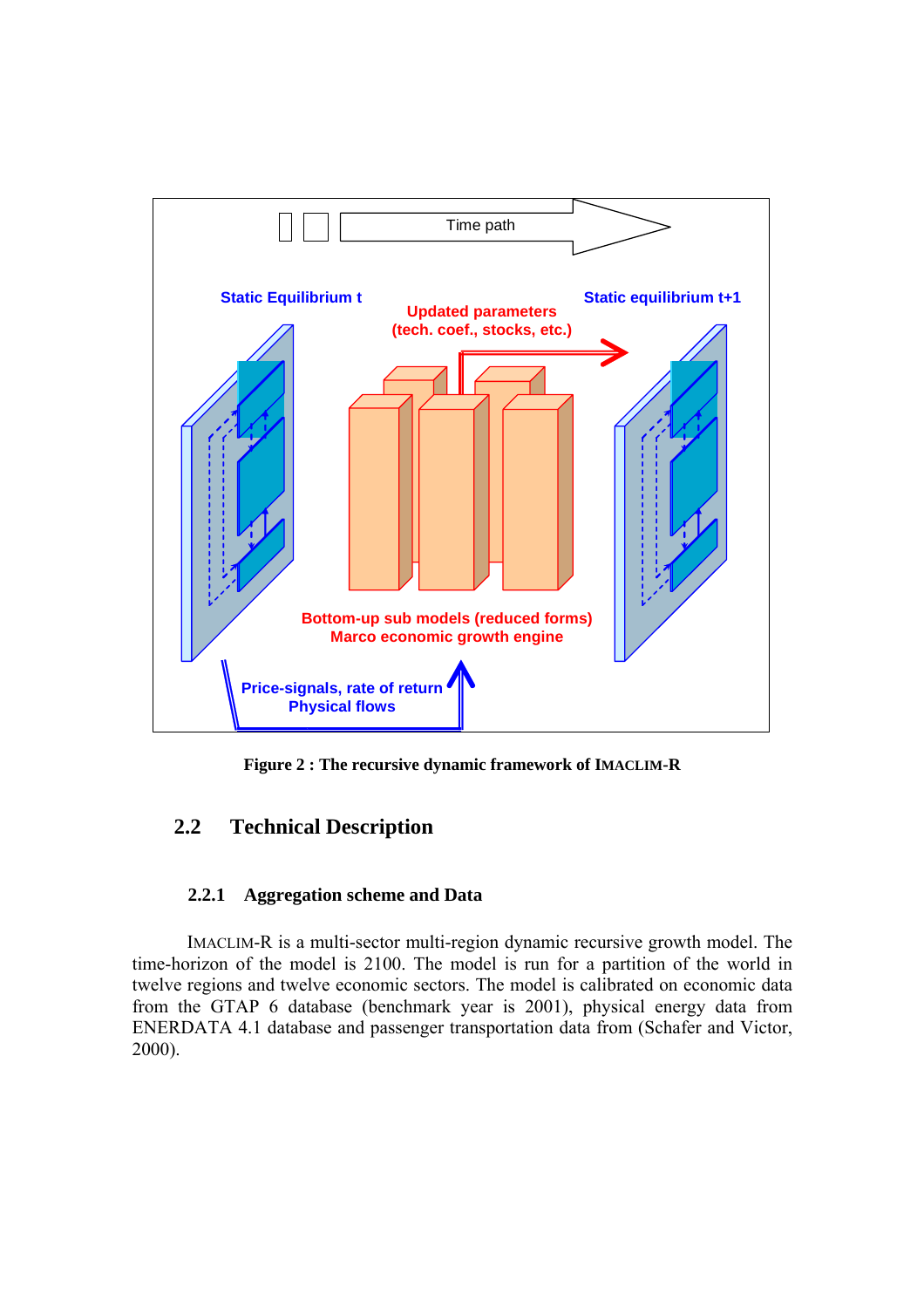The mapping of regional and sector aggregation of the original regions<sup>[8](#page-11-0)</sup> and sectors<sup>[9](#page-11-1)</sup> of GTAP 6 can be found in the following tables.

| <b>IMACLIM-R</b><br><b>Regions</b> | <b>GTAP</b> regions                                                                                                                                                                                                                                                                                                                           |
|------------------------------------|-----------------------------------------------------------------------------------------------------------------------------------------------------------------------------------------------------------------------------------------------------------------------------------------------------------------------------------------------|
| <b>USA</b>                         | <b>USA</b>                                                                                                                                                                                                                                                                                                                                    |
| CAN                                | Canada                                                                                                                                                                                                                                                                                                                                        |
| <b>EUR</b>                         | Austria, Belgium, Denmark, Finland, France, Germany, United<br>Kingdom, Greece, Ireland, Italy, Luxembourg, Netherlands,<br>Portugal, Spain, Sweden, Switzerland, Rest of EFTA, Rest of<br>Europe, Albania, Bulgaria, Croatia, Cyprus, Czech Republic,<br>Hungary, Malta, Poland, Romania, Slovakia, Slovenia, Estonia,<br>Latvia, Lithuania. |
| <b>OECD</b><br>Pacific             | Australia, New-Zealand, Japan, Korea.                                                                                                                                                                                                                                                                                                         |
| <b>FSU</b>                         | Russian Federation, Rest of Former Soviet Union.                                                                                                                                                                                                                                                                                              |
| <b>CHN</b>                         | China                                                                                                                                                                                                                                                                                                                                         |
| <b>IND</b>                         | India                                                                                                                                                                                                                                                                                                                                         |
| <b>BRA</b>                         | <b>Brazil</b>                                                                                                                                                                                                                                                                                                                                 |
| <b>ME</b>                          | <b>Rest of Middle East</b>                                                                                                                                                                                                                                                                                                                    |
| <b>AFR</b>                         | Morocco, Tunisia, Rest of North Africa, Botswana, South Africa,<br>Rest of South African CU, Malawi, Mozambique, Tanzania,<br>Zambia, Zimbabwe, Rest of SADC, Madagascar, Uganda, Rest of<br>Sub-Saharan Africa.                                                                                                                              |
| <b>RAS</b>                         | Indonesia, Malaysia, Philippines, Singapore, Thailand, Vietnam,<br>Hong Kong, Taiwan, Rest of East Asia, Rest of Southeast Asia,<br>Bangladesh, Sri Lanka, Rest of South Asia, Rest of Oceania.                                                                                                                                               |
| <b>RAL</b>                         | Mexico, Rest of North America, Colombia, Peru, Venezuela, Rest<br>of Andean Pact, Argentina, Chile, Uruguay, Rest of South America,<br>Central America, Rest of FTAA, Rest of the Caribbean.                                                                                                                                                  |

**Table 1 : Regional aggregation** 

<span id="page-11-0"></span><sup>&</sup>lt;sup>8</sup> For a comprehensive description of GTAP 6.0 region see :  $\frac{\text{https://www.gtap.agecon.purdue.edu/databases/v6/v6\_regions.asp}}{\text{9}}$  For a comprehensive description of GTAP 6.0 sectors see :

<span id="page-11-1"></span>[https://www.gtap.agecon.purdue.edu/databases/v6/v6\\_sectors.asp](https://www.gtap.agecon.purdue.edu/databases/v6/v6_sectors.asp)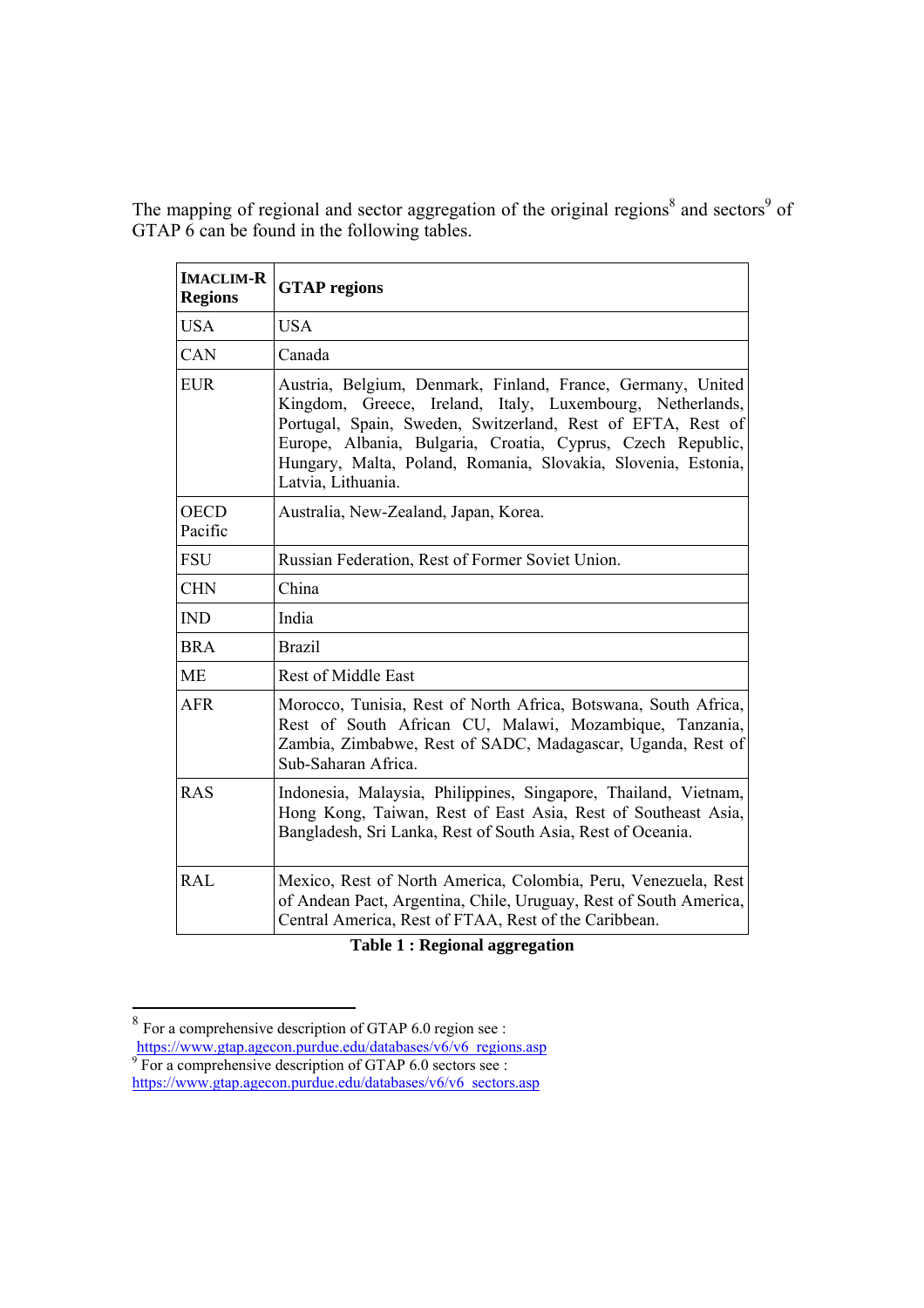| <b>Imaclim-R</b> sectors           | <b>GTAP</b> sectors                                                                                                                                                                                                                                                                                                                                                                                                 |  |  |  |
|------------------------------------|---------------------------------------------------------------------------------------------------------------------------------------------------------------------------------------------------------------------------------------------------------------------------------------------------------------------------------------------------------------------------------------------------------------------|--|--|--|
| Coal                               | Coal                                                                                                                                                                                                                                                                                                                                                                                                                |  |  |  |
| Oil                                | Oil                                                                                                                                                                                                                                                                                                                                                                                                                 |  |  |  |
| Gas                                | Gas                                                                                                                                                                                                                                                                                                                                                                                                                 |  |  |  |
| Refined products                   | Petroleum and coal products                                                                                                                                                                                                                                                                                                                                                                                         |  |  |  |
| Electricity                        | Electricity                                                                                                                                                                                                                                                                                                                                                                                                         |  |  |  |
| Construction                       | Construction                                                                                                                                                                                                                                                                                                                                                                                                        |  |  |  |
| Air transport                      | Air transport                                                                                                                                                                                                                                                                                                                                                                                                       |  |  |  |
| Water transport                    | Sea transport                                                                                                                                                                                                                                                                                                                                                                                                       |  |  |  |
| Terrestrial transport              | Other transport                                                                                                                                                                                                                                                                                                                                                                                                     |  |  |  |
| Agriculture and related industries | Paddy rice, Wheat, Cereal grains nec,<br>Vegetables, fruit, nuts, Oil seeds, Sugar<br>cane, sugar beet, Plant-based fibers, Crops<br>nec, Cattle, sheep, goats, horses, Animal<br>products nec, Raw milk, Wool, silk-worm<br>cocoons, Forestry, Fishing, Meat, Meat<br>products nec, Vegetable oils and fats, Dairy<br>products, Processed rice, Sugar, Food<br>products nec, Beverages<br>and tobacco<br>products. |  |  |  |
| <b>Energy-intensive Industries</b> | Minerals nec, Textiles, Wearing apparel,<br>Leather products, Wood products, Paper<br>products, publishing, Chemical, rubber,<br>plastic prods, Mineral products<br>nec,<br>Ferrous metals, Metals nec, Metal products,<br>and parts, Transport<br>Motor<br>vehicles<br>equipment nec, Electronic equipment,<br>Machinery<br>equipment<br>and<br>nec,<br>Manufactures nec.                                          |  |  |  |
| Other industries and Services      | Rest of sectors                                                                                                                                                                                                                                                                                                                                                                                                     |  |  |  |

**Table 2 : Sector aggregation** 

In the following pages, we describe the equations of the static equilibrium that determine short-term adjustments, and the dynamic modules that condition the motion of growth. Index *k* refers to regions, indexes *i* and *j* refer to goods or sectors, index *t* refers to the current year and  $t_0$  to the benchmark year 2001.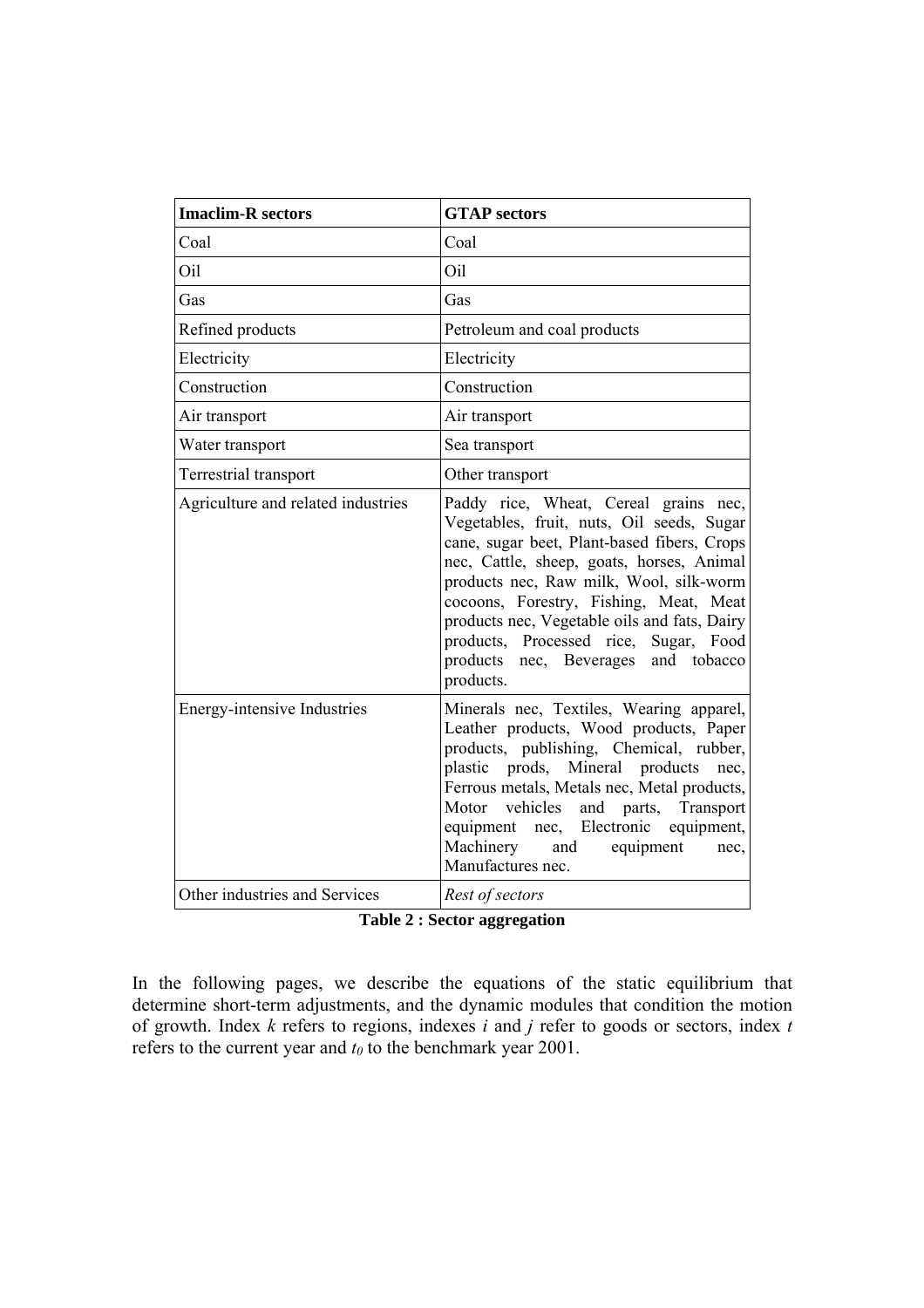### <span id="page-13-0"></span>**2.2.2 Static Equilibrium**

The static equilibrium is Walrasian in nature: domestic and international markets for all *goods* are cleared by a unique set of relative prices. On the production side, whereas total investment flows are equilibrated, the utilization rate of production capacities can vary and there is no guarantee that the labor force is fully employed. Those mechanisms depend on the behaviors of representative agents on the demand and supply sides. They derive from (i) the maximization of a households' representative utility function under budget constraints, (ii) the choice of the utilization rate of installed production capacities, (iii) the decision routines in government policies, (iv) the adjustments of commercial and capital flows, (v) the allocation of investments among sectors. The calculation of the equilibrium determines the following variables: relative prices, wages, labor, quantities of goods and services, value flows. At the equilibrium, all are set to satisfy market clearing conditions for all tradable goods under budget constraints of agents and countries while respecting the mass conservation principle of physical flows.

### *2.2.2.1 Households demand of goods, services and energy*

Consumers' final demand is calculated by solving the utility maximization program of a representative consumer<sup>10</sup>. The distinctive features of this program come from the arguments of the utility function and from the existence of two budget constraints (income and time).

#### **Income and savings**

 $\overline{a}$ 

Households income is equal to the sum of wages received from all sectors *i* in region  $k$  (non mobile labor supply), dividends (a fixed share  $div_{ki}$  of regional profits) and lump-sum public transfers, as shown in equation [\[1\].](#page-14-0) Savings are a proportion (*1*  $ptc_{ki}$ ) of this income, set as a scenario variable which evolves in time in function of exogenous assumptions that translate views about how saving behaviors will change in function of the age pyramid $^{11}$ .

<span id="page-13-1"></span><sup>&</sup>lt;sup>10</sup> Here we follow (Muellbauer, 1976) who states that the legitimacy of the representative consumer assumption is only to provide 'an elegant and striking informational economy', by capturing the aggregate behavior of final demand through a utility maximization. This specification remains valid as long as the dispersion of individual consumers' characteristics is not evolving significantly (Hildenbrand, 1994).

<span id="page-13-2"></span> $11$  A full endogeneisation of the saving rates over the long run would require a better description of the loop between demography and economic growth. Advances in that direction will be undertaken in collaboration with the INGENUE 2 model (CEPII, 2003).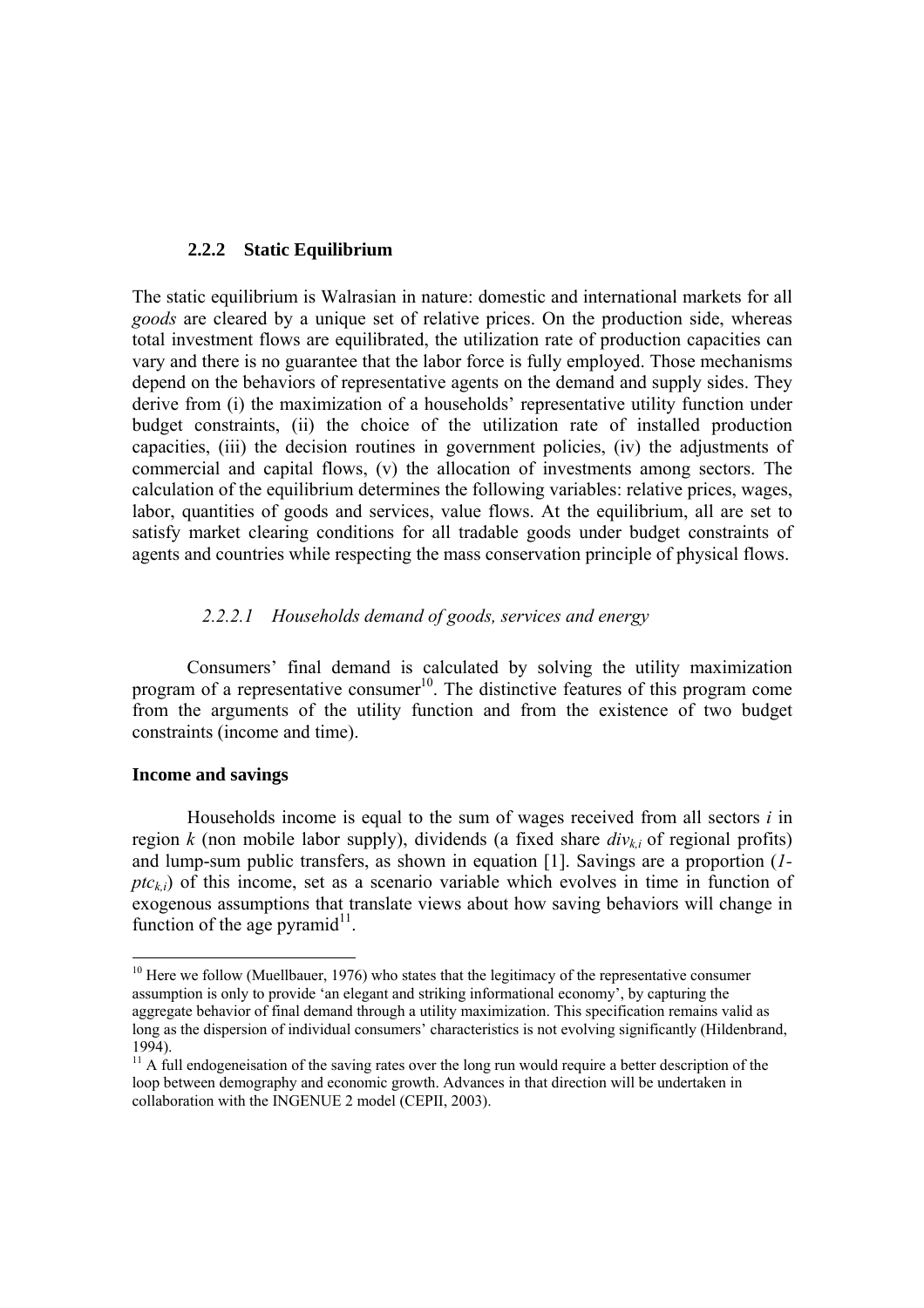<span id="page-14-0"></span>
$$
Income_k = \sum_j wages_{k,j} + \sum_j div_{k,j} \cdot profits_{k,j} + transfers_k
$$
\n[1]  
\n
$$
Savings_k = (1 - ptc_k) \cdot Income_k
$$
\n[2]

**Utility function** 

The arguments of the utility function *U* are (i) the goods  $C_{ki}$  produced by the agriculture, industry and services sectors (ii) mobility service  $S_{k, mobility}$  (in passengerkilometers *pkm*) (iii) housing services  $S_{k,housine}$  (in square meters). Basic needs of each good or service are noted *bn*.

$$
U = \prod_{\substack{\text{goods } i \\ \text{(agriculture,}\\ \text{industry,}\\ \text{series}}} \left( C_i - b n_i \right)^{\xi_i} \cdot \left( S_{\text{housing}} - b n_{\text{housing}} \right)^{\xi_{\text{housing}}} \cdot \left( S_{\text{mobility}} - b n_{\text{mobility}} \right)^{\xi_{\text{motility}}} \tag{3}
$$

First note that energy commodities are considered only as production factors of housing services and mobility: they are not directly included in the utility function. They will impact on the equilibrium and welfare through the associated energy bill. Energy consumption for housing is derived from the physical stock of lodging and from efficiency coefficients characterizing the existing stock of end-use equipments per square meter.

The link between mobility services and energy demand is more complex: it encompasses not only the energy efficiency of the vehicles but also the availability and efficiency of four transport modes: terrestrial public transport, air transport, private vehicles and non-motorized. Due to differences in amenities delivered by each mode and to regional particularities, the transport modes are assumed imperfect substitutes. The amounts of passenger-kilometers *pkm<sub>mode</sub>* in the different modes are nested in a single index of mobility service, within a constant-elasticity-of-substitution function.

$$
S_{k, mobility} = \left( \left( \frac{pkm_{k,air}}{b_{k,air}} \right)^{\eta_k} + \left( \frac{pkm_{k,public}}{b_{k,public}} \right)^{\eta_k} + \left( \frac{pkm_{k,cars}}{b_{k, cars}} \right)^{\eta_k} + \left( \frac{pkm_{k,nonmotorized}}{b_{k, nonmotorized}} \right)^{\eta_k} \right)^{-\frac{1}{\eta_k}}
$$
 [4]

The advantage of not entering energy in the utility function is to allow an explicit representation of the end-use efficiency. The final energy demands from households are derived from the levels of  $S_{k, \text{housing}}$  and  $pkm_{k, \text{cars}}$  through equation [\[5\]:](#page-14-1)

<span id="page-14-1"></span>
$$
C_{k, Ei} = pkm_{k, cars} \cdot \alpha_{k, Ei}^{Cars} + S_{k, housing} \cdot \alpha_{k, Ei}^{m^2}
$$
 [5]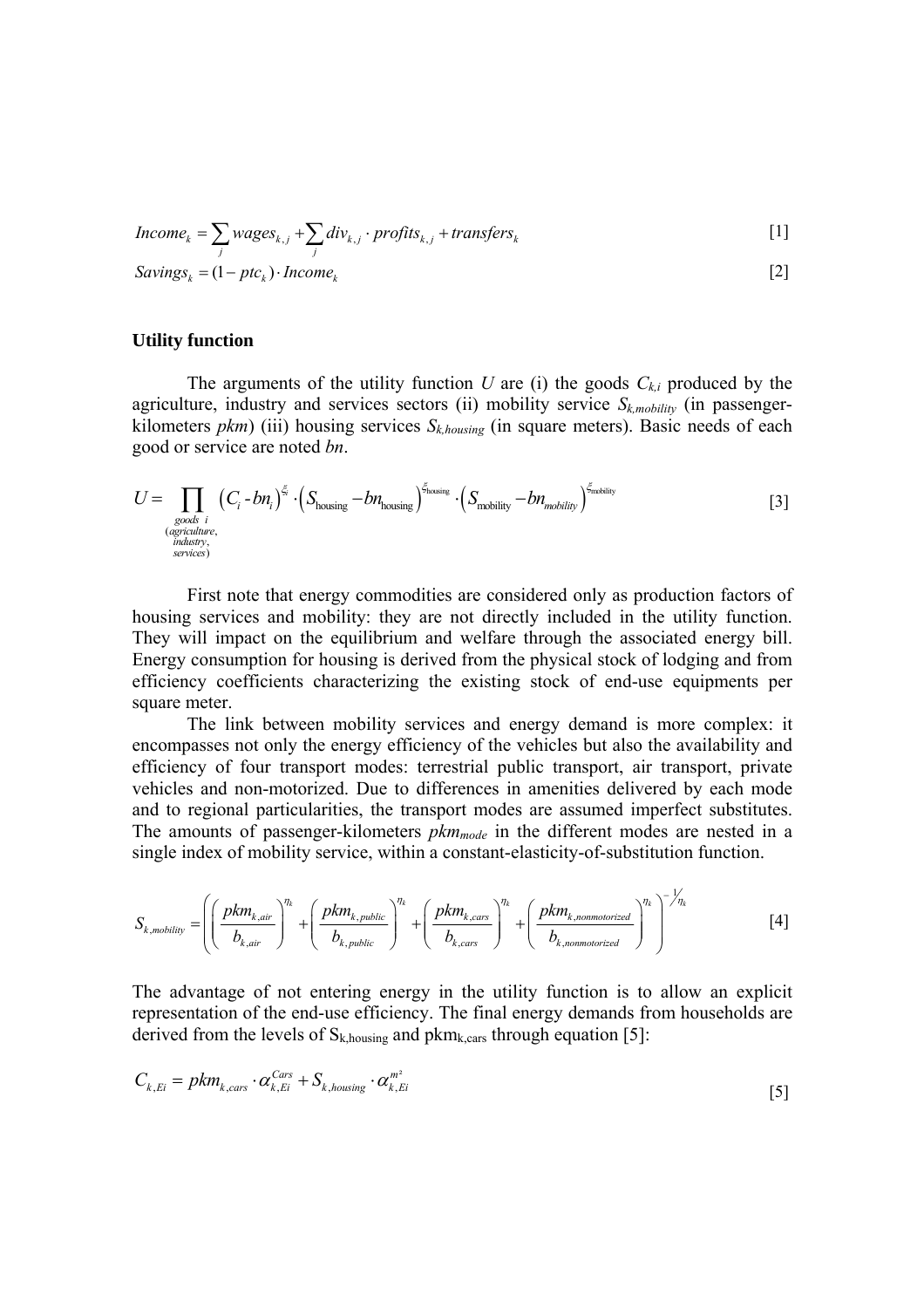where  $\alpha^{cars}$  are the mean energy consumption to travel one passenger-kilometer with the current stock of private cars and  $\alpha^{m^2}$  is the consumption of each energy product per square meter of housing. These parameters are held constant during the resolution of the static equilibrium and are adjusted in the residential module (see [0\)](#page-27-0) that describes the changes in nature of end-use equipments and their energy requirements.

#### **Maximization program**

 $\overline{a}$ 

In order to capture the links between final demand and the availability of infrastructures and equipments, IMACLIM-R considers that consumers maximize their utility under two constraints:

(i) A **disposable income constraint** which imposes that purchases of non-energy goods and services  $C_{ki}$  and of energy (induced by transportation by private cars and end-use services in housing) are equal to the income available for consumption (equation [\[6\]\)](#page-15-0), for a given set of consumers prices  $pC_{ki}$ ,

<span id="page-15-0"></span>
$$
ptc_k \cdot Income_k = \sum_i pC_{k,i} \cdot C_{k,i} + \sum_{Energies \ E} pC_{k,Ei} \cdot (pkm_{k,cars} \cdot \alpha_{k,Ei}^{cars} + S_{h, housing} \cdot \alpha_{k,Ei}^{m^2})
$$
 [6]

(ii) A **time budget constraint** which imposes an upper limit to the average time people can (or are willing to) devote to daily transportation. This rests on the so-called Zahavi's law (Zahavi et Talvitie, 1980), stating that the average daily travel time of households in a large panel of cities remains constant over decades. The choice between different transportation modes depends not only on their relative prices but also on their relative marginal travel time efficiency  $\tau_{k,Tj}$  i.e. the time needed to travel one additional kilometer by the mode *Tj*. Each mode is characterized by a specific *travel time efficiency*  which decreases with the utilization rate of its infrastructures. The more one approaches the capacity limit *Captransport<sub>k</sub><sub>Ti</sub>* of its infrastructures (expressed in kilometers of road or rail, or seat-kilometers), the less each mode will be time-efficient because of congestion (Figure 3). The Zahavi constraint reads<sup>12</sup>:

$$
Tdisp_k = \sum_{\text{means of transport }T_j} \int_0^{pkm_{k,T_j}} \tau_{k,T_j} \left(\frac{u}{Captransport_{k,T_j}}\right) du
$$
 [7]

Obviously, as explained in section [0,](#page-28-0) this capacity limit will change over time according to the amount of investment devoted to each type of infrastructure.

<span id="page-15-1"></span> $Tdisp_k = 1.1 \cdot 365 \cdot L_k$  where  $L_k$  is the total population.  $12$  Assuming a 1.1 hour per day traveling, the total annual time devoted to transportation is given by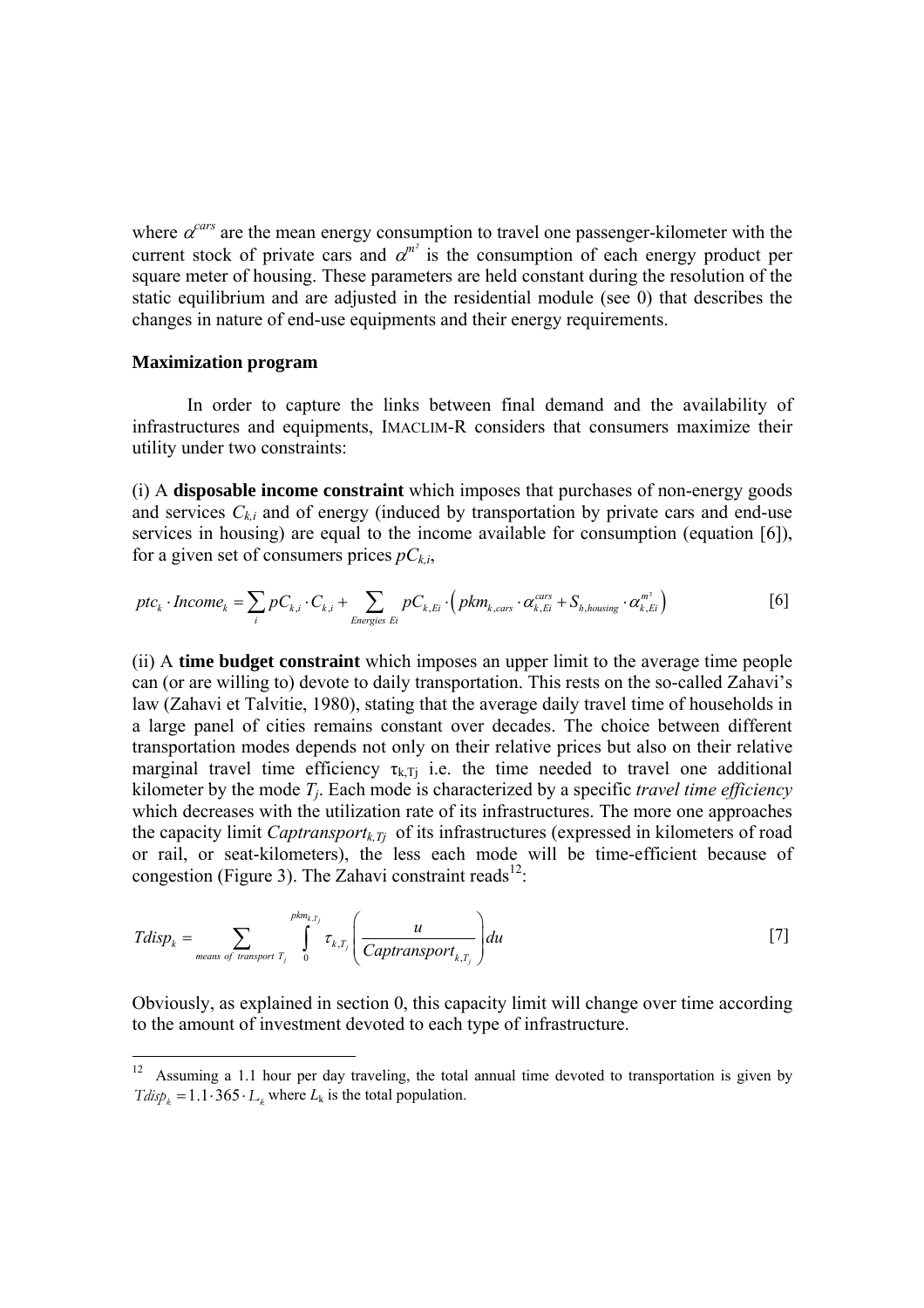#### *2.2.2.2 Production constraints and supply curves*

At each point in time producers are assumed to operate under constraint of a fixed production capacity  $Cap_{ki}$ , defined as the maximum level of physical output achievable with installed equipments. However the model allows short-run adjustments to market conditions through modifications of the utilization rate  $Q_{ki}/Cap_{ki}$ . This represents a different paradigm from usual production specifications, since the 'capital' factor is not always fully operated. It is grounded on three broad set of reasons: (i) beyond a certain utilization rate, static diminishing return cause marginal operating costs to become higher than the market price; (ii) security margins are set in case of technical failures or of unexpected selling opportunities, (iii) the existence of economic cycles contrast with the fact that capital intensive industries calibrate their capacity expansion over long periods of time and then undergo ups and downs of their revenues.

Supply cost curves in IMACLIM-R thus show static decreasing returns: production costs increase when the capacity utilization rate of equipments approaches one (Figure 3). In principle these decreasing return may concern all the intermediary inputs and labor. However, for simplicity sake and because of the orders of magnitude suggested by the work of (Corrado and Mattey, 1997) on the link between utilization rates of capacities and prices, we assume that the primary cause of higher production costs consists in higher labor costs due to extra hours with lower productivity, costly night work and more maintenance works. We thus set (i) fixed input-output coefficients representing that, with the current set of embodied techniques, producing one unit of a good *i* in region *k* requires fixed physical amounts  $IC_{j,i,k}$  of intermediate goods j and  $l_{k,i}$ of labor; (ii) a decreasing return parameter Ω*k,i=*Ω*(Qk,i/Capk,i)* on wages only, at the sector level<sup>13</sup> (see [\[9\]\)](#page-17-0).

Actually this solution comes back to earlier works on the existence of short-run flexibility of production systems at the sector level with putty-clay technologies (Marshall, 1890, Johansen, 1959) demonstrating that this flexibility comes less from input substitution than from variations in differentiated capacities utilization rates.

<span id="page-16-0"></span> $13$  The treatment of crude oil production costs is an exception: the increasing factor weighs on the markup rate, to convey the fact that oligopolistic producers can take advantage of capacity shortages by increasing their differential rent.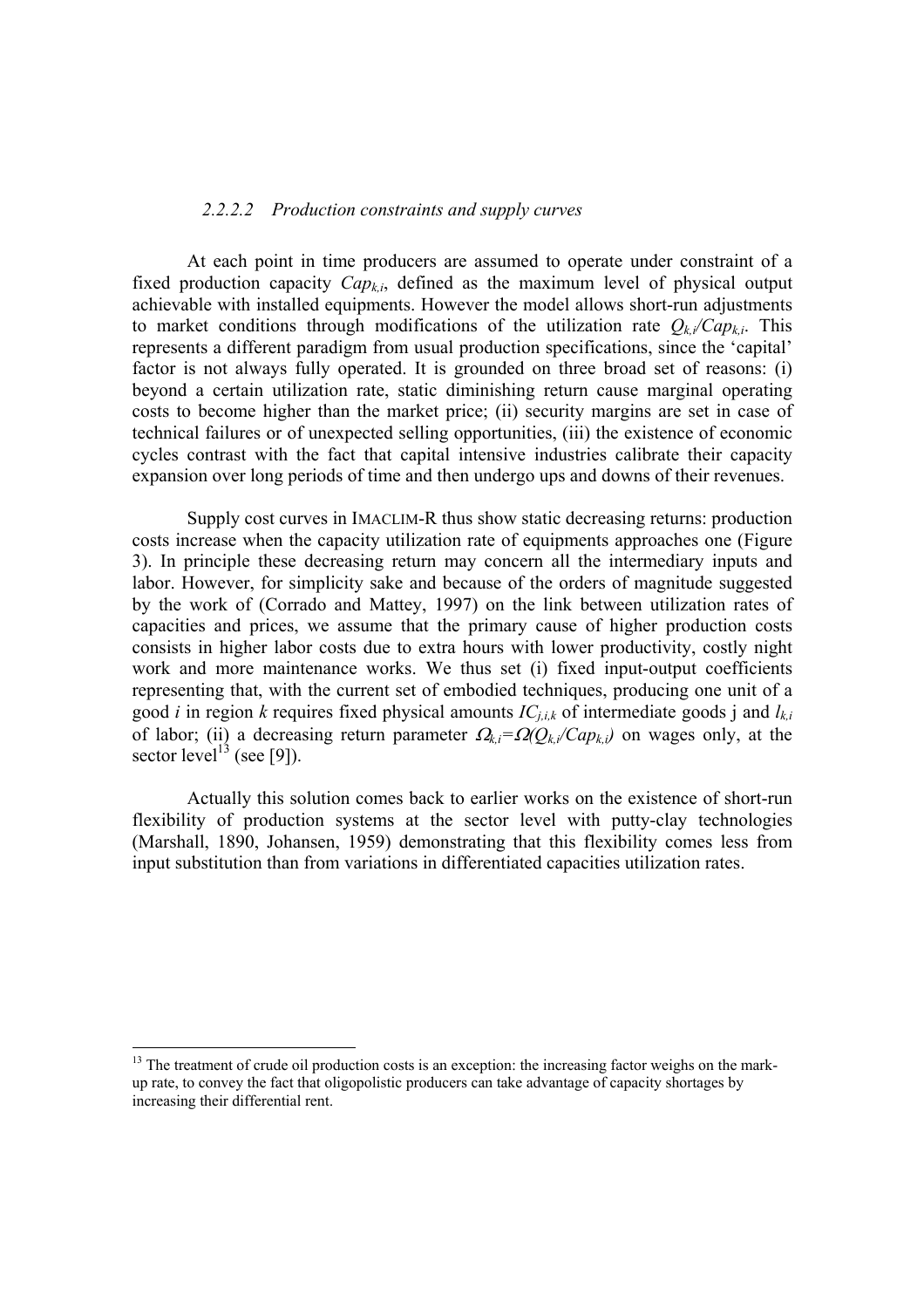

<span id="page-17-1"></span><span id="page-17-0"></span>**Figure 3: Static decreasing returns** 

We derive an expression of mean production costs  $Cm_{ki}$  (equation [\[8\]\)](#page-17-1), depending on prices of intermediate goods  $pIC_{j,i,k}$ , input-ouput coefficients  $IC_{j,i,k}$  and  $I_{k,i}$ , standard wages  $w_{k,i}$ , and production level through the decreasing return factor  $\Omega_{k,i}$ applied to labor costs (including payroll taxes  $\text{tax}_{k,i}$ ).

$$
Cm_{k,i} = \sum_{j} pIC_{j,i,k} \cdot IC_{j,i,k} + (\Omega_{k,i} \cdot w_{k,i}) \cdot l_{k,i} \cdot (1 + tax_{k,i}^{w})
$$
 [8]

Producer prices are equal to the sum of mean production costs and mean profit. In the current version of the model, all sectors apply a constant sector-specific mark-up rate  $\pi_{k,i}$  so that the producer price is given by equation [\[9\].](#page-17-0) This constant markup corresponds to a standard profit-maximization for producers whose mean production costs follow equation [\[8\]](#page-17-1) and who are price-takers, provided that the decreasing return factor can be approximated by an exponential function of utilization rate.

$$
p_{k,i} = \sum_{j} pIC_{j,i,k} \cdot IC_{j,i,k} + (\Omega_{k,i} \cdot w_{k,i}) \cdot l_{k,i} \cdot (1 + \text{tax}_{k,i}^{w}) + \pi_{k,i} \cdot p_{k,i}
$$
 [9]

This equation represents an inverse supply curve; it shows how the representative producer decides its level of output  $Q_{k,i}$  (which is included in the  $Q_{k,i}$  factor) in function of all prices and real wages.

From equation [\[9\]](#page-17-0) we derive immediately wages and profits in each sector: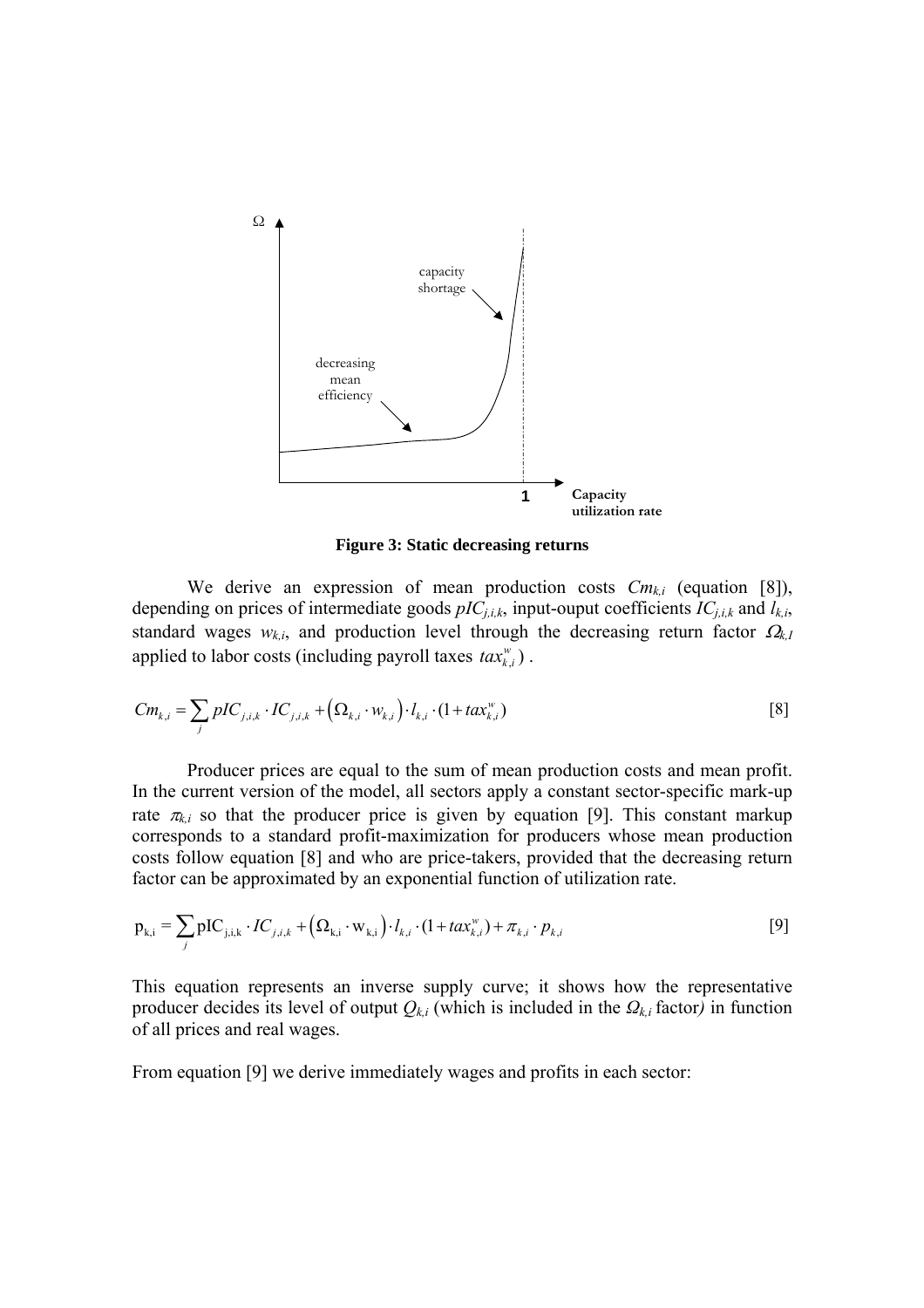$$
wages_{k,i} = (\Omega_{k,i} \cdot w_{k,i}) \cdot l_{k,i} \cdot Q_{k,i}
$$
\n
$$
profits_{k,i} = \pi_{k,i} \cdot p_{k,i} \cdot Q_{k,i}
$$
\n
$$
\tag{11}
$$

#### *2.2.2.3 Governments*

Governments' resources are composed of the sum of all taxes. They are equal to the sum of public administrations expenditures  $G_{k,i}$ , transfers to households *transfers*<sup>k</sup> and public investments in transportation infrastructures *InvInfrak* [14.](#page-18-1) Public administrations expenditures are assumed to follow population growth. Decisions to invest in infrastructures hang on behavioral routines detailed in [0.](#page-28-0) As *Gk,i* and *InvInfrak* are exogenously fixed in the static equilibrium, governments simply adjust transfers to households to balance their budget (equation [\[12\]\)](#page-18-0).

$$
\sum \text{taxes}_{k} = \sum_{i} G_{k,i} \cdot \text{pG}_{k,i} + \text{transfers}_{k} + \text{InvInfra}_{k}
$$
 [12]

### <span id="page-18-0"></span>*2.2.2.4 Labor market*

For each sector the output  $Q_{k,j}$  requires a labor input  $l_{k,i}$ ;  $Q_{k,i}$ . In each region, the unemployment rate is given by the difference between total labor requirements and the current active population  $L_k^{act}$  :

$$
Z_k = \frac{L_k^{act} - \sum_j l_{k,j} \cdot Q_{k,j}}{L_k^{act}}
$$
 [13]

The unemployment rate  $z_k$  impacts on all standard wages  $w_{k,i}$  according to a wage curve (Figure 4)[15.](#page-18-2) Effective wages in each sector depend both on the regional level of employment (through the wage curve) and on the sector utilization rate (through the decreasing return factor Ω)*.*

<span id="page-18-1"></span> $14$  We assume that road infrastructures are funded by public expenditure and by public commitments visà-vis equipment and building industries. 15 For a comprehensive discussion about the meaning and the robustness of the wage curve, see

<span id="page-18-2"></span>

<sup>(</sup>Blanchflower and Oswald 1995).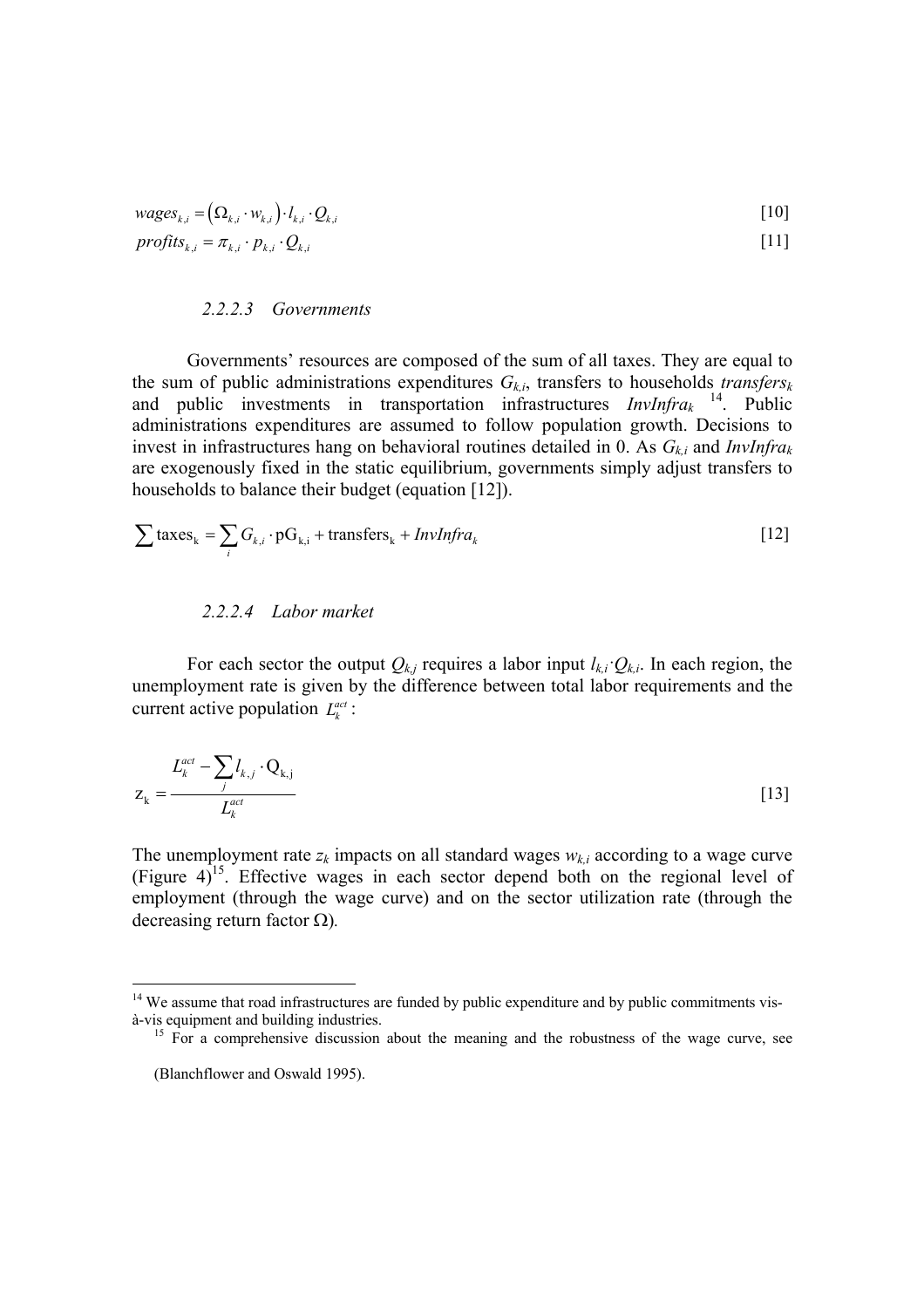

**Figure 4: Wage curve** 

### *2.2.2.5 Capital flows and investments*

### **Regional and international allocation of savings**

In the real world, capital flows, savings and investment depend on various factors such as real interest rates, risk attitudes, anticipations or access to financial markets for individuals, and monetary and fiscal policies, national debt and openness to foreign direct investment at the aggregate level. In spite of the difficulties to represent so complex interactions in a global model, it is crucial to seize how financial flows impact the very functioning of the growth engine and the spread of technical change. As stressed by (McKibbin et al., 1998), the assessment of global energy or climate policies cannot neglect the impact of large shifts in commercial flows (variations of energy flows, exchanges on carbon markets, changes in product competitiveness) on current accounts, on investments and eventually on relative prices. In an attempt to seize these crucial interactions, we adopted the following modeling options:

- − Available domestic financial resources for investment are given by the sum of savings and the share of profits that is not redistributed to households.
- − Producing sectors formulate anticipations on the investment requirements to expand their production capacity; they do so under imperfect foresight about future prices, profitability rates and demands. In each region the sum of all sectors investment needs represents a global demand for financial resources.
- We then compare the available financial resources in each region and this global demand. Regions showing a surplus of financial resources become net capital exporters and feed an international capital pool, which is then allocated to other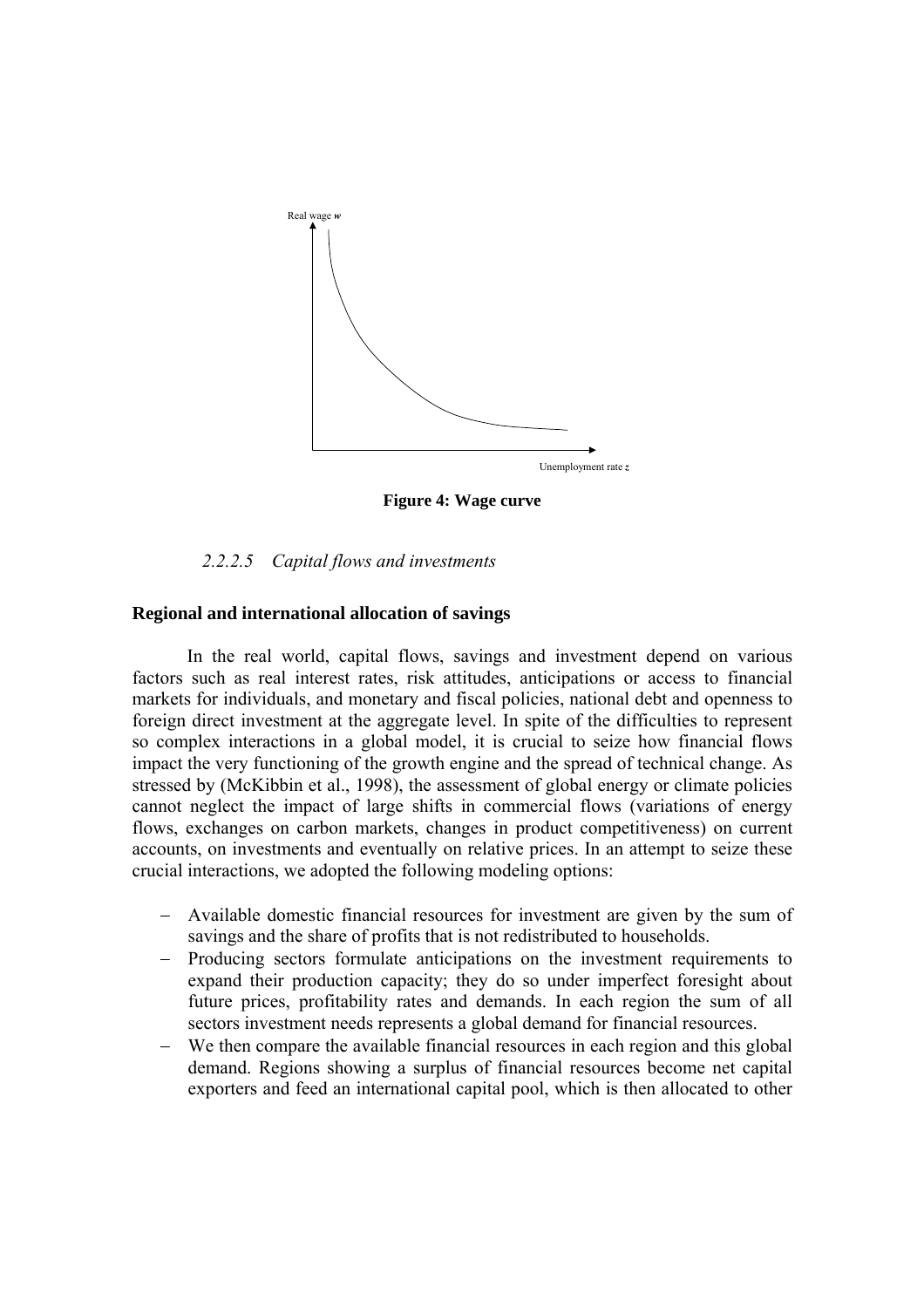regions that experience a deficit of financial resources. In addition to nominal return they take into account durable country-risks that hamper foreign direct investment.

The resulting net available financial resources are allocated among sectors proportionally to their investment needs. Investment is used in each sector to build new production capacities with a new set of technologies, which requires the purchase of different goods – most of them from the construction and industry sectors (see below [0\)](#page-20-0).

Eventually, the capital balance is defined as the difference between capital exports and capital imports. Capital balance and commercial balance compensate for each other, as a result of the conservation of value flows between all agents in each region<sup>16</sup>. Any shift in capital or commercial flows will be counterbalanced by a shift in each region's relative prices, and the subsequent instantaneous modifications of exports and imports $17$ .

#### <span id="page-20-0"></span>**Purchase of investment goods**

The total amount of money  $InvFin_{ki}$  available for investment in sector *i* in the region *k* allows to build new capacities ∆*Capk,i* at a cost *pCapk,i* (equation [\[14\]\)](#page-20-1). The cost *pCap<sub>ki</sub>* depends on the quantities  $\beta_{i,k}$  and the prices  $pI_{kj}$  of goods *j* required by the construction of a new unit of capacity in sector  $i$  and in region  $k$  (equation [\[15\]\)](#page-21-0). Coefficient  $\beta_{j,i,k}$  is the amount of good *j* necessary to build the equipment<sup>18</sup> corresponding to one new unit of production capacity in the sector *i* of the region *k*. In order to be consistent with shifts to more or less capital intensive techniques, these parameters are modified according to the characteristics of the new sets of techniques embodied in new capacities. They capture both the structure of the demand for investment goods and the *capital deepening* associated to technical change.

Finally, in each region, the total demand of goods for building new capacities is given by equation [\[16\].](#page-21-1)

$$
\Delta Cap_{k,i} = \frac{InvFin_{k,i}}{pCap_{k,i}} \tag{14}
$$

<span id="page-20-1"></span>

<span id="page-20-2"></span><sup>&</sup>lt;sup>16</sup> But this accounting rule is met without considering other parameters that would modify the current account in the real world such as variations of money stocks of central banks.<br><sup>17</sup> Since short run growth fluctuations are very sensitive to current account variations (and the policy

<span id="page-20-3"></span>intervention to control them) we did not want to retain the closure rule of current accounts being constant or converging to zero.<br><sup>18</sup> In practice, due to sector aggregation in this version of the model, building a new unit of capacity only

<span id="page-20-4"></span>requires construction and industry goods (for the other inputs, i.e. energy and transportation goods, *β* coefficients are null).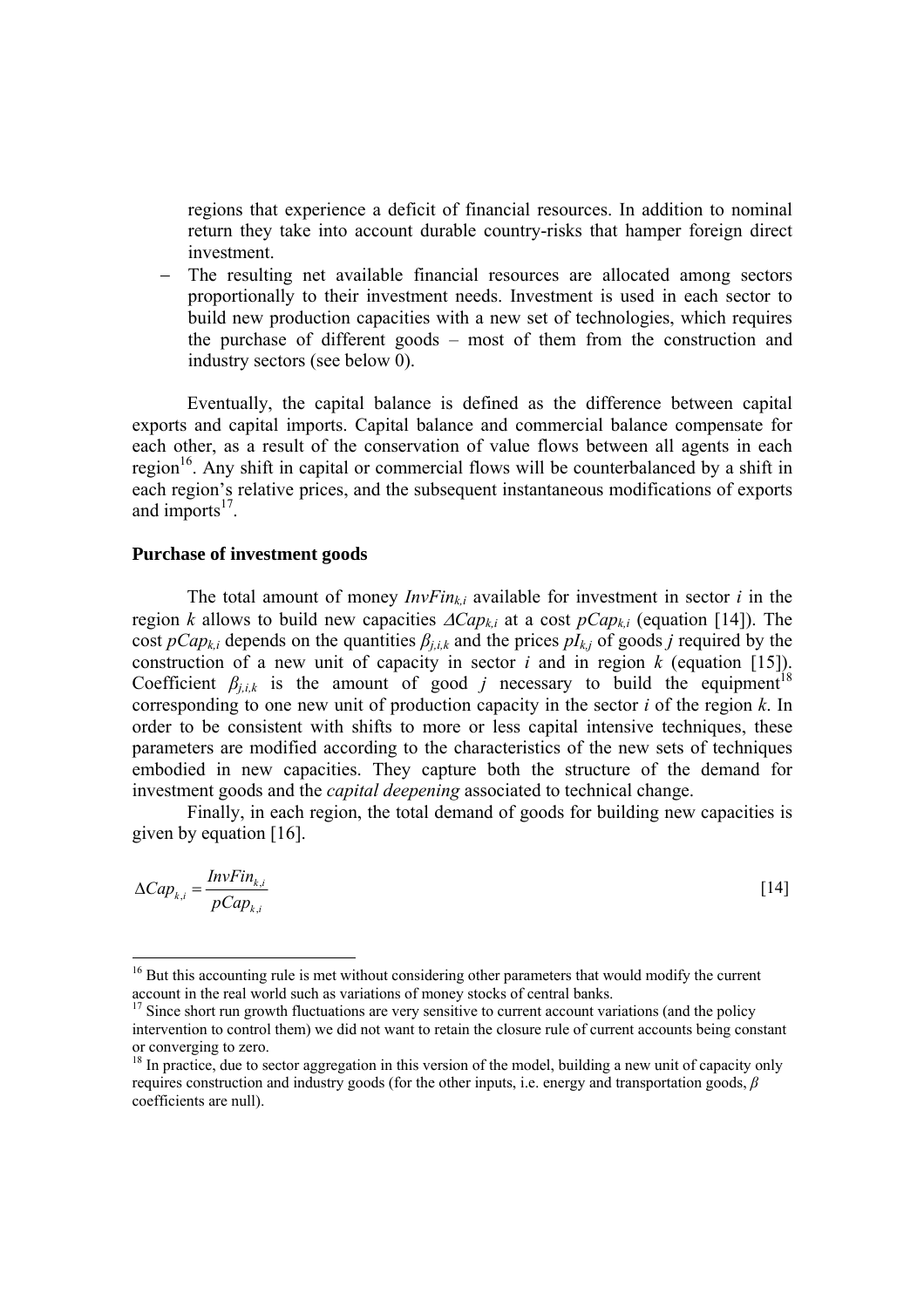$$
pCap_{k,i} = \sum_{j} (\beta_{j,i,k} \cdot pI_{k,j})
$$
\n
$$
I_{k,j} = \sum_{\text{sectors } i} \beta_{j,i,k} \cdot \Delta Cap_{k,i}
$$
\n[16]

#### <span id="page-21-1"></span><span id="page-21-0"></span>*2.2.2.6 Goods' markets and international trade*

All goods can be traded internationally and each component of total demand is composed of both imported and domestic goods. In order to avoid tracking bilateral flows, which is not crucial for the purpose of our simulations, all trade flows go in an international pool which re-allocates them. For each good, international trade is then characterized by two parameters: (i) the share of domestic ( $shareC_{k,i}^{dom}$ ) and imported  $(s \text{hare } C_{k,i}^{\text{imp}})$  goods in each region for households, government, investment and intermediary consumption (denoted C, G, I and IC respectively) and (ii) the share of exports of each region on the international markets  $(MS_{k,i}^X)$ .

A well-known modeling issue is how to translate that products are not perfect substitute. The most usual practice is to adopt an Armington (1969) specification, based on the assumption that the same goods produced in different regions are not perfect substitutes, but can be aggregated in a single quantity index (typically a CES index). We adopt it for all non-energy goods. It enables to represent markets in which domestically produced goods keep a share of domestic markets even though their price is higher than the world price *wpi*, and in which different exporters co-exist on the world market even with different prices.

While ensuring the closure of domestic and international markets in value terms, this Armington specification has the major drawback of not allowing to sum up international trade flows in physical terms. Although this modeling choice can be maintained for generic "composite goods", where quantity units are indexes that are not used directly to analyze the economy-energy-environment interfaces, it cannot be used to track energy balances in real physical units. Therefore, for energy goods we assume a perfect substitutability, but, to avoid that the cheapest exporter takes all the market, we follow a mere market sharing formula. The international pool buys energy at different prices and sells at a single mean world price to importers. Shares of exporters on the international market and regional shares of domestic versus imported energy goods depend on relative export prices, export taxes and on 'market fragmentation' parameters calibrated so as to reproduce the existing markets' structure<sup>19</sup>.

<span id="page-21-2"></span> $19$  The market fragmentation parameters encompass regional specificities such as the commercial networks, delivery costs, consumer preferences for nationally or regionally produced goods.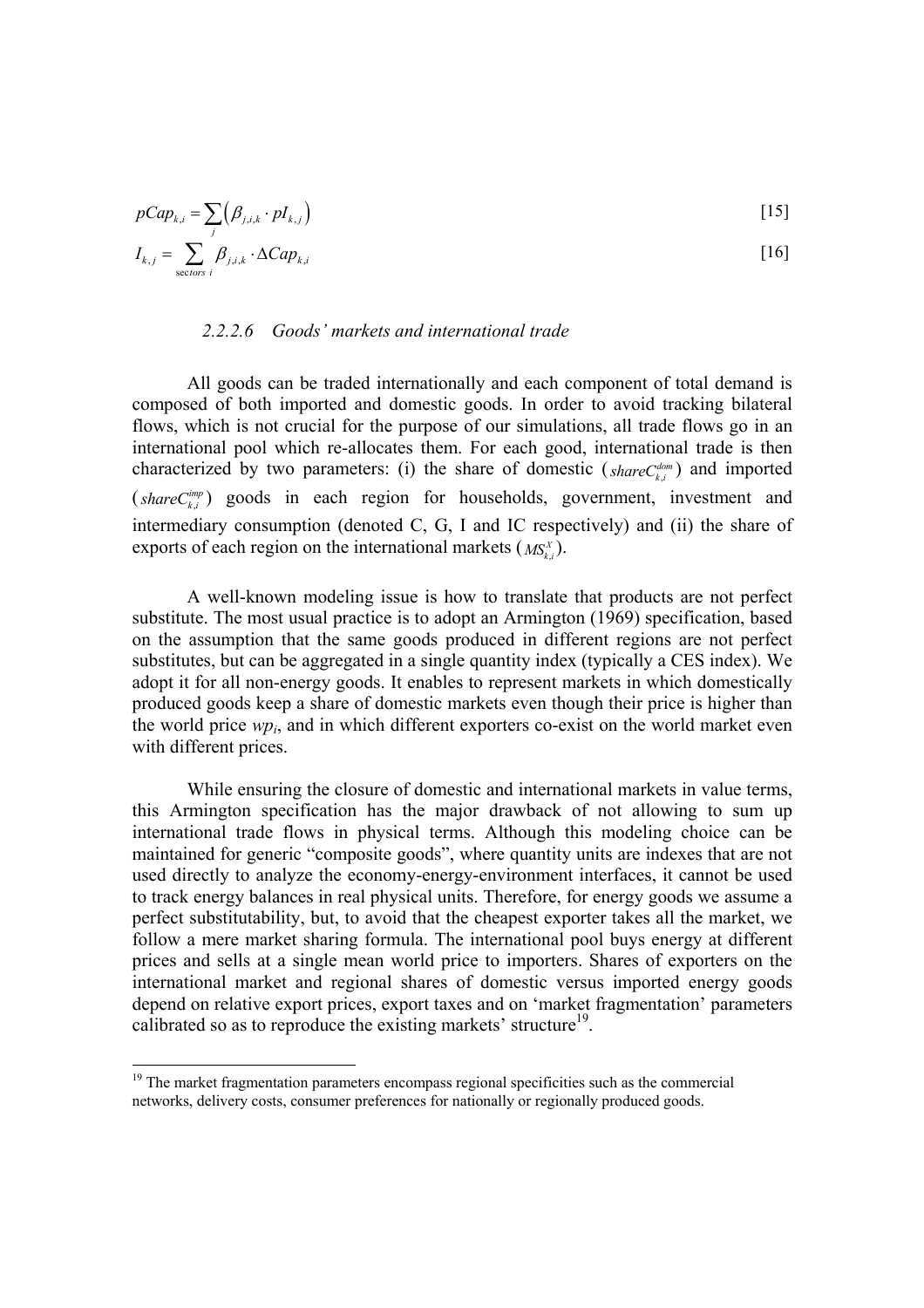For all goods, import prices  $p^{Imp}$  include the world price  $wp_i$ , export taxes or subsidies  $tax_{k,i}^{imp}$ , and mean transportation costs ( $wp_{u} \cdot nit_{k,i}$ ) (equation [\[17\]\)](#page-22-0). Then energy prices impact on transportation costs and eventually on commercial flows and industrial localization patterns.

$$
p_{k,i}^{Imp} = wp_i \cdot \left(1 + tax_{k,i}^{Imp}\right) + wp_{it} \cdot nit_{k,i}
$$
\n
$$
\tag{17}
$$

### <span id="page-22-1"></span><span id="page-22-0"></span>*2.2.2.7 Equilibrium constraints on physical flows*

Equations [\[18\]](#page-22-1) and [\[19\]](#page-22-2) are market closure equations which secure physical balance respectively for domestic and imported goods for all kind of goods.<sup>20</sup> For each good, the volume of the international market  $X_i$  is equal to the demand for imports summed over all the regions (equation [\[20\]\)](#page-22-3). Exporters supply the international markets with shares  $MS<sup>X</sup>$  as shown in equation [\[21\].](#page-22-4)

$$
Q_{k,i} = shareC_{k,i}^{dom} \cdot C_{k,i} + shareG_{k,i}^{dom} \cdot G_{k,i} + shareI_{k,i}^{dom} \cdot I_{k,i}
$$
  
+
$$
[\sum_{j} Q_{k,j} \cdot IC_{i,j,k} \cdot shareIC_{i,j,k}^{dom}] + X_{k,i}
$$
  

$$
M_{k,i} = shareC_{k,i}^{imp} \cdot C_{k,i} + shareG_{k,i}^{imp} \cdot G_{k,i} + shareI_{k,i}^{imp} \cdot I_{k,i}
$$
 (18)

<span id="page-22-2"></span>
$$
+[\sum_{j} Q_{k,j} \cdot IC_{i,j,k}^{imp} \cdot share_{i,j,k}^{imp}] \qquad [19]
$$

$$
X_i = \sum_{k} \left( shareC_{k,i}^{imp} \cdot C_{k,i} + shareG_{k,i}^{imp} \cdot G_{k,i} + shareI_{k,i}^{imp} \cdot I_{k,i} + \sum_{j} shareIC_{i,j,k}^{imp} \cdot IC_{i,j,k} \cdot Q_{k,j} \right)
$$
 [20]

$$
X_{k,i} = MS_{k,i}^X(t) \cdot X_i \tag{21}
$$

#### <span id="page-22-4"></span><span id="page-22-3"></span>*2.2.2.8 Choice of a numeraire*

 $\overline{a}$ 

The static equilibrium consists in a full set of quantities and relative prices fulfilling all equations above. The absolute level of prices is not determined by the model, which is completely homogenous in prices. One price has to be fixed as a numeraire and we chose to set the price of the composite good in the USA equal to one.

<span id="page-22-5"></span> $20$  Note that for energy goods the two equations can be summed in a unique balance constraint, whereas it is not feasible for Armington goods.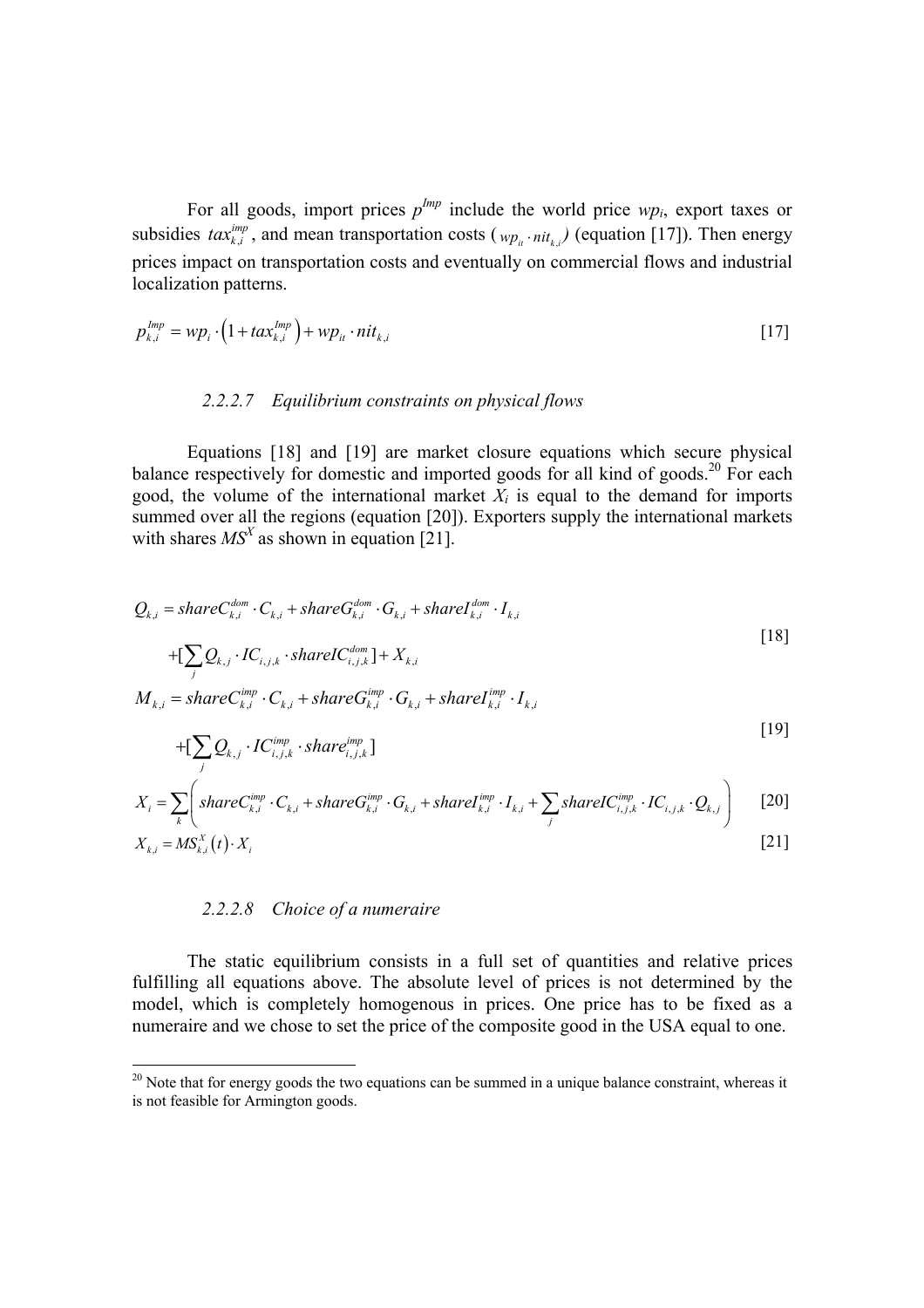#### *2.2.2.9 Greenhouse gas emissions*

IMACLIM-R computes  $CO<sub>2</sub>$  emissions from fossil fuel burning, thanks to consistent energy balances and emission coefficients by fuels. The ongoing work on detailed descriptions of industry (see 3.6) and land-use will allow to encompass emissions from industrial processes and land-use management, and for other greenhouse gases. The impact of  $CO<sub>2</sub>$  emissions on climate is computed by a compact climate model developed earlier at CIRED (Ambrosi et al., 2003).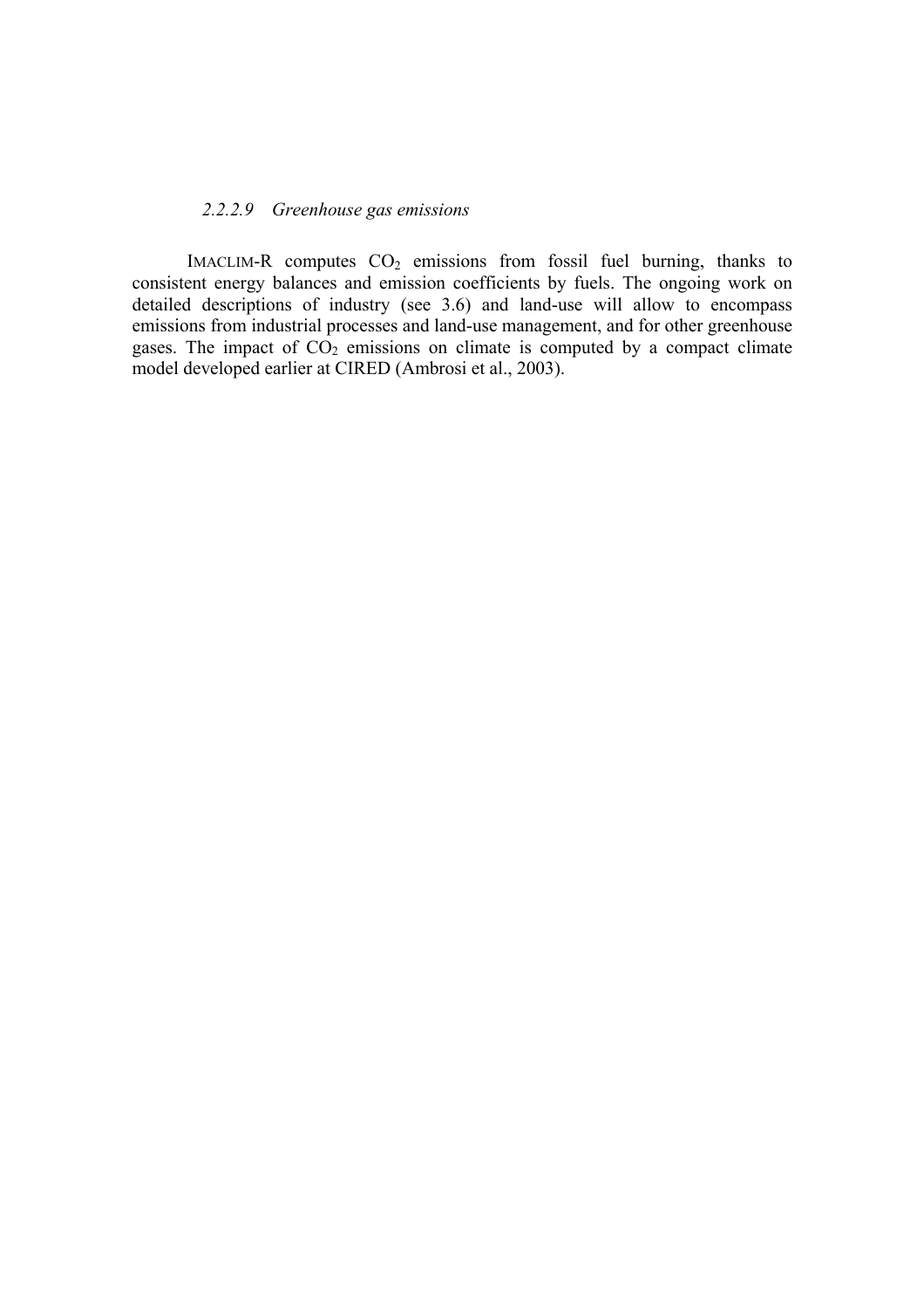#### <span id="page-24-0"></span>**2.2.3 Dynamic Linkages: Growth engine and technical change**

In IMACLIM-R, the rate and direction of economic growth are governed by (i) a macroeconomic growth engine that determines the potential rate of growth at each period in time (ii) the energy-related technical change in each region that encompasses the evolution of energy supply and the dynamics of energy consuming equipments (iii) the induced structural change resulting from the evolution of the composition of households' demand, of intersectoral relationships and of sector-specific labour productivity.

Ultimately, the real economic growth of a region in a given scenario results from the interplay between these three sets of drivers and from the interdependence mechanisms that links this region to other world regions.

#### *2.2.3.1 The growth engine: demography, productivity and investment*

The IMACLIM-R growth engine is made up of (i) exogenous demographic trends, (ii) labor productivity growth, (iii) capital deepening mechanisms and (iv) hypothesis about the evolution of saving rates.

Exogenous assumptions for demographic trends are derived from UN scenarios corrected with migration flows capable to stabilize populations in low fertility regions, such as Europe. Both active and total populations are concerned: the former drives the available working force in the economy, the latter determines the levels of consumption for a given equipment ratio.

Labor productivity growth follows a constant long term rate for the most advanced economy and catching-up assumptions for other regions. More precisely, the baseline trajectory is based on the hypothesis that (i) the United States remain the world productivity leader and their mean labor productivity follows a steady growth of 1.65% per year, (ii) other countries productivity dynamics are driven by a partial catch-up of productivity gaps, the parameters of which are calibrated on historic trajectories (Maddison, 1995) and 'best guess' of long-term trends (Oliveira-Martins et al., 2005). For policy scenarios, two different specifications were tested in order to focus on endogenous technical change (Crassous et al., 2006): labor productivity was either exogenous or dependent on cumulated regional investment. The latter case allows to test the crowding-out effect of climate policies on total investment and then productivity growth.

In combination with these long-run drivers, both the availability of investments and their allocation are control variables of the effective growth. The amount of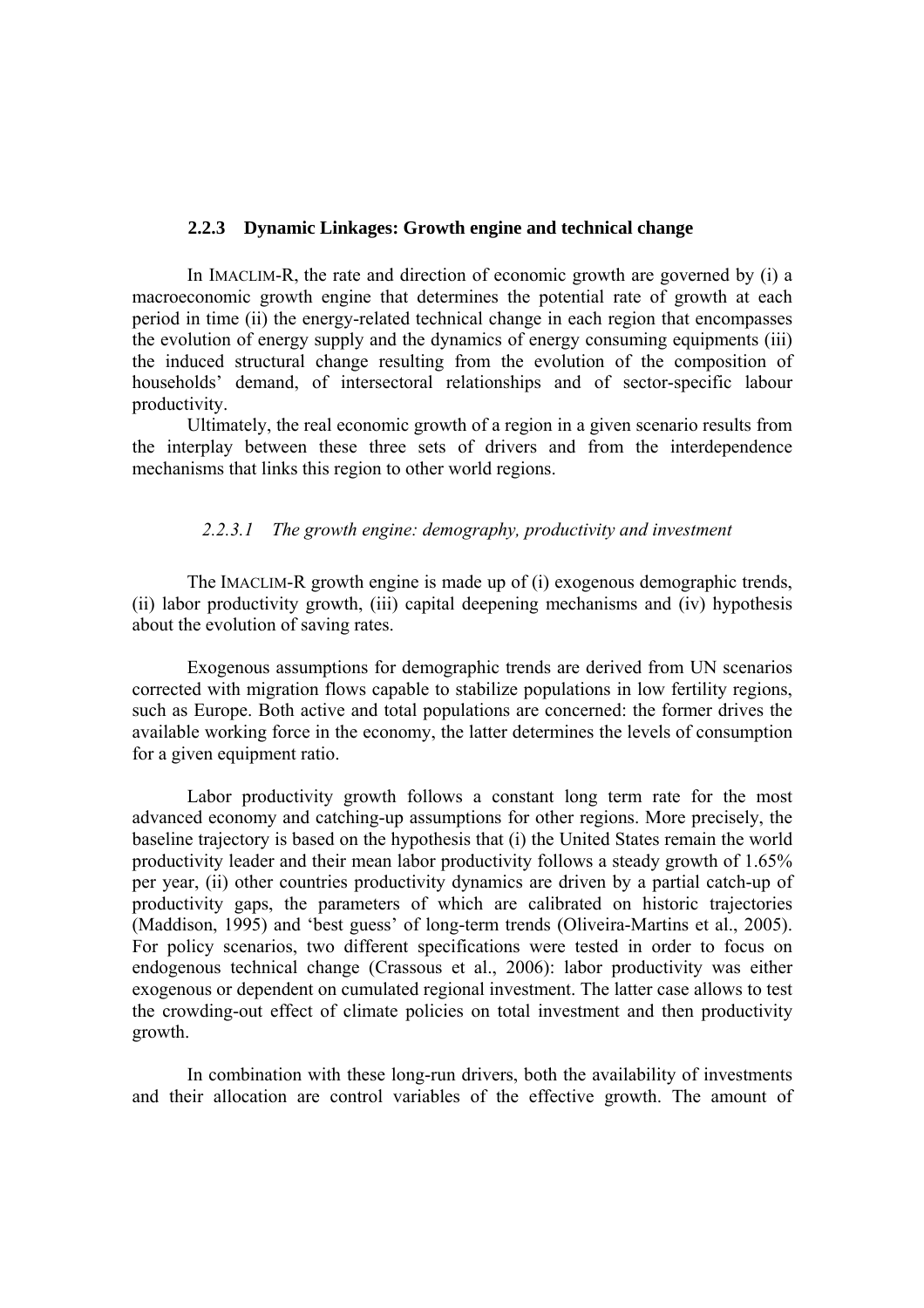investment in each sector drives the pace of productive capacity expansion and the pace of embodied technical change. Productive capacity follows a usual law of capital accumulation with a constant depreciation rate, except Electricity and Industry sectors for which both vintages and equipment lifetimes are fully represented. Sub-sector allocation of investments among technologies is treated in a specific module for each sector, when relevant. The IMACLIM-R architecture currently includes five detailed dynamic modules concerning either supply or final demand for energy: fossil fuel extraction, electricity generation, residential energy uses, transportation and industry.

### *2.2.3.2 Energy-related technical change*

As previously explained, all technical change parameters are driven by the cumulated effect of economic choices over the projected period. Because of the embodiment of technical change in equipments, endogenous technical change captured in IMACLIM-R has to be interpreted as encompassing both R&D and learning-by-doing. We describe hereafter the sub-modules that simulate this putty-clay dynamics on both energy supply and energy demand sectors.

### *2.2.3.2.1 Supply of energy*

### **Fossil fuels: resources depletion and production costs**

This module seizes the main constraints on fossil fuels production and details the drivers of their prices. Coal and gas extraction costs are depicted through reduced forms of the energy model POLES (Criqui, 2001), linking extraction costs to cumulated extraction, while crude oil is subject to a detailed treatment which deserves more explanations.The equation [\[9\]](#page-17-0) sets oil price as the sum of production costs and of a mark-up:

- − *Production costs* captures the differentiated characteristics of oil slicks (conventional vs. unconventional oil) as oil reserves are classified in 6 categories according to the cost of putting a barrel at producer's disposal (including prospecting and extraction). The decision to initiate the production of a given category of resources is made when the current world price of oil reaches a threshold level. This threshold defines at which price level the producer considers that the exploitation becomes profitable, taking into account both technical production costs and non-prices considerations (security, investment risks).
- *The mark-up*  $\pi$  applied by producers depends on the short-run pressure on available production capacities: it increases when the ratio of current output to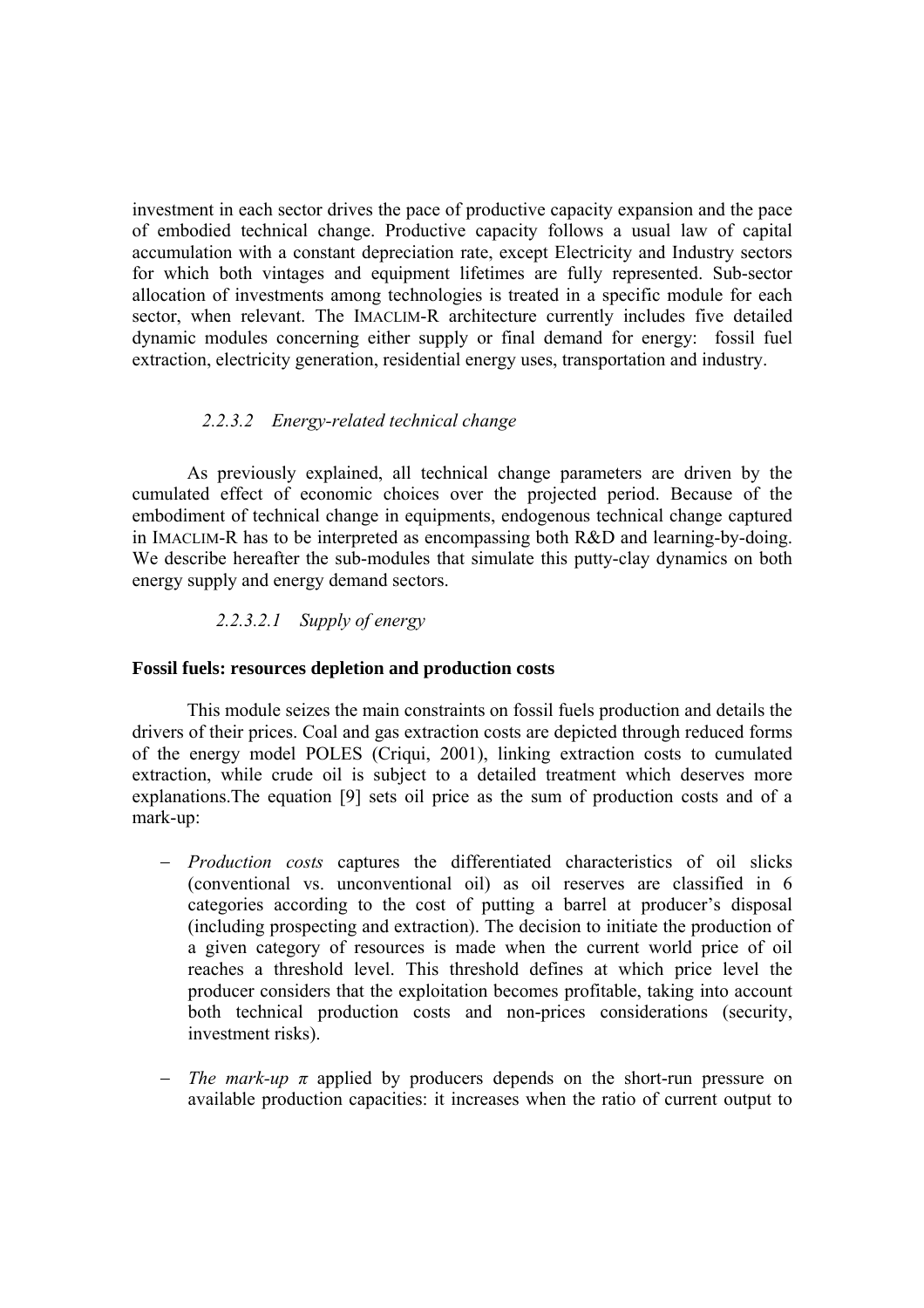total production capacity approaches unity. The availability of crude oil production capacities is not only constrained by the amount of previous investments, but also by geological and technical factors that cause time lags in the increase of production (a slick existing in the subsoil is not entirely and immediately available for extraction) $^{21}$ . Therefore for a given category of resource in a given region, the available capacity of production is assumed to follow a 'Hubbert' curve. This curve is interpreted as resulting from the interplay of two contradictory effects: the information effect finding an oil slick offers information about the probability of existence of other ones\_ and the depletion effect \_the total quantity of oil in the subsoil is finite(Rehrl and Friedrich  $(2006)^{22}$ .

The unequal allocation of reserves is captured by an explicit description of available resources in each region; endogenous decision routines can mimic the decision to run or not new capacities in OPEC countries – that currently own between 40% and 50% of the world total production capacities – and the subsequent market power. IMACLIM-R is then able to capture the impact of strategic behaviors and geopolitical scenarios: for instance, the freeze of production capacities decided by producers can be used to mimic oil crisis

### **Electricity generation**

 $\overline{a}$ 

The electric sector can not be represented as other producing sectors as electricity is not a commodity and cannot be stored easily: the so-called "load curve" associated with an electrical grid plays a central role in the choice of suitable technologies. The methodological issue is then to model realistically the production of electricity that mobilizes installed producing capacities according to a non-flat load curve.

The electric supply module in IMACLIM-R represents the evolution of electric generating capacities over time. When describing annual investment decisions within the electric sector, the model anticipates, ten years forward*,* the potential future demand for electricity, taking into account past trends of demand. The module then computes an optimal mix of electric productive capacities to face the future demand at the lowest cost given anticipations of future fuel prices. The optimization process sets not only the total capacity of the plants stock but also its distribution among 26 different power plant technologies (15 conventional including coal-, gas- and oil fired, nuclear and hydro and 11 renewables) which characteristics are calibrated on the POLES energy model. The

<span id="page-26-0"></span> $21$  Note that this time lag between exploration decisions and commercial decisions allows to include any other type of constraint on the deployment of capacities.

<span id="page-26-1"></span><sup>&</sup>lt;sup>22</sup> Note that this physical interpretation of the 'Hubbert' curve at the 'field' level is not equivalent to empirically assuming the occurrence of a peak of world oil production sometime in the  $21<sup>st</sup>$  century, which is still controversial.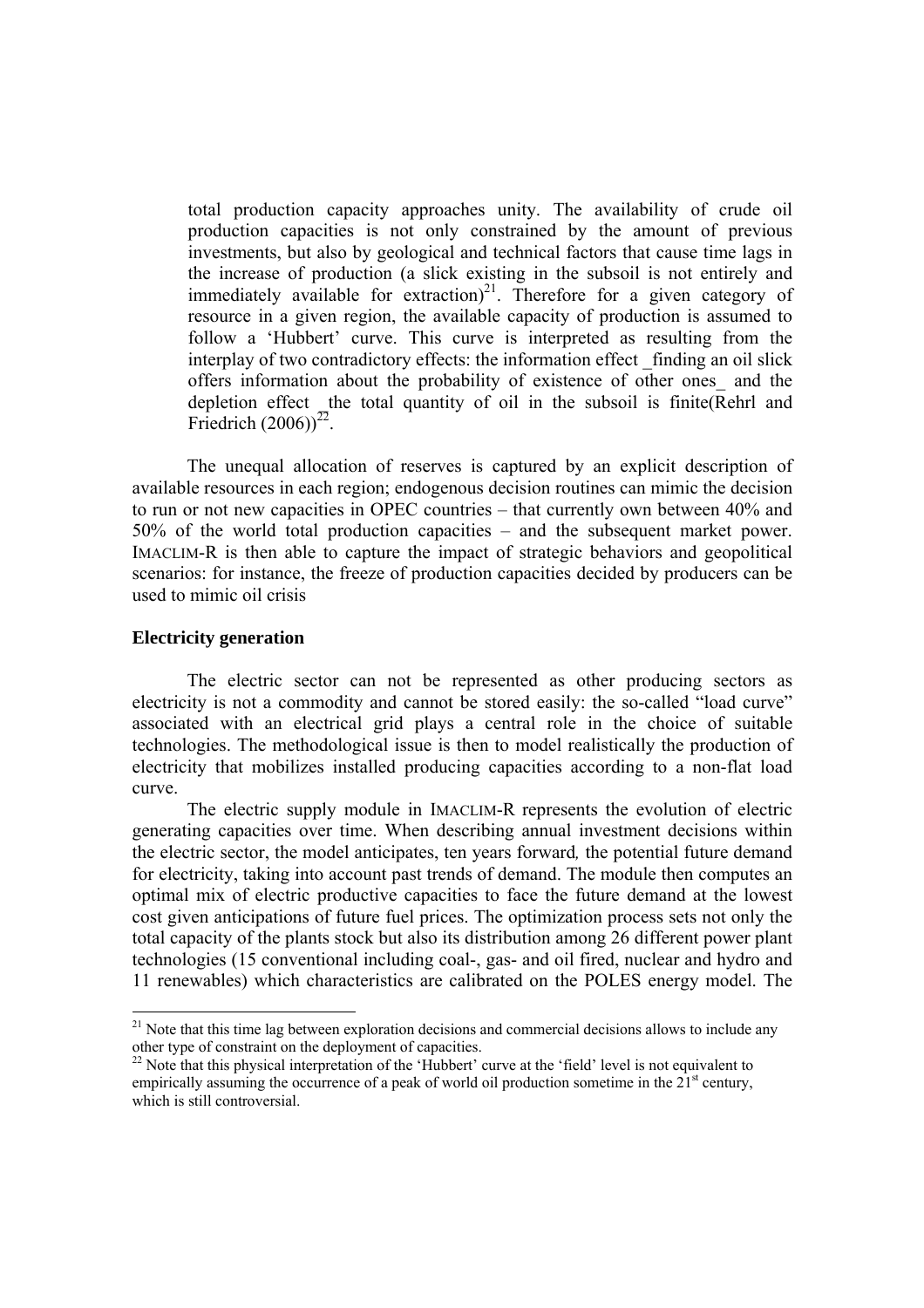share of each technology in the optimal capacity mix results from a classical competition among available technologies depending on their mean production costs. Moreover, this competition also includes constraints linked with the differentiated cost structure of the technologies: technologies with high fixed costs and low variable costs such as nuclear power are more competitive for base load capacities whereas technologies with low fixed costs and high variable costs are likely to be chosen for peak production.

This modeling structure also allows to account for the physical constraints - in the absence of competitive technology for electricity storage - that hamper the extensive deployment of renewable capacities within the electrical grid due to their intermittent production, especially for solar or wind technologies. Once the optimal mix of productive equipment for year  $t+10$  has been computed, the model accounts for the time constraints in the deployment of capacities: the new capacity built at year *t* results from a minimization of the gap between the mix of capacity currently installed and the mix of capacity that is expected to be optimal to face the demand at year  $t+10$ . This minimization is run under the constraint of the actual amount of investment allocated to the electric sector. This process of planning with imperfect foresight is repeated at every period and expectations are adapted to changes in prices and demand.

#### *2.2.3.2.2 Demand of Energy*

For the evolution of demand-side systems, we distinguish specific mechanisms for residential, transportation and industry consumptions.

#### <span id="page-27-0"></span>**Residential energy end-uses**

Total household energy demand for residential end-use is disaggregated in seven main end-uses whose characteristics are described separately: space heating, cooking, water heating, lighting, space cooling, refrigerators and freezers, and other electrical appliances.

For each of these seven end-uses, the final energy service *SEi* depends on the total number of households *Hi* (or the number of residential square meters for space heating and space cooling), their equipment rate  $\lambda_i$  and the level of use of the equipment  $e_i$ . For each energy carrier *j*, the subsequent final energy demand  $DEF_j$  depends on the shares of the energy mix for each end-use  $sh_{ii}$ , and on the mean efficiency of equipments  $\rho_{ii}$ .

*for each energy*

$$
\left\{ DEF_j = \sum_{end-usei} sh_{ij} \cdot \frac{SE_i^{COM}}{\rho_{ij}} \right\}
$$
 [22]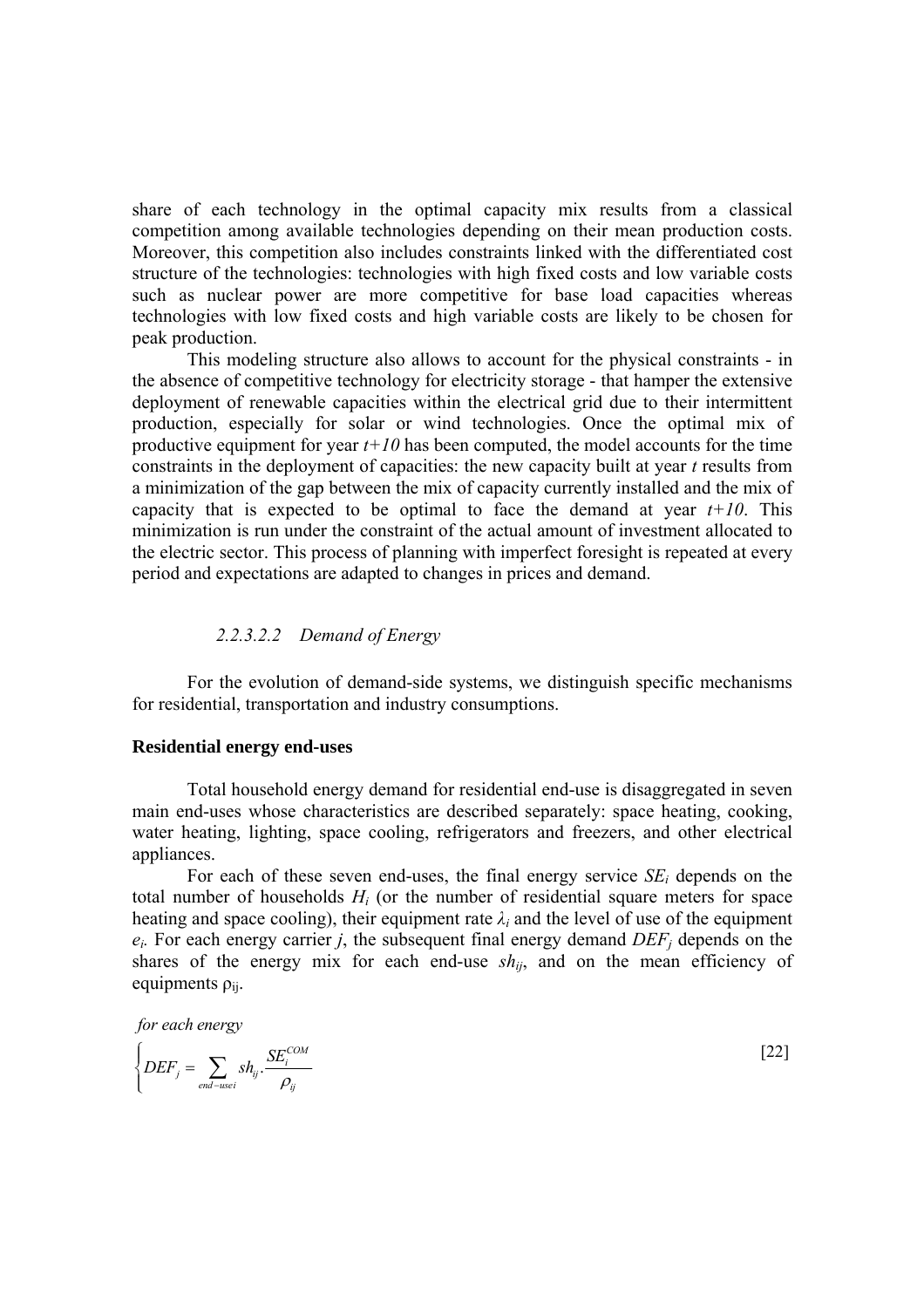The evolution of the shares of the energy mix for each end-use is modeled by a logit function on prices of the energy services, to describe households' choices on inhomogeneous markets. The evolution of the efficiency of equipments can be made dependent on past experience and prices.

The lodging surface per person evolves correlatively to the real disposable income per capita. This is also the case for end-use equipments, but the utilization intensity of these equipments is driven by both the real disposable income per capita and the energy prices, with elasticities depending on the end-use (distinguishing basic needs and comfort uses), the region considered and the absolute level of use of the equipment. The corresponding demand curves are bounded by asymptotes, representing minimum levels (or subsistence levels) and saturation levels which translate views about future 'development styles'.

Some more explanation has to be given on traditional biomass energy. Its contribution is often neglected as it mainly belongs to the informal sector. Therefore, we split up the final energy service  $SE<sub>i</sub>^{TOT}$  into the energy service supplied by "commercial" energy sources (coal, gas, oil and electricity) SE<sub>i</sub><sup>COM</sup>, and the energy service provided by traditional biomass  $SE<sub>i</sub><sup>BIO</sup>$ . In equation [\[23\],](#page-28-1)  $\theta<sub>i</sub>$  represents the share of the population relying on traditional biomass for the energy service considered. To include a link between development indexes and endogenous characteristics of the population (mainly disposable income and inequalities in the distribution of revenues described through a Gini index), we assume that this share of the population using traditional biomass is the share of the population earning less than 2\$ a day (IEA, 2002).

<span id="page-28-1"></span>for each end – use  
\n
$$
\begin{cases}\nSE_i^{COM} = H_i.(1 - \theta_i) \mathcal{A}_i . e_i^{COM} \\
SE_i^{BIO} = H_i . \theta_i . \lambda_i . e_i^{BIO} \\
SE_i^{TOT} = SE_i^{COM} + SE_i^{BO}\n\end{cases}
$$
\n[23]

### <span id="page-28-0"></span>**Transportation**

The transportation dynamic module alters the constraints applied to the transportation demand formation in the static equilibrium: transportation's infrastructure, households' car equipment, vehicles energy efficiency and evolution of the freight content of economic activity.

Transportation's infrastructure evolves accordingly to the investment decisions. Various investment policies can be tested through different routines. For personal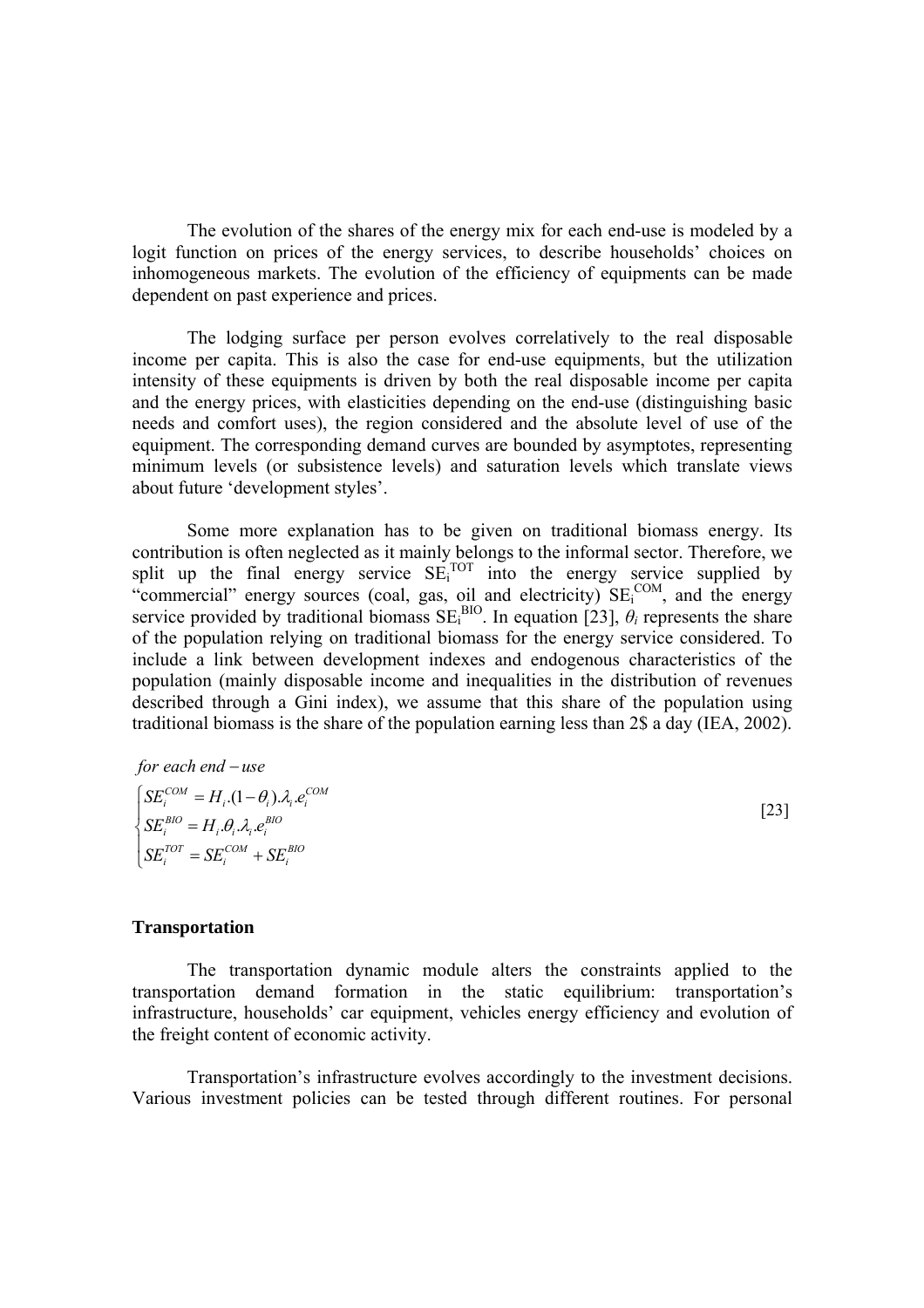vehicles, the building of transportation infrastructure follows the evolution of modal mobility. It induces a change in the travel time efficiency (Figure 5). For the 'other transports' sector (which gathers road and rail transportation, excepted personal vehicles) and air transport, capacity indexes follow the variations of the productive capacity of those sectors.



**Figure 5: Marginal time efficiency of the mode** *Tj*

Total households' time dedicated to mobility evolves correlatively to the total population. The motorization rate is related to the evolution of per capita disposable income with a variable income-elasticity. Indeed, for very poor people, the access to motorized mobility rests on public modes and income-elasticity remains low. Households with a medium per capita income have access to private motorized mobility and the motorization rate becomes very sensitive to variations of income. Finally, for higher per capita income level comparable to OECD's, saturation effects appear and the income elasticity of the motorization rate declines.

The evolution of the energy intensity of the automobile fleet is related to final energy prices through a reaction function calibrated on the energy sector model POLES. This function encompasses induced energy efficiency gains for conventional vehicles and the penetration in the fleet of advanced technologies such as electric, hybrid or fuel cells cars.

As for the freight dynamics, the evolution has to be described in a different manner. It is driven by the capacity indexes (encompassing infrastructure disponibility), the energy input-output coefficients of 'other transports' and the freight content of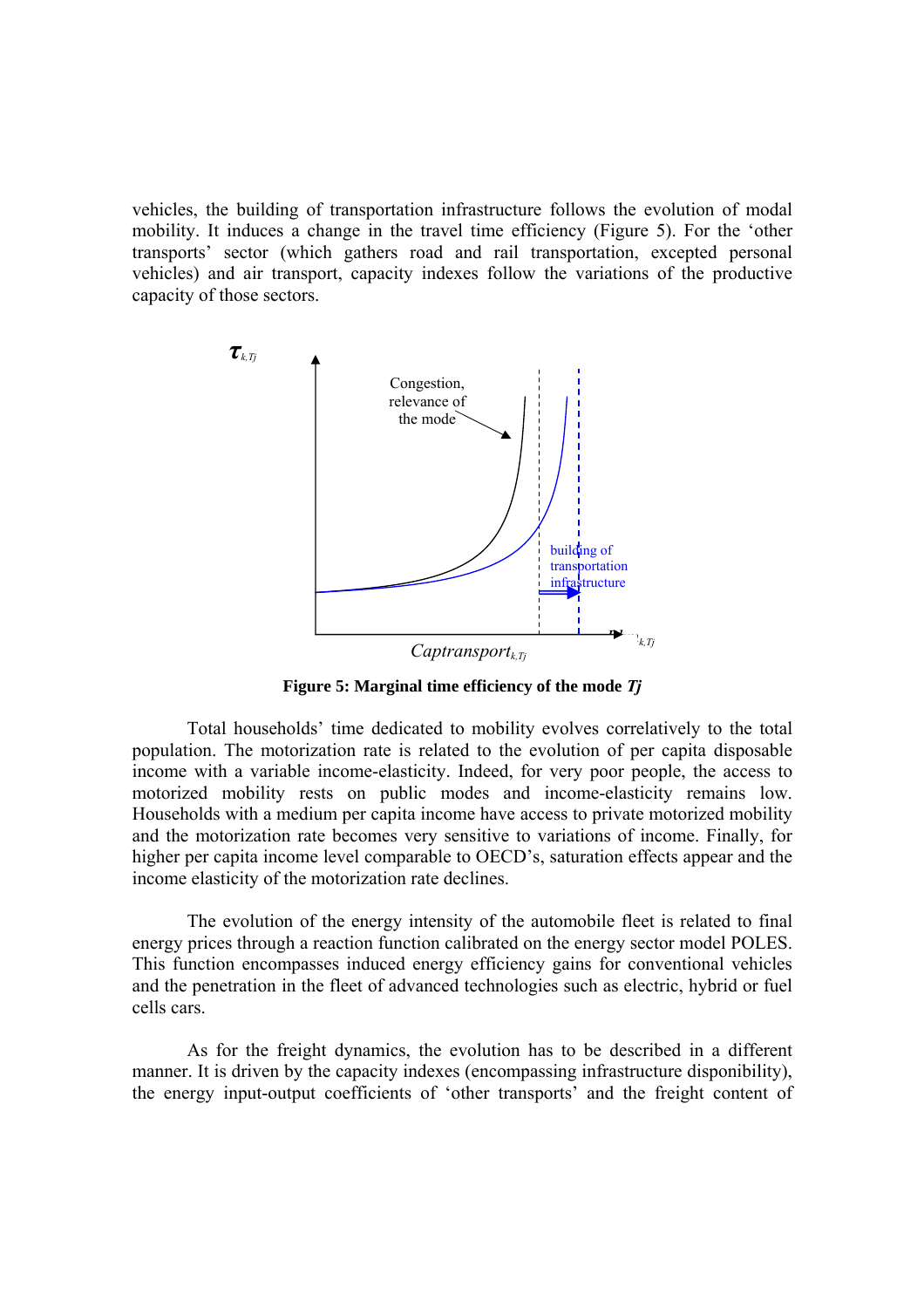economic growth. The evolution of the energy input-output coefficients of 'other transports', triggered by final energy prices variations, accounts for both energy efficiency gains and shifts between road and rail modes. This evolution results from a compact reaction function also calibrated on bottom-up information from POLES.

Eventually, the evolution of the freight content of the economic growth, which is represented by the transportation input-output coefficients of all the productive sectors in the economy, is an exogenous scenario's variable. Indeed it is unclear to assess how energy prices will affect firms' choices of localization and production management, but these parameters are likely to play a central role in cost-effective mitigation policies (Crassous et al, 2006).

#### **Agriculture, Industry and Services**

By default, supply-side energy consumption in these three sectors changes according to global energy efficiency improvements and shifts of the energy mix for new vintages of capital. Both are driven by relative prices of energies. On the demandside, income elasticities of consumption of industrial and agricultural goods are assumed to decline when per capita income increases, in order to represent saturations. It mechanically leads to an endogenous dematerialization.

Nevertheless, the examination of sustainable trajectories representing large departures from baseline trajectories because of dramatic decarbonization or/and dematerialization trends pointed out that the description of industry dynamics should be improved. We indeed need to assess potential reductions of emissions, energy or materials' consumption not only in industrial processes themselves, but also those allowed by potential changes in end-use material consumption elsewhere in the economy. As stressed in (Gielen and Kram, 2006), material policies are likely to represent significant low-cost abatement potentials, thanks to dematerialization or transmaterialization. A current research project aiming at exploring the implications of a division by four of GHG emissions in 2050 in Europe for glass, cement, steel, aluminum and refining industries recently led to the development of (i) a bottom-up description of the demand for each of these five products and (ii) reduced forms of detailed model describing technological change in these sectors, that incorporate technical asymptotes, recycling potentials and limitations in energy substitution. Finally, changes on the supply and demand sides for those industrial sectors are reaggregated to modify the characteristics of the industry sector as a whole in the static equilibrium, in order to ensure full macroeconomic consistency of trajectories.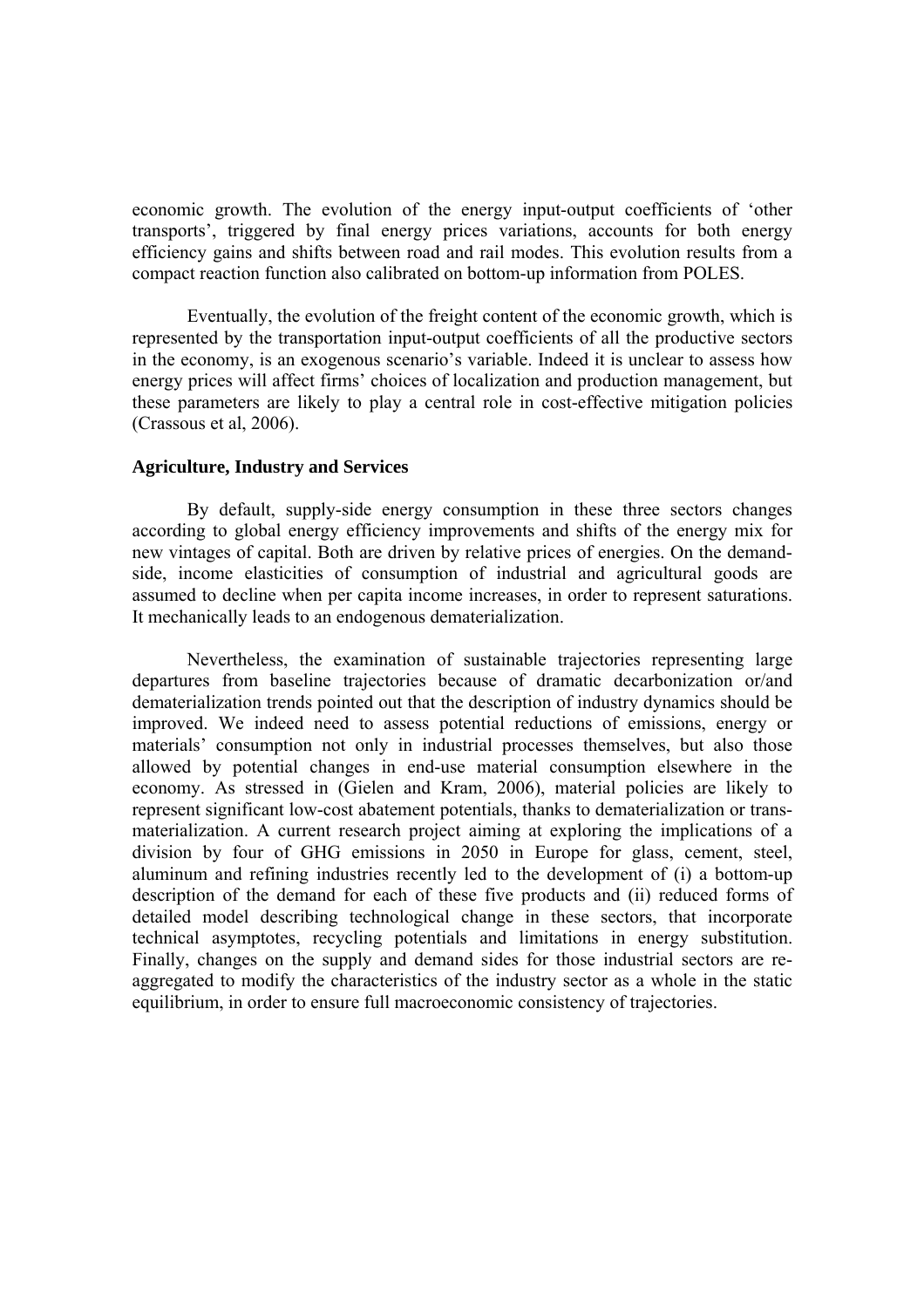#### **Structural change**

Imaclim-R does capture structural change as resulting from the simultaneous evolutions of household final demand, technologies in the energy sector, input-output matrices and labor productivity. For example, assuming that households' housing demand is inelastic, a scenario in which productivity gains are far lower in the construction sector than in the composite sector will lead to a higher share of this sector in total output. This share will be lower, for the same productivity assumptions, in a scenario in which housing demand is more elastic.

To this respect, an interesting feature of Imaclim-R is the representation of structural change triggered by transportation dynamics. Indeed thanks to the fact that the households' optimization program under double constraint allows to represent the induction of mobility, structural change is made dependent upon both infrastructure policies and technical change. Dynamically, investments targeted to transportation networks will lower congestion of transportation and increase its time-efficiency, while more efficient vehicles will lower fuel costs. Thus for the modes in which congestion has been released, mobility demand will increase, even at constant income and time budget. Then the share of transportation in the total GDP will not only depend on the price effect of lower transportation costs but also on the volume effect of the induction by infrastructures.

An other interesting example, the numerical importance of which is demonstrated in (Crassous et al., 2006), is the critical evolution of freight transportation. Indeed if the input-output coefficients of transportation services in all sectors are assumed to remain stable or to increase, because efficiency gains in transportation modes are outweighed by the generalization of 'just-in-time' logistics and the spatial extension of markets, then an activity which now represents a minor share of total output will tend to increase steadily over time.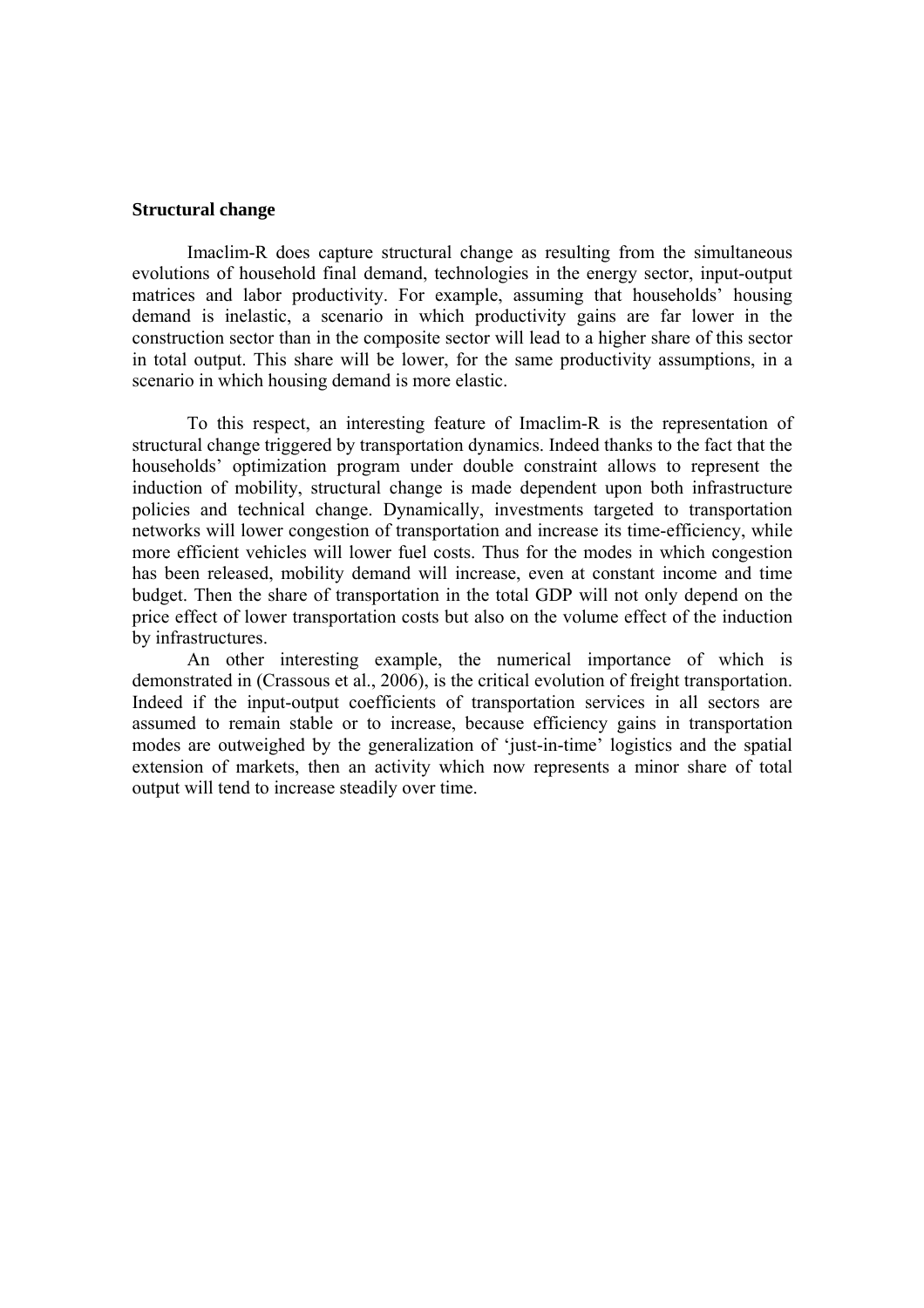## <span id="page-32-0"></span>**3 Long-run emission scenarios**

However these two ambitious objectives require a numerical implementation if one wants to go beyond the aesthetical framework. This is the objective of the fourth and last part of this report. It presents a case study on a set of scenarios combining hypotheses on the potential economic growth (demography and labour productivity growth rates), on development styles (« energy intensive » versus « energy sober») and on the technical progress potential in the energy sector (« slow and limited » or « rapid and deep »). Eight variants are obtained by combining the three sets of hypotheses. This exercise permits to stress how the macroeconomic impacts of technology transformations can significantly modify the trajectories: rebound effect on the economic activity, on the mobility, on the fuel prices and on the energy mix.

Before presenting the analysis of results, we describe hereafter the hypotheses chosen for each variant as well as their modelling translation in Imaclim-R model.

## **3.1 Assumptions**

### **3.1.1 The growth engine**

### *3.1.1.1 Demography transition: slow vs. rapid and extended*

The main demography uncertainty is how rapid and broad will the demography transition in the developing countries be.

The high population hypothesis extrapolates the past trends up to the end of the  $XXI<sup>st</sup>$ century. The fertility rates are supposed to converge in the long run towards the level which provides a stable population. Industrialized countries would have a very slow population growth, while Asian population would be stable during the second half of the century and the rest of the world at the end of the century. The total population grows to 9.4 billions in 2050, and then more slowly to 10 billions in 2100.

The low demography trajectory results from hypotheses of lower rates both for fertility and mortality, so that the demography transition is completed earlier in developing countries. The distinct feature of this hypothetical trajectory is that the global population peaks at 8.7 billions around 2050, before it decreases to 7 billions in 2100.

Our first (high) trajectory chosen is the median one from the United Nations (UN, 1998) (and it was also chosen in the B2 SRES scenarios). The low trajectory we retained was proposed as the low projection from Lutz (1996) (again retained by the A1 and B1 SRES scenarios. The recent publication by (Vuuren and O'Neill, 2006) does not modify them much.

The following table gives a summary of these trajectories.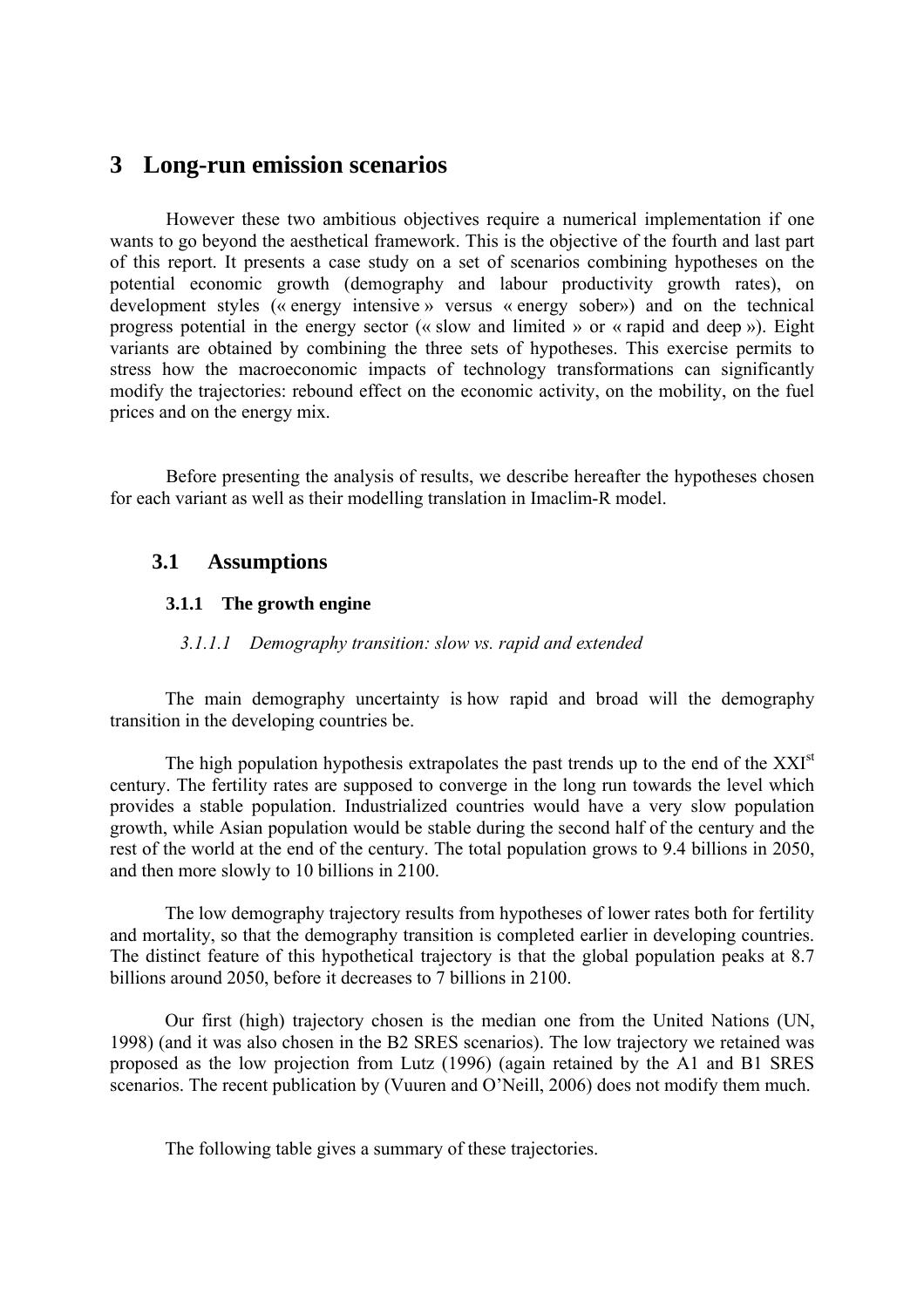| <b>Millions</b>      |             | 2000 | 2025 | 2050 | 2075 | 2100  |
|----------------------|-------------|------|------|------|------|-------|
| World                | High        | 6086 | 7972 | 9296 | 9942 | 10227 |
|                      | Low         | 6086 | 7826 | 8555 | 8137 | 6904  |
| <b>Europe</b>        | <b>High</b> | 593  | 604  | 577  | 564  | 581   |
|                      | Low         | 593  | 626  | 624  | 587  | 554   |
| <b>North-America</b> | <b>High</b> | 315  | 373  | 391  | 399  | 405   |
|                      | Low         | 315  | 381  | 431  | 471  | 513   |
| Japan-Austrasia      | High        | 204  | 205  | 192  | 147  | 91    |
|                      | Low         | 204  | 215  | 212  | 200  | 188   |
| <b>CIS</b>           | <b>High</b> | 277  | 280  | 275  | 261  | 253   |
|                      | Low         | 277  | 291  | 287  | 264  | 235   |
| <b>Latin America</b> | High        | 518  | 695  | 817  | 872  | 898   |
|                      | Low         | 518  | 684  | 756  | 720  | 612   |
| <b>Middle East</b>   | High        | 174  | 267  | 341  | 394  | 431   |
|                      | Low         | 174  | 278  | 357  | 390  | 365   |
| <b>Africa</b>        | High        | 815  | 1503 | 2163 | 2630 | 2855  |
|                      | Low         | 815  | 1415 | 1808 | 1903 | 1648  |
| The rest of Asia     | <b>High</b> | 887  | 1120 | 1265 | 1260 | 1203  |
|                      | -ow         | 887  | 1107 | 1178 | 1064 | 844   |
| India                | High        | 1021 | 1416 | 1691 | 1823 | 1896  |
|                      | Low         | 1021 | 1414 | 1579 | 1474 | 1150  |
| China                | High        | 1281 | 1510 | 1584 | 1592 | 1613  |
|                      | Low         | 1281 | 1415 | 1322 | 1064 | 794   |

### **Table 3 : Total populations, millions of inhabitants, 2000-2100**

In order to assess the active population, which is determining the labour force in the scenarios, we define it as:

- The population from 18 to 64 years old in developing countries;

- The population from 15 to 64 years old in industrialized countries.

This is an oversimplification, especially as it does not give an account of the complex dynamics of the formal-informal categories and of the female access to work. It nevertheless provides a robust idea of the magnitude and it shows the following tendencies:

(i) In the high population variant,

- An active population growing less rapidly than the total population all along the century for North America, and even decreasing for Europe, Japan and Australia ;
- An active population growing more rapidly than the total population for Africa, along the century ;
- An active population growing more rapidly than the total population for the other developing countries in the early century before the active population decreases after 2010 in China and 2030 in the rest of DC ;
- A more unique pattern in the CIS region: the total population decreases while the active population increases up to 2010 and strongly decreases afterwards.

(ii) In the low population variant,

 An active population growing less rapidly than the total population all along the century for North America, and even decreasing for Europe, Japan and Australia ;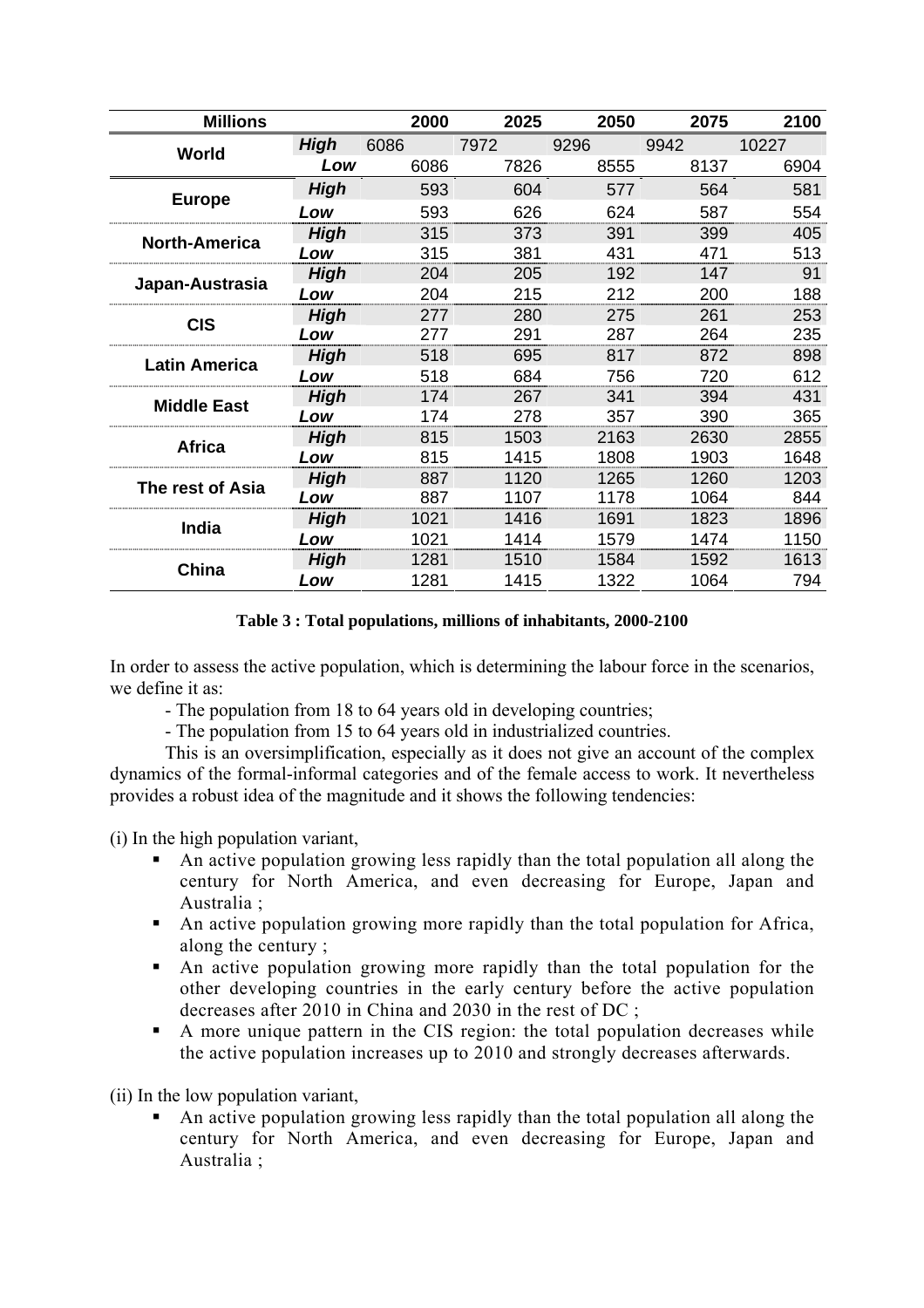For all developing countries, the trajectory goes more or less rapidly through the four stages: (1) an active population growing more rapidly than the total population, (2) and then less rapidly, (3) before a decrease of the active population is combined to a slow growth of the total population, (4) before the active population itself also decreases more rapidly than the total population. Thus the active population decreases in China from 2010 on, in America Latina from 2040 on, in India from 2050 on, in Africa from 2065 on; while the total population begins to decrease in China from 2030, in America Latina and India from 2055 on and in Africa from 2070 on.

In both scenarios, these evolutions of age composition are apt to have an impact on the saving behaviour and to induce structural financing issues, either for the retired persons in industrialized countries, or for the high potential growth and infrastructure needs in developing countries.

### *3.1.1.2 Labour productivity: North American leadership but a variant on the long run growth rate.*

In both variants, the trajectory chosen for the labour productivity gains rests on two converging studies, one on the past trends by A. Maddison (1995), and the other on the future trends by Oliveira Martins (2005).

Thus the high variant represents:

- A long run adjusted growth rate of 1.65% per year derived from the CEPII (INGENUE, 2005) which takes into account the intergenerational flows (savings, pension, heritage) ;

- A combination of three assumptions: a catching up trend by developing countries with higher labour productivity rates, combined to a high capital output ratio and to a substitution of labour with capital as it happened in the XXth century industrialized countries.

We assume that the *absolute levels* of productivity in DC are partially catching up with IC ones. The CIS region and 5 out of 7 developing regions are involved in such a catching up during most of the century. We assume exogenously that the CIS region and China and India among other developing countries have already begun this catching up phase (for different reasons) whereas Latin America would join them some time in the first half of the century. For the Middle East and for Africa, we have not assumed such a catching up, because of political instability and of other obstacles (i.e. the non optimal use of oil income, or '*Dutch disease'*). The IMF statistics have however assumed a 2% projected labour productivity growth rate per year for the century.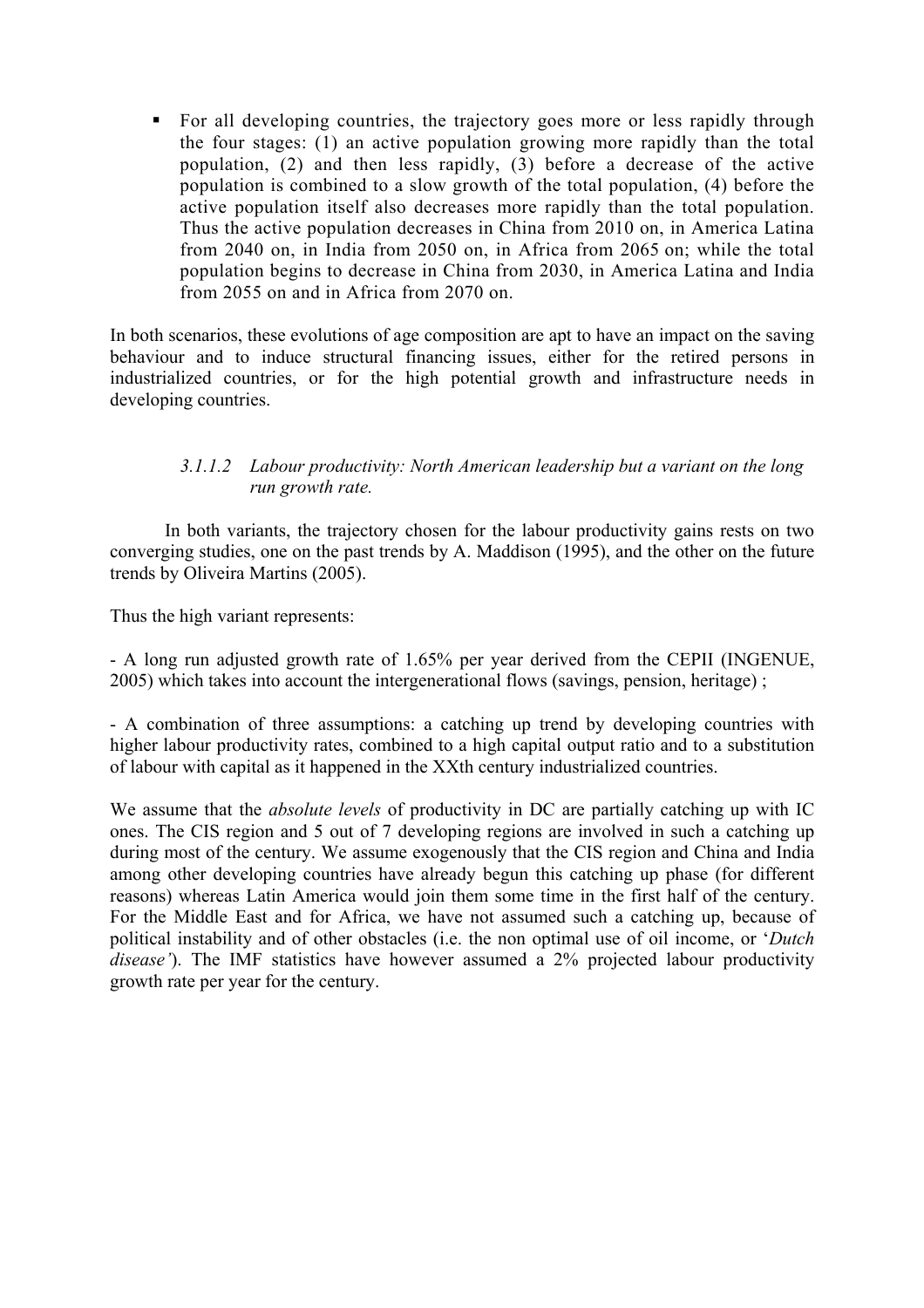<span id="page-35-0"></span>

**Graph 1: Hypotheses on the labour productivity growth rates** 

The low variant corresponds to a homothetic trajectory with annual rates decreased by 10%, that is to say a long run growth trend put down to 1,485 % and a less rapid catching up. Both variants imply the assumption of a strong technical progress diffusion across regions, that corresponds to a continued globalization and integration process.

### **3.1.2 Development styles: « energy intensive » vs « energy sober »**

The high (energy intensive) variant corresponds to the generalisation of the American way of life, characterized by the urban sprawl resulting from a preference for large individual houses. It requires to heat and air-condition these large areas, and to invest in a large set of home equipments and private cars.

The low (energy sober) variant represents the dense urban pattern based on collective buildings with a high residential density. It induces less everyday mobility needs as well as a greater role for collective transport. Electric equipments for households are less spread out in this variant.

Each variant is characterized by quite different « saturation levels » (with regards to the home size and durable good home equipment). Nevertheless, development styles can't be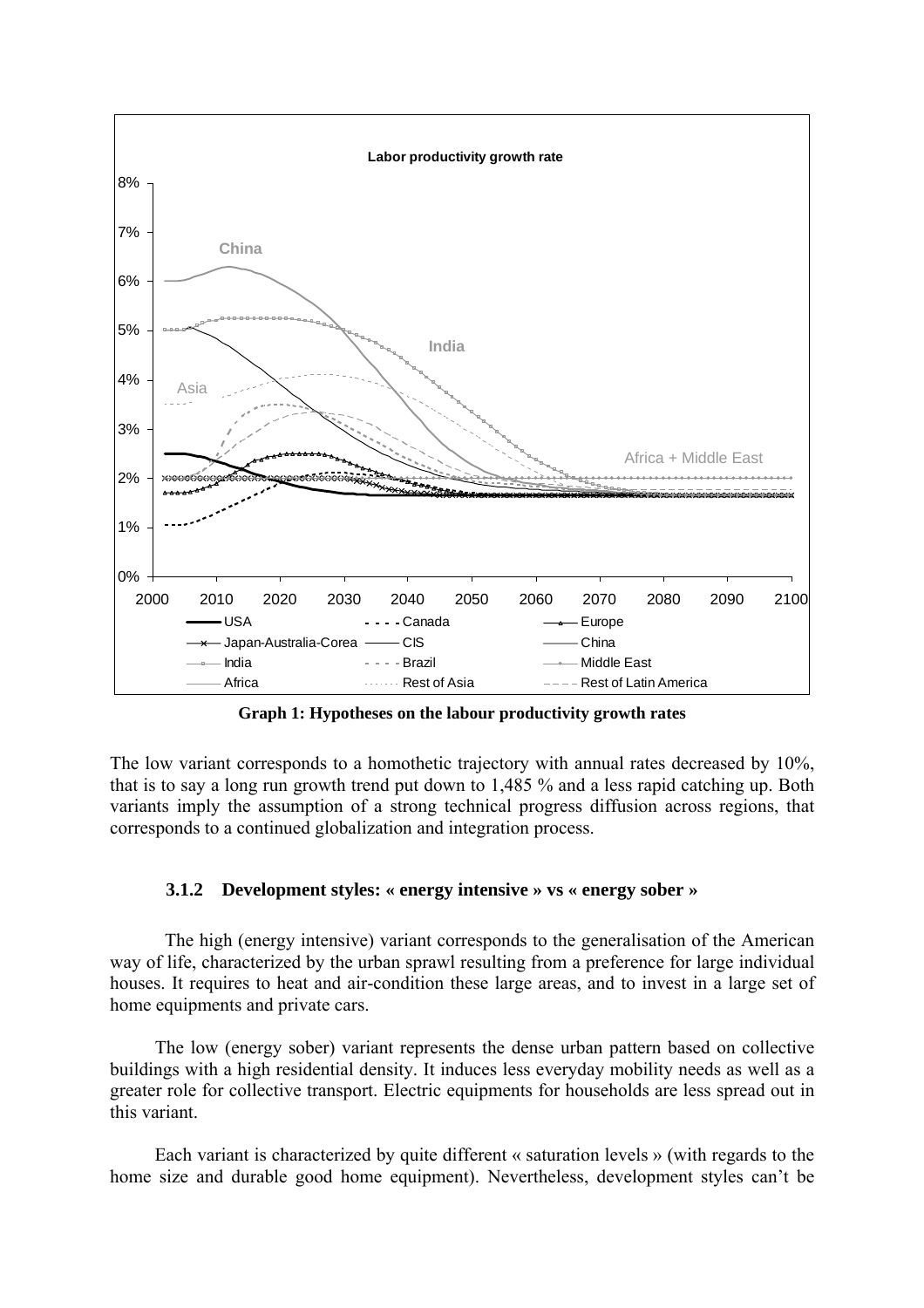<span id="page-36-0"></span>summarised by a mere expression of saturation levels of equipment rates and households demand. Consumptions behaviours depend on existing room for manoeuvre; therefore there is a direct link between the evolution of equipment rates and the growth of income per capita. The parameterisation of this link strongly influences the transitional profile of development pathways.

Let us note that we did not contrast the variants on parameters concerning long distance mobility needs (air transport) and fret transport. The reason is that both are highly increasing components in the context of global trade development and are not dependent on the low versus high choice concerning the urban and territory planning variants.

In practical terms, the contrasted development styles are represented by the following assumptions on parameters:

- Concerning lodging, the asymptotic values and the income elasticities for the residential area per head are increased respectively by 20% and 30% in the high variant as compared to the low variant ;
- Concerning the home equipment, the asymptotic values and the income elasticities are also increased respectively by 20% and 30% in the high variant as compared to the low variant ;
- Concerning the transport, we have chosen to encapsulate the whole option in one single parameter, namely the "household motorization ratio". The asymptotic ratio values of the private car per capita are 0.7 in the high variant as against 0.6 in the low variant case*.* Furthermore we opt for a higher income elasticity of the private car investment in the high variant, which means a larger number of cars for a given growth trajectory in developing countries ;
- The material intensity of household consumption is represented by the final demand level to the industry sector. We assume that the saturation level of this final demand in the high variant case is twice the low variant case level.

### **3.1.3 Energy and technology variables: variants on technical progress and on the speed of technology diffusion**

We have decided to represent two technical progress variants in the final demand sectors (transport, residential) and in the productive sectors, in which exist the larger energy efficiency potential gains. However there are also uncertainties on the market imperfections inertia and on the consumer and industrial producer behaviours, which induces an uncertainty on the speed of the diffusion of more efficient technologies. That is the reason why our variants bear on both the asymptotic energy efficiency but also on the diffusion speed to its attainment. The low variant targets a higher energy efficiency and a more rapid technical progress than the high variant. Thus we make the twin hypotheses that the sooner the technical progress, the deeper it will go in the long run.

However let us note that in both variants we took a rather conservative view on the potential technical progress. We assume no fundamental technological breakthrough, for instance in the case of hydrogen to electricity. Also concerning the fossil fuel reserves we have made only one hypothesis, and a rather optimistic one<sup>23</sup>.

1

<span id="page-36-1"></span><sup>&</sup>lt;sup>23</sup> The fossil resource parameterization was done on the basis of the results of the POLES model, which in turn was calibrated on the data published by the *Institut Français du Pétrole (IFP)*.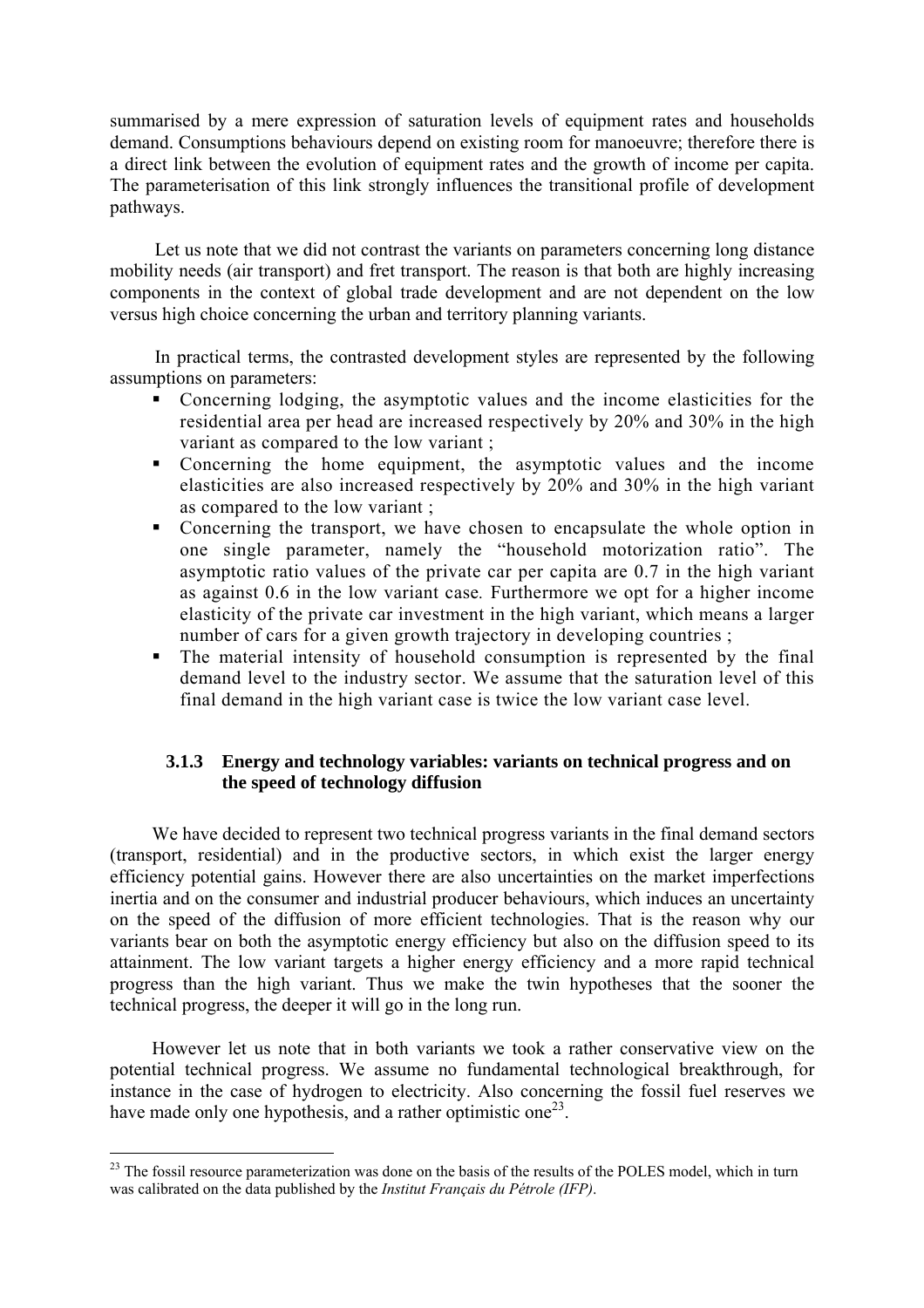<span id="page-37-0"></span>The parameters chosen to represent both energy efficiency variants in the model are as follows:

- Concerning transports, we assume that in 2100 the efficiency frontier is 60% lower and the efficiency price elasticity is twice higher in the low energy variant than in the high energy variant.

- Concerning the residential sector, the variants differ by a slow or rapid rate of progress on the energy efficiency of equipments.

- Concerning the productive sectors, variants differ by a slow or rapid AEEI (Autonomous Energy Efficiency Improvement).

### **3.1.4 Eight alternative scenarios**

Combining the two variants on the three hypotheses above, we get eight alternative scenarios, which are denominated as follows in the rest of this report.

#### **Development styles:**

- $\blacksquare$  D0 : low variant, energy sober development style;
- D1 : high variant, energy intensive development style ;

### **Technology variables :**

- $\blacksquare$  T0 : low variant, rapid and deep technical progress ;
- T1 : high variant, slow and more limited technical progress ;

#### **Growth engine :**

- $\blacksquare$  M0 : low variant, low population and labour productivity growth rate;
- M1: high variant, median population and high labour productivity growth rate.

These eight scenarios do **not** include **any explicit climate change policy**. However the frontier between a business as usual and a climate policy has become blurred. The uncertainty element is inherent in BAU scenarios because of the uncertain knowledge that we have on the future, say on the real oil reserves or on the possible technological breakthroughs. The uncertainty also results from a sequence of collective and individual choices all along the trajectory of evolution of future technical and socio-economic systems. What is at stakes behind the development style concept is the fact that collective decisions on spatial planning schemes, on urban and transport infrastructures etc open or close the margin for individual choices. Even a scenario including a consistent set of factors reducing the private car mobility can be seen as a BAU scenario, provided this orientation is considered independently from the climate change challenge, otherwise it would rather be seen as a "policy" scenario in which infrastructural policies reinforce the emission abatement potential.

Instead of the distinction BAU scenarios vs. climate policy scenarios, we prefer to say that the aforementioned scenarios share the common feature of a zero carbon price.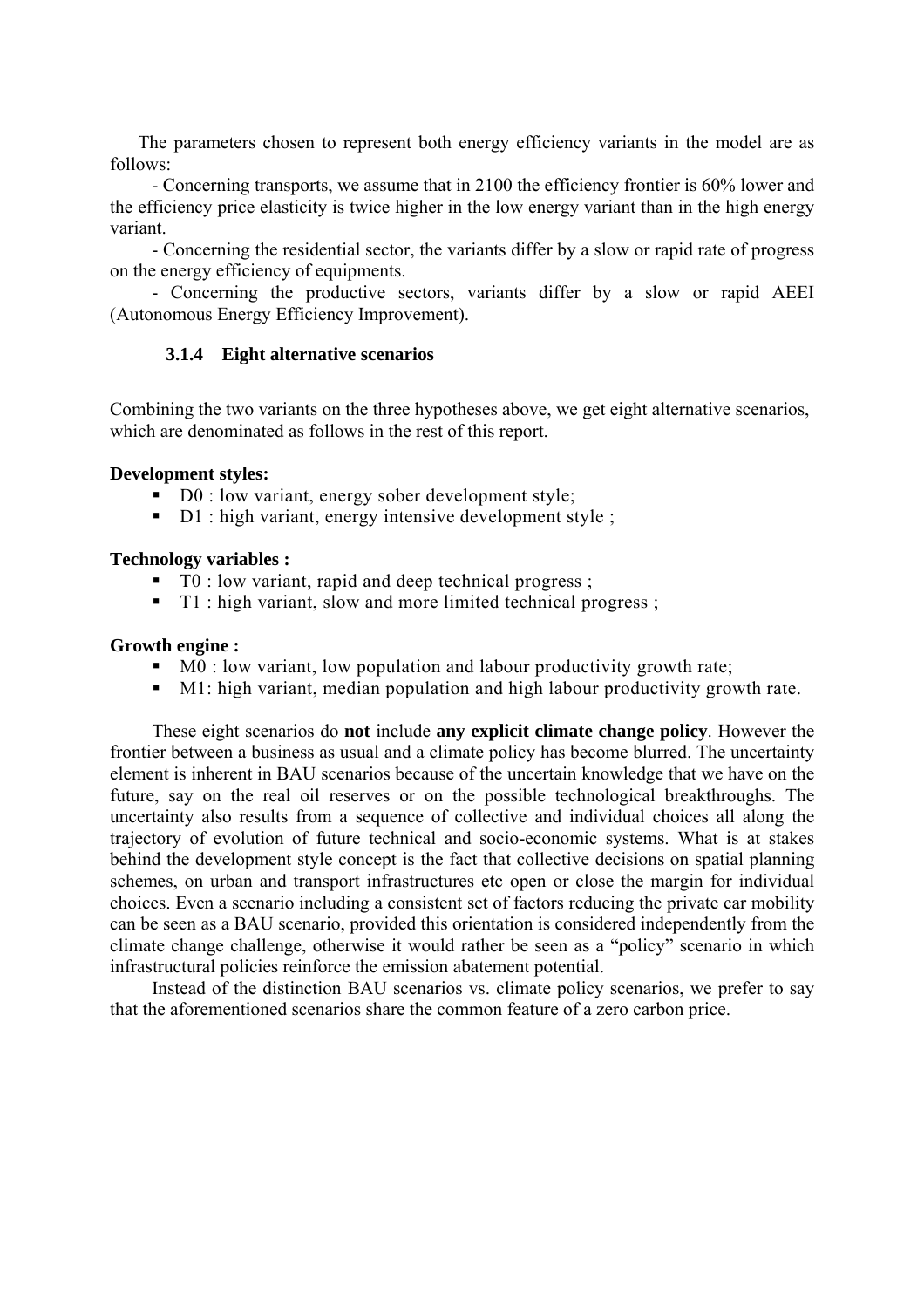### <span id="page-38-0"></span>**3.2 Emission scenarios**

1

#### **3.2.1 What risks of a high carbon future?**

Our eight emission scenarios give an uncertainty interval in 2100 going from 13 to 33 gigatons of Carbon (that is from 47 to 120 gigatons of CO2). Our interval stands clearly above the SRES interval going from 5 to 21 GtC.

Our scenarios in the high end of the interval illustrate that the abundant availability of coal could make these global emission levels possible in a future world with a zero carbon price (no carbon constraint). Emission could go beyond the SRES upper bound even for scenarios which assume a good technology progress and an energy sober development style.

These high scenarios share a common element, i.e. the Coal-To-Liquid technology, which is all the more justified as the coal price do not increase much as compared to the other liquid fuels, including the bio-fuels, and to electricity. Within this set of energy hypotheses, the main factor determining the long run emissions pattern is the growth engine<sup>24</sup>, which cumulates the demography and labour productivity growth, this growth relying on an increasing role played by coal and its derivatives. The coal role in the energy mix will be dealt with later.



<span id="page-38-2"></span>**Graph 2 : Global emissions (in GtC) for our eight scenarios** 

These emission trajectories are bound to have a potentially significant impact on the climate system. By feeding Imaclim-R fossil fuel emissions into OSCAR, a carbon cycle model (Gitz, 2004) developed at CIRED, we have calculated the concentration profile

<span id="page-38-1"></span><sup>&</sup>lt;sup>24</sup> It would be unfounded to extrapolate this remark to the totality of possible scenarios. We have explored here only the variants pertaining to the efficiency parameter intervals and not to the possible availability of some technical breakthroughs. Without a C-T-L route or with a strong potential for hydrogen, this overwhelming determining role of the macro-economical factor would probably no longer be true, albeit it would remain crucial for the emissions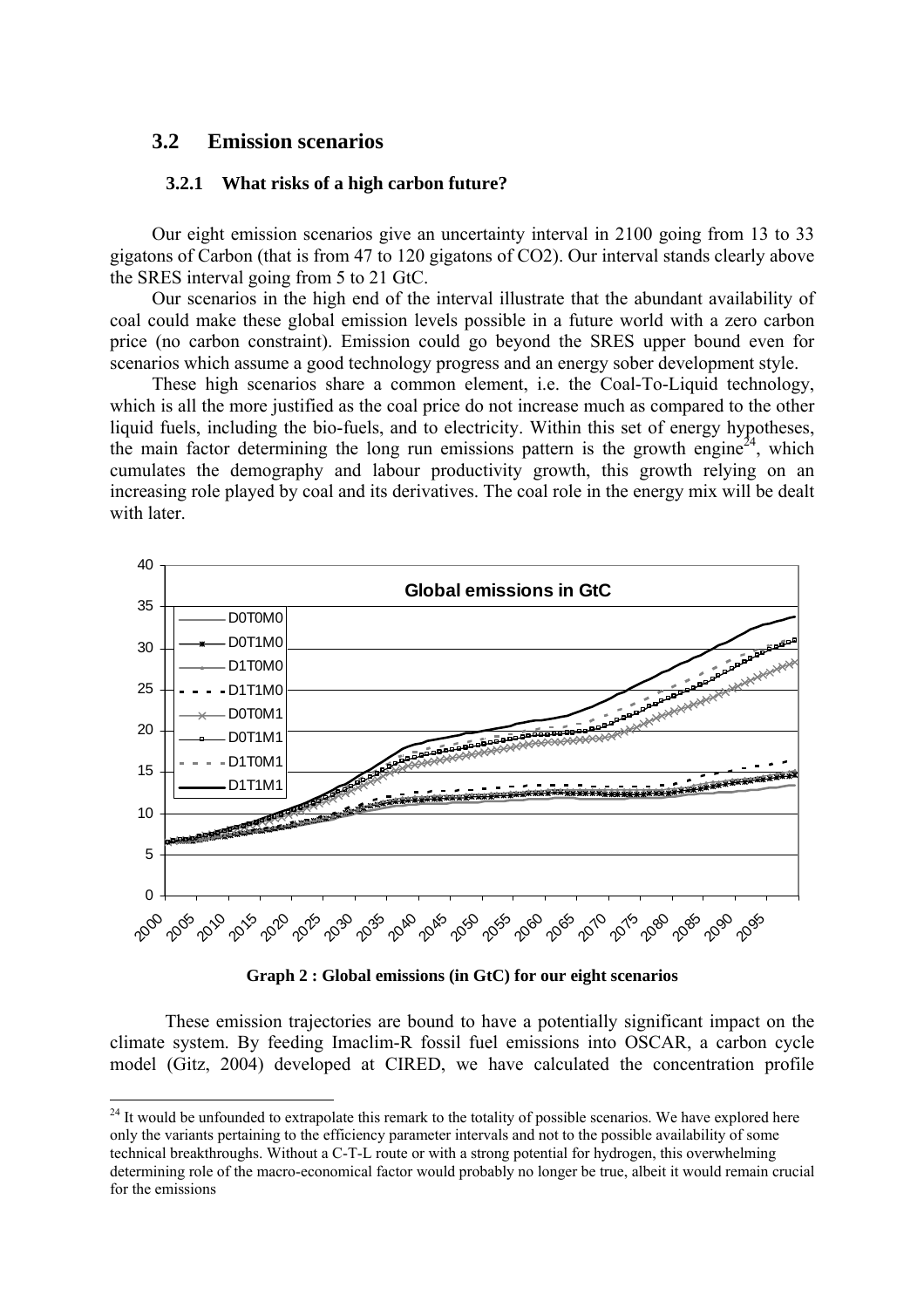<span id="page-39-0"></span>obtained for each of the eight scenarios [\(Graph 3\)](#page-39-1), by combining them with two contrasted land use scenarios chosen from the SRES (A2 and B1 based on IMAGE giving a very detailed land use). Two observations are worth mentioning:

- Our scenarios without a carbon constraint do not allow a stabilization level below 650 ppm C02 that is at least 750 ppm for all GHG. Even the scenarios combining a low growth and a low deforestation (in blue), would go beyond the 650 ppm ceiling without emission mitigation policies. The upper emission bound (in black) is set between 800 and 920 ppm in 2100 and displays a very high emission growth rate.
- The land use uncertainty is comparable to the fossil fuel uncertainty, as shown by the black arrows.



<span id="page-39-1"></span>**Graph 3 : CO2 atmospheric concentrations for the eight scenarios and two polarized land use scenarios (SRES B1 et A2)** 

### **3.2.2 The « Kaya » decomposition revisited ex post**

In the first part of our report, we have shown that adding up the uncertainty on each element of the « Kaya » decomposition can overestimate the combined uncertainty for lack of taking into account the strong correlations between economic growth, energy efficiency and carbon intensity. After having tried to explicitly represent the uncertainty mechanisms and give their assumed parameter interval, we come back *ex post* to the « Kaya » decomposition as an analysis filter for the trajectories simulated by Imaclim-R.

In support to the argument that aggregated variables inside the "Kaya" identity do not follow independent dynamics, let us compare two scenarios which only differ on the growth engine factor. The Graph 11 shows the relative evolution of Kaya indicators of the high growth engine scenario D0T0M1 compared to the low growth engine scenario D0T0M0. Clearly the modification of macroeconomic parameters has an effect on the energy intensity of the GNP  $(+10\%$  in 2100) as well as on the carbon intensity of the energy system  $(+6\%$  in 2100).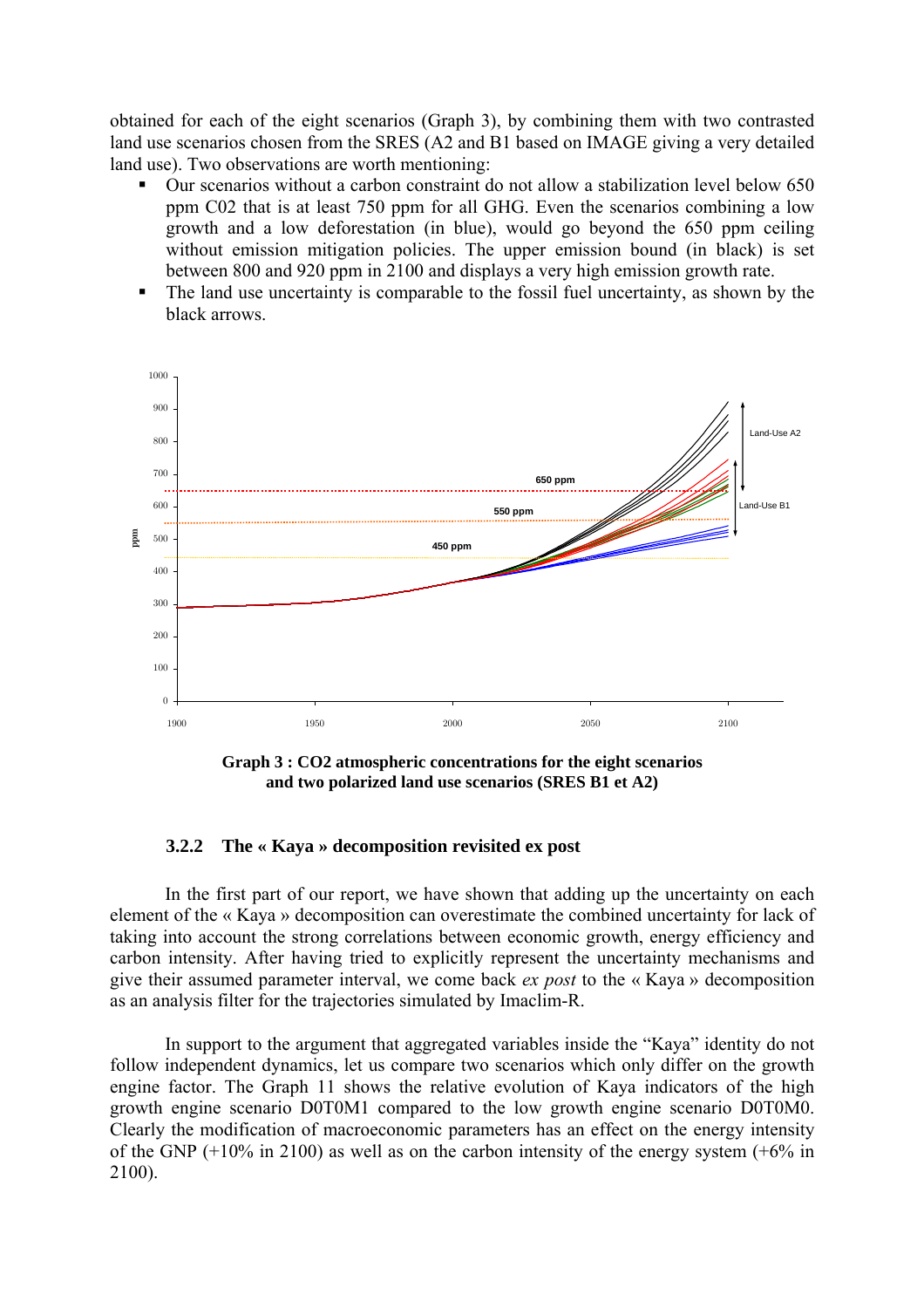The energy intensity of the GNP is first lower in the high growth engine (M1) scenario, in a transitory phase with a higher energy efficiency progress rate due to the macroeconomic effects: the higher economic growth induces an increased use of energy, therefore forcing higher the fuel prices, themselves inducing technology progress. This global effect is combined to the usual effect: the higher the GNP growth (in M1), the higher the investment in new capital, the younger is the average capital age, the better its average energy efficiency. On the contrary, the economic growth in developing countries is accompanied by a strong industrialisation, structural change which has an effect on aggregated energy intensity of the GNP contrary to the previous, as industry is more energy intensive than agriculture or services. At the end of the century, the energy intensity of the GNP becomes higher in M1 under the combined effect of this structural change effect and of the convergence of energy efficiency levels in both scenarios, as they stand on the same hypothesis for technical asymptotes.

The carbon intensity of the energy system is higher in the scenario D0T0M1 than in the D0T0M0 all along the trajectory, because the increased growth largely rests on the use of fossil fuels. From 2040 to 2070 the penetration of biofuels allows a partial stabilisation of the carbon intensity index, whereas the (M1/M0) index increases later in the century because the coal share increases as coal and its derivative CTL become then the main fuel to cope for a higher growth.



**Graph 4 : Comparing the Kaya decomposition factors between the D0T0M0 and D0T0M1 scenarios.**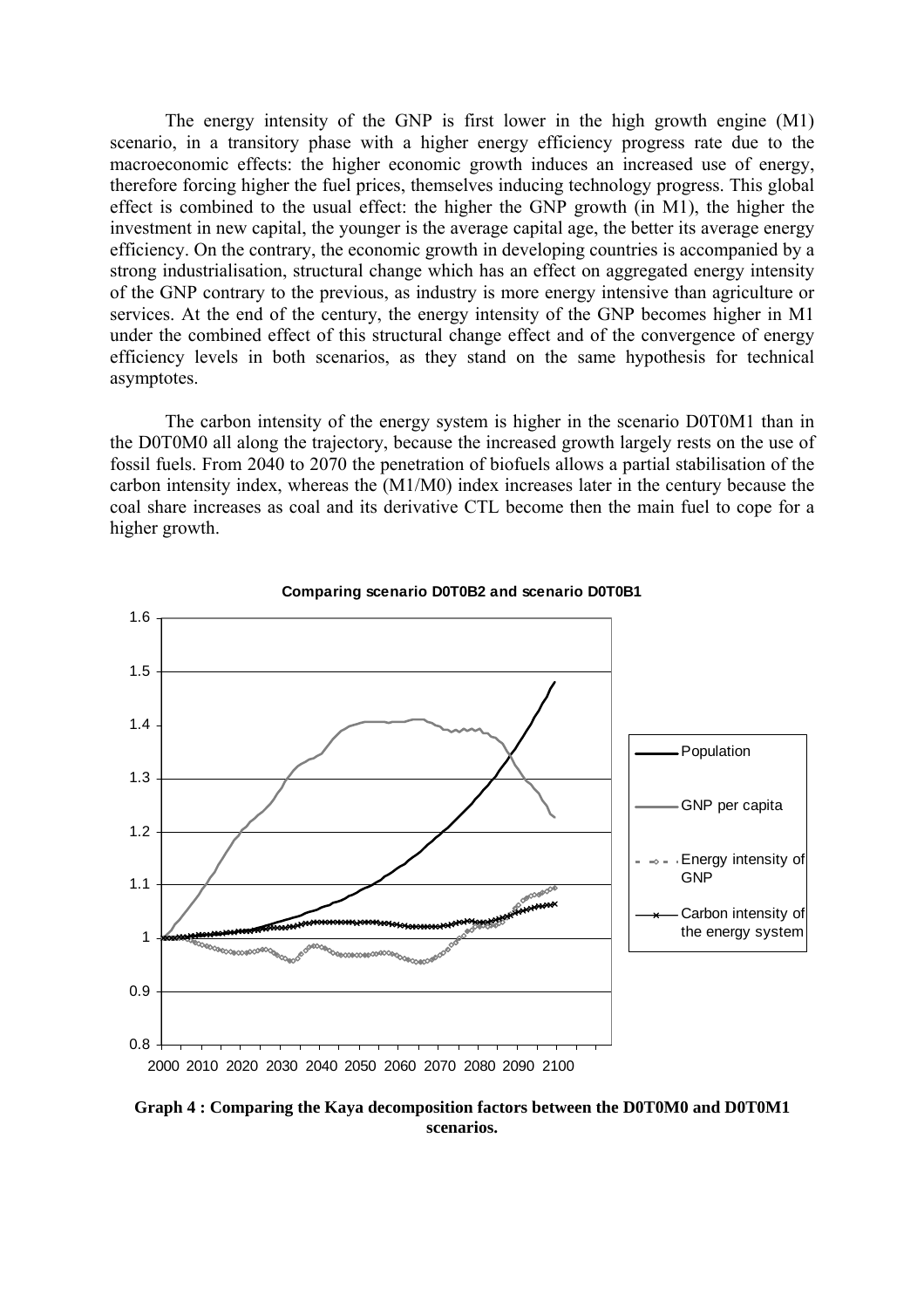To go beyond this demonstration on a particular case showing that indicators from the Kaya decomposition are correlated, let us examine the joint evolutions of energy intensity and carbon intensity in the eight scenarios produced. This examination is symptomatic of the understanding difficulties emerging from the fact that Kaya identity gives only a very aggregated view of the mechanisms underlying emission trajectories.

The [Graph 5](#page-42-1) puts together the global trajectories of the four scenarios sharing the high growth engine (M1) variant. All the M1 scenarios display rather comparable trajectories including four distinct phases of the underlying structural and energy dynamics along the  $XXI<sup>st</sup>$  century:

- (i) From 2005 to 2020, the four scenarios exhibit substantial energy efficiency gains, ranging from 10% to 20% as compared to the 2001 reference, but growth rests largely on fossil energy resources, owing to their moderate prices, which triggers a 3% growth of the carbon intensity;
- (ii) From 2020 to 2040, the marginal energy efficiency gains per year across all sectors are more than compensated by a rapid and wide structural change in the developing countries. The industrialization process in the large emerging economies is based on a growing share of the GNP going to energy intensive sectors, which mechanically increases the average energy intensity of the world GNP, even though the energy efficiency is improving from year to year in all sectors. The fossil resources keep being competitive and accessible, so that the average carbon intensity increases by  $4\%$ per year during that phase ;
- (iii) From 2040 to 2060 (or 2080 depending on the scenario), a sudden bifurcation brings an era of high energy efficiency gains and of energy de-carbonization. It results from the combination of various factors: (i) the accelerated oil and gas price increases induce accelerated efficiency gains, (ii) the bio-fuels become competitive and take a growing share of liquid fuels, and (iii) the industrial growth rate in developing countries slows down considerably.
- (iv)The end of the century brings a new turn of trajectories. A slow down of energy efficiency gains is due to the asymptote hypothesis: the nearer you get to the ceiling, the slower you move to it, whereas the demography and the labour productivity assumptions lower the GNP growth rate. The decarbonisation effect is being stopped as the bio-fuels can no longer grow due to its physical limits, whereas the coal-toliquid road becomes competitive.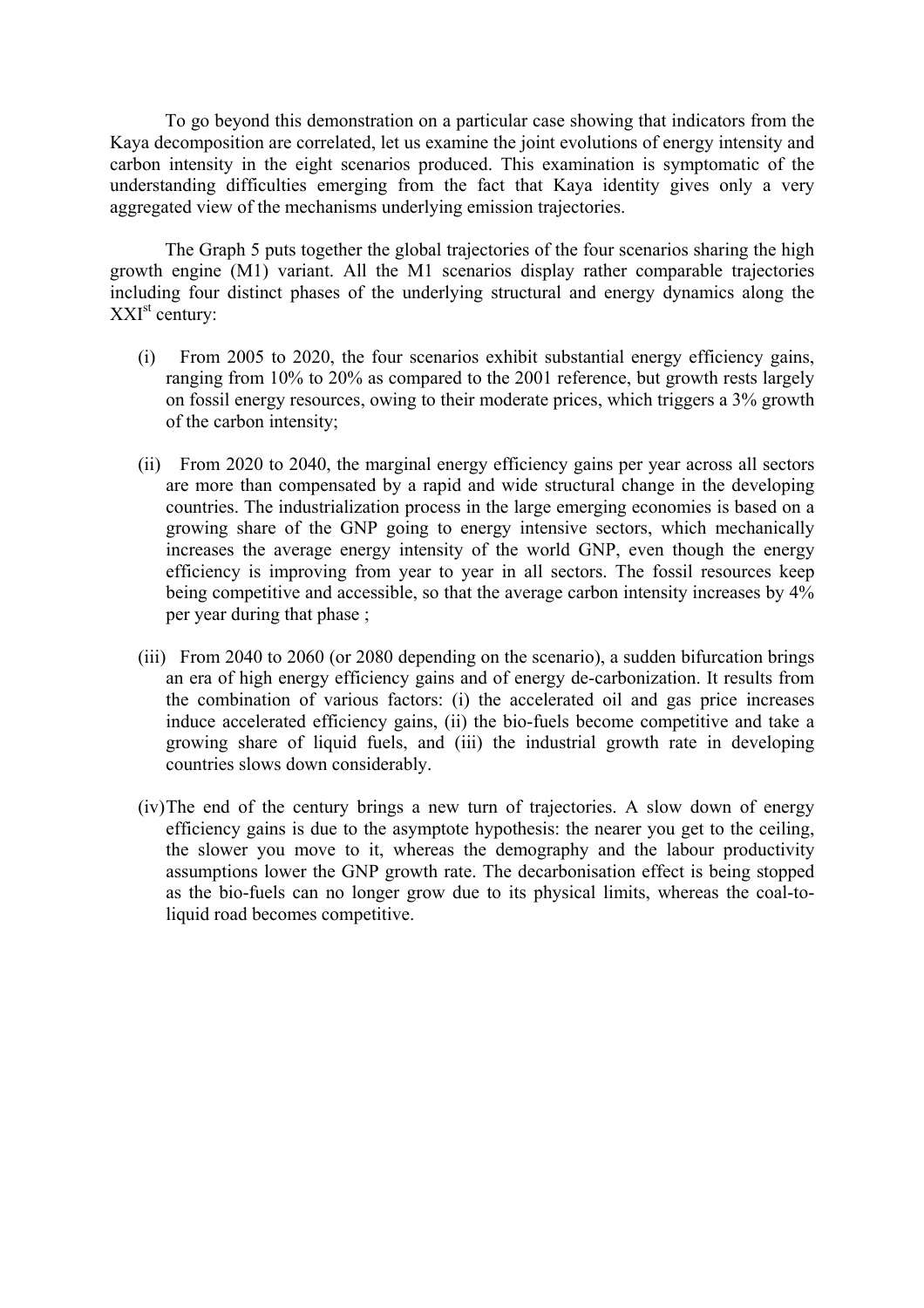<span id="page-42-0"></span>

<span id="page-42-1"></span>**Graph 5 : World trajectories of the 4 high growth engine scenarios exhibiting respectively the total primary energy supply (TPES) to GNP ratio and the carbon to TPES ratio.**  Each point corresponds to a year; larger symbols stand for each decade.

These evolutions provide a straightforward explanation of why  $CO<sub>2</sub>$  emission can reach up to 110 gigatons of  $CO<sub>2</sub>$  (30 gigatons of carbon) in 2100 : a strong GNP growth, between 30 to 40% of energy efficiency progress, but a continued dependence on competitive fossil fuels, which do not induce any straightforward decarbonisation.

Three mechanisms at work in our scenario dynamics deserve some more detailed explanations: the rebound effects, the effect of developing countries industrialisation, and comeback of coal as a competitive fuel.

#### **3.2.3 The rebound effects**

The rebound effect concept refers to the case of a consumption (or an activity) increase following an energy efficiency improvement. The rebound effects combine direct, indirect and macro-economic effects triggered by an energy efficiency progress.

**-** Direct effects – The consumer opts to re-use the saved expense to consume more. For instance, someone getting access to a more efficient car (saving on the specific fuel use per kilometre) can opt for increasing one's car use. This direct effect is limited as the average transport time remains bounded (around 1.1 hour per day, as given by empirical observations: the so-called "Zahavi" rule).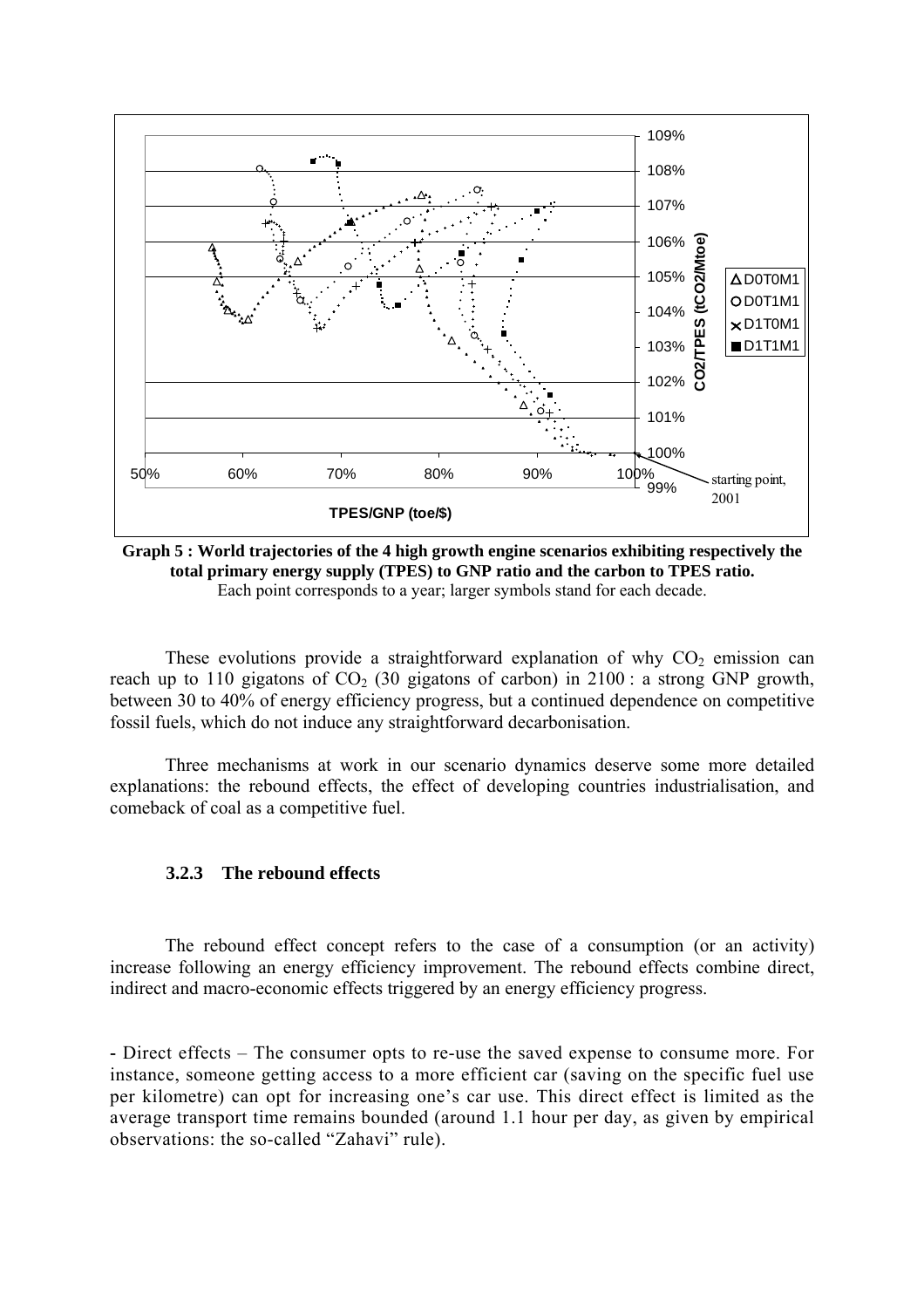- Indirect effects – The consumer can opt to re-use the saved expense in consuming more of other goods, which in turn induce additional energy consumption. For instance, a household can save money owing to a more efficient heating system and use it to buy more durable goods for the home equipment.

- Market effects – Less demand for a resource lowers its price, which allows marginally more competitive uses. For instance, the electricity has been initially used for lighting in the residential sector, but its decreasing price allowed its use for many other home equipments.

 When talking about emissions, the rebound effect corresponds to the difference between the emission reduction projected (by mere transposition of efficiency gains) and the real reduction due to an increased energy efficiency. Indeed, 30% improvement of energy efficiency won't lead to 30% reduction of energy expenses nor 30% emissions reduction; the difference between these 30% of "potential" emissions reduction and real reduction is the rebound effect.

Of course this doesn't mean the rebound effect rules out all benefits of energy efficiency improvements on emissions, but it truly limits their impact, as we will illustrate with two examples of results given by the model.

### *3.2.3.1 The rebound effect of the technical progress on the GNP*

As the technical progress saves part of the energy expenses for a given energy service, it allows a higher activity level and thus again an increased energy demand which cuts on the initial energy saving.

Let us compare for instance D0T0M1 and D0T1M1 scenarios, which share the same development style D0 and the same high growth engine M1, but have different technical progress variant. A more rapid technical progress in the D0T0M1 scenario decreases the energy intensity of the GNP for a given date (see [Graph 6\)](#page-44-0). However the level of activity, represented here by the GNP, is higher because of the redeployment of part of the saved energy expenses. The net effect on the emission saved is smaller than the gross direct effect. The effect is magnified on the carbon budget (i.e. the cumulated emissions) and therefore on the climate.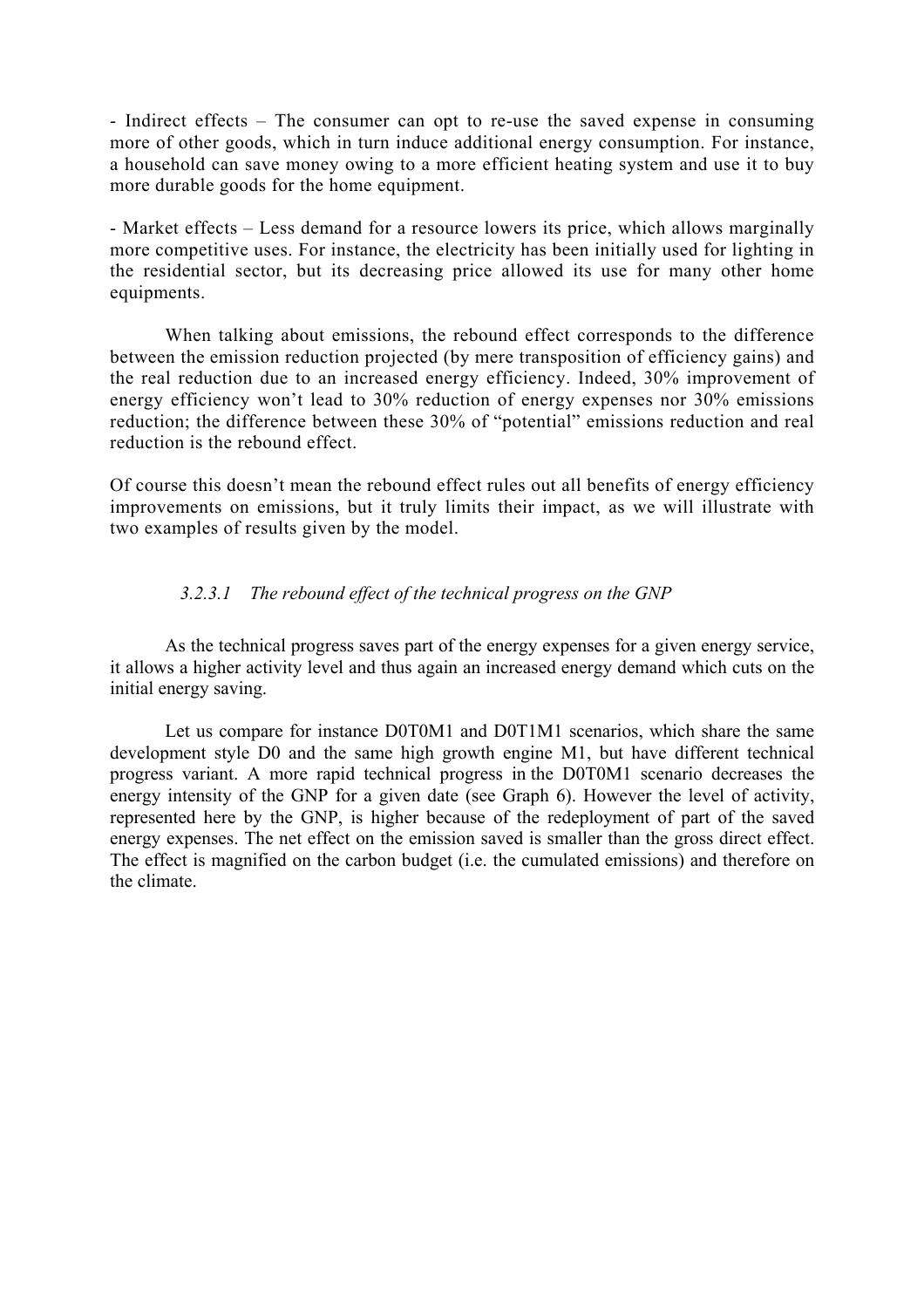

<span id="page-44-0"></span>**Graph 6 : The rebound effect of the technical progress on the GNP and the carbon budget. Comparing the scenarios D0T0M1 and D0T1M1.**  Index 1 for the scenario D0T1M1.

*3.2.3.2 The rebound effect of the technical progress on the mobility* 

The rebound mechanism described previously has been publicized mostly in the transport case. As explained previously, progress in cars efficiency hides partly increases of oil prices and induces more mobility (income effect on the mobility in the households' utility function). Additionally to this income effect, efficiency improvement can induce changes in the modal shares as the efficiency gains and the weight of energy in the kilometre cost are not homogenous in the different modes. The emission reductions expected may thus be counterbalanced partly by mobility increase and modal transfer on more energy intensive transportation modes.

Coming back to the comparison between the D0T0M1 and D0T1M1 scenarios, which share the same development style D0 and the same high growth engine M1, but are distinguished on the technical progress variant, the rebound effect on mobility can be highlighted. The trajectories for China (see [Graph 7\)](#page-45-0) display more mobility in the more energy efficient scenario (D0T0M1). The total emissions due to cars are the product of the four factors: (i) the carbon content of fuels, (ii) the specific fuel use per kilometre (energy efficiency of cars), (iii) the mobility per head and (iv) the population (identical for the two scenarios under scrutiny here). The carbon content in the D0T0M1 scenario is slightly higher than in the D0T1M1 scenario because the more efficient route determines a lower cumulated fossil fuel demand and thus lower prices, which slows down the entry of bio-fuels. Later in the century, the efficient route (T0) can still rely on the bio-fuels, whereas the less efficient scenario (T1) has saturated the bio-fuel potential and is bound to go more on the coal-to-liquid route.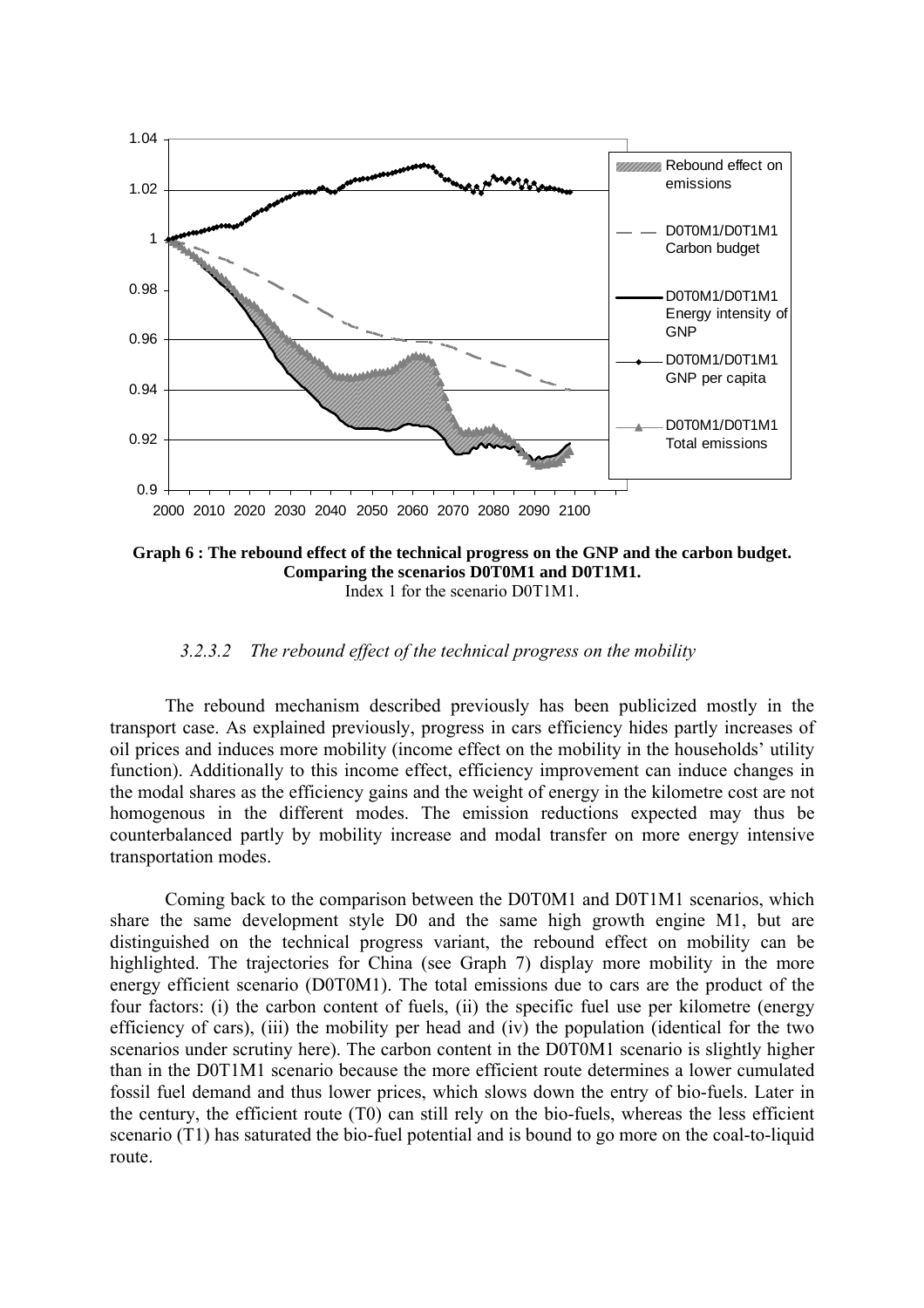In the end private transport emissions are not mechanically discounted by the ratio of progress on the specific fuel use in the T0 scenario as against the T1. Emissions can even be higher in the transition phase (here from 2025 to 2045) because the higher technical progress is assumed to induce a strong modal shift in favour of the private car option.



<span id="page-45-0"></span>**Graph 7 : The rebound effect of the technical progress on the mobility and the carbon budget. Comparing results for China: D0T0M1 compared to D0T1M1.**  Index 1 is set for the scenario D0T1M1

### *3.2.3.3 Effect of the development style on the technical progress*

Again the energy technical progress can induce a feedback effect through price in the case of the development style variant. As in the rebound effect case, the direct emission difference is partly compensated: a less energy intensive development style determines a lower cumulated oil and gas demand and thus a lag in the world price increase. In turn it determines less induced technical progress or less induced energy resource substitution, for instance towards bio-fuels. The projected technical progress penetration effect is reduced as compared to the theoretical energy efficiency gain.

This effect is not visible in the [Graph 5](#page-42-1) because it is negligible as compared to the energy need difference between both development styles. But a detailed D0T1M1 and D1T1M1 comparative analysis can illustrate the compensation mechanism. On [Graph 8,](#page-46-1) the D0T1M1 contains less mobility need, and thus less oil price increase. Therefore it induces less technical progress and a lagged bio-fuels penetration. In total the emission projection does not reflect the totality of the gross effect of a lower mobility need determined by a denser space planning.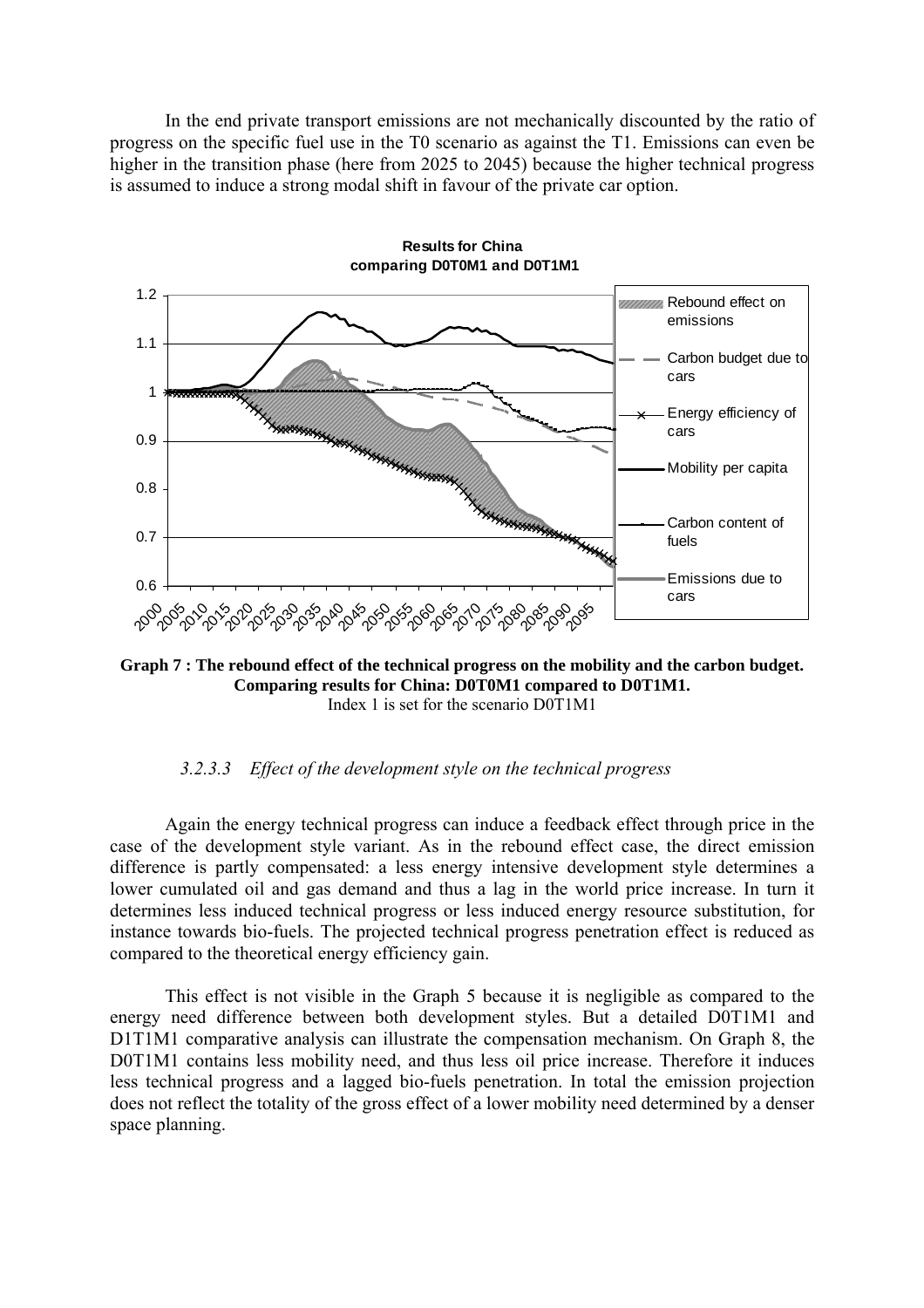**Results for Europe comparing D0T1M1 to D1T1M1**

<span id="page-46-0"></span>

#### <span id="page-46-1"></span>**3.2.4 The structural change in the developing countries**

The CO2 emission per capita in developing countries is much below what it is in industrialized countries, even with comparable geographical or climatic areas. Therefore the catching-up which is assumed as the central trend of the next century means that the developing countries will be weighting more and more on the world average all along the century. Thus we can see on the [Graph 5](#page-42-1) that the developing countries industrialization catching-up weights as much as to be able to slow down (or even reverse) the global trend of an ever declining global energy intensity into a temporary increase from 2020 to 2040.

The Figure 17 illustrates the OECD and non OECD differing trajectories. OCDE countries, where the expansion of the service sector is continuous over the whole trajectory, see a strong decrease of the energy intensity (around 45% in 2100 as compared to 2000). This decrease of energy intensity goes along with a slow decarbonisation due to progressive penetration of nuclear and renewable energies for electricity generation. One should note that these two trajectories, presented on the same graph, may be misleading: the starting point in 2000, represented here by the ratio 100%, doesn't correspond to the same absolute values for OECD and non OECD countries. The latter remain, in our scenarios, less efficient than the OECD average. Therefore, the energy intensity world average will be raised by the growing share taken by non OECD countries in the world GNP (from 20% to 40% between 2000 and 2100 in scenario D1T1M1).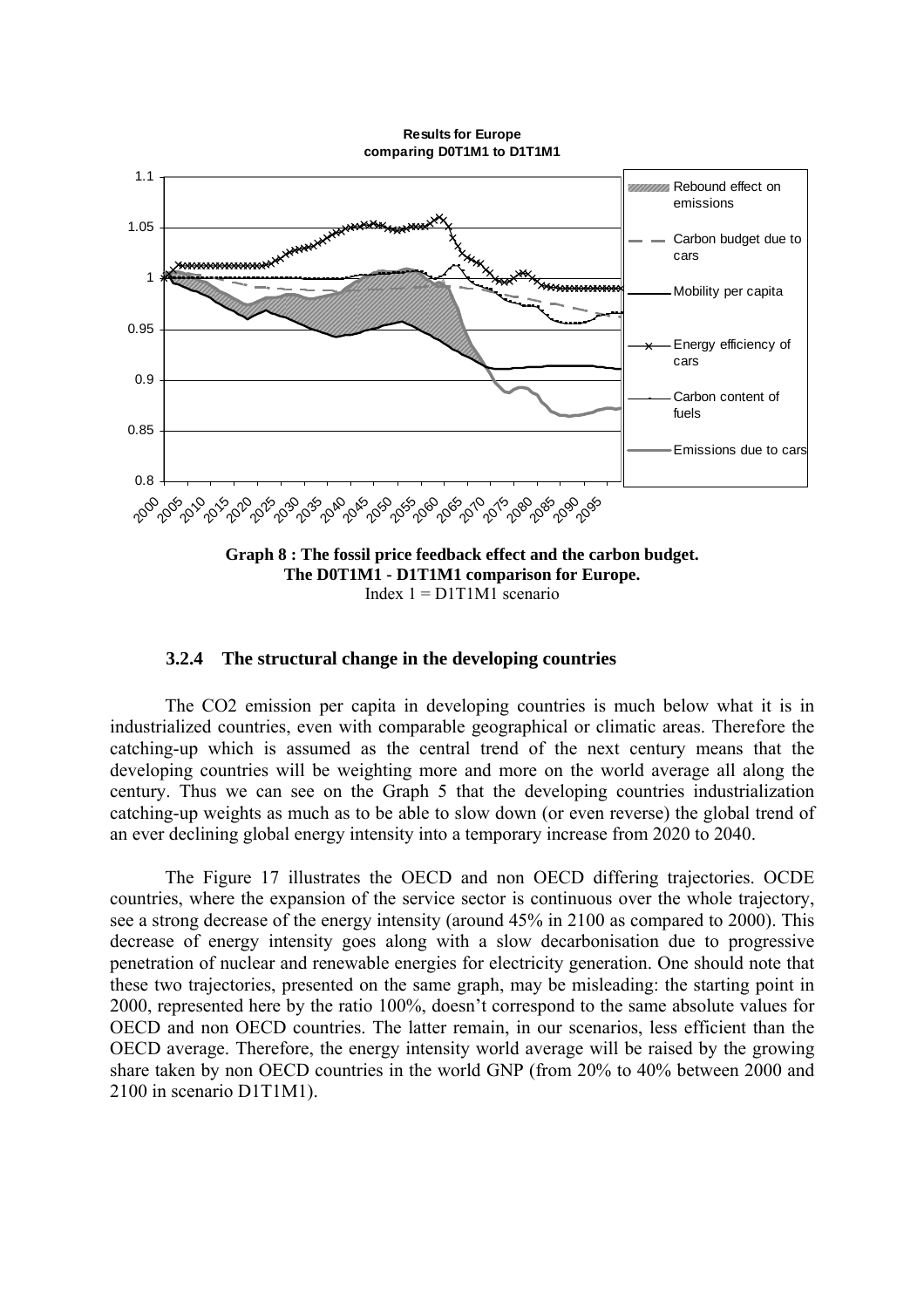

**Graph 9 : OECD and non OECD industry added value in scenario D1T1MI** 

This effect that we may call « aggregation effect » is visible when we compare the world trajectory (as in figure 11) to the regional trajectories (as in figure 17). Beyond the precise data presented here, there lies a fundamental issue. Will the catching up effect in favour of developing countries share in the world industry (and GNP) be dominated by a leapfrogging effect towards the efficiency frontier or will it still be combined to a strong heritage of the efficiency gap from the starting period. In the end the global energy trajectory is differing very significantly. The factors bearing on it are as follow: the capacity to finance "clean" technologies on productive capital or final equipment, the inertia of existing less efficient capital, the relative prices of energy compared to domestic prices in developing countries, etc.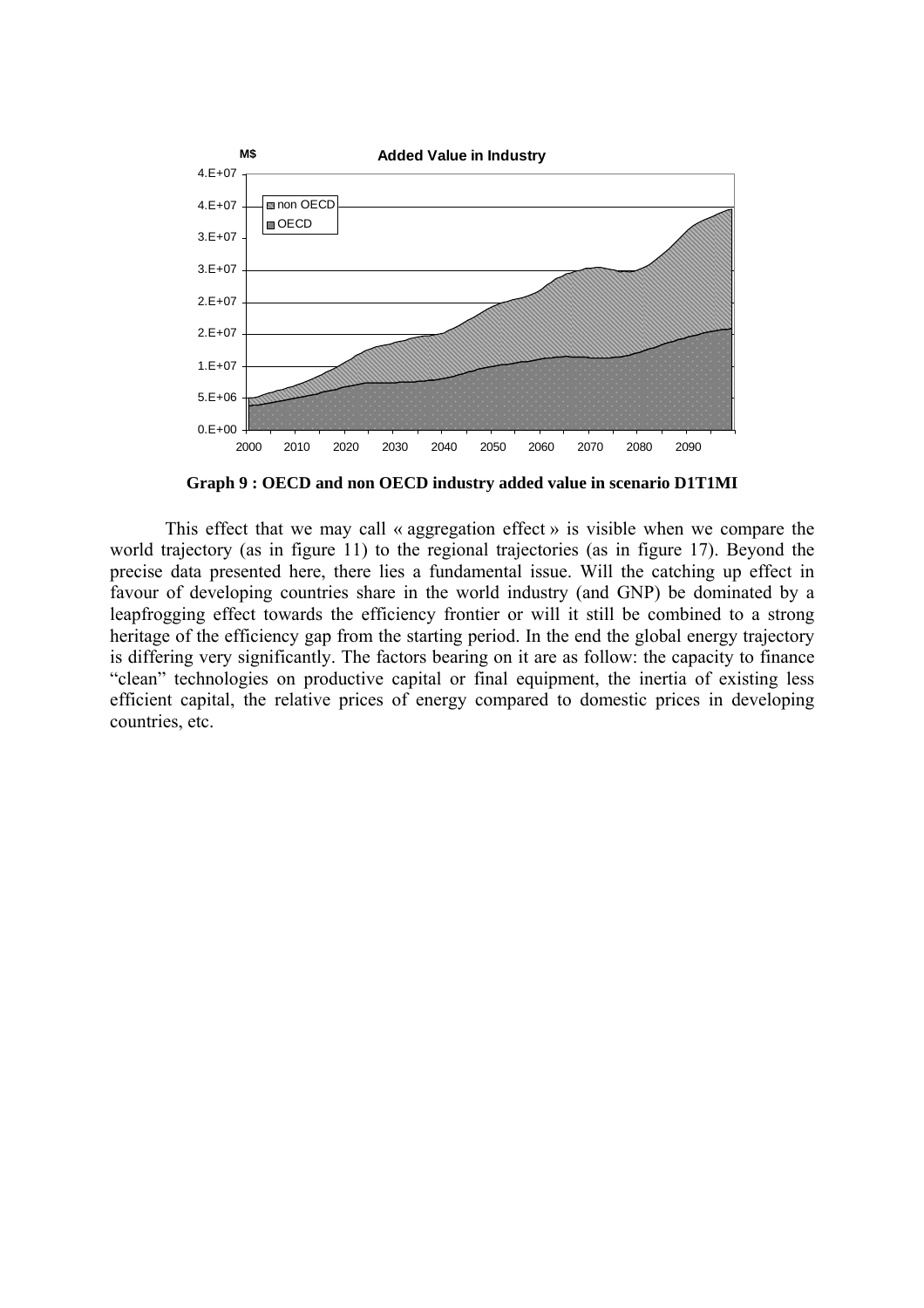<span id="page-48-0"></span>

**Graph 10 : OECD and non-OECD trajectories for the scenario D1T1M1.** 

#### **3.2.5 The comeback of coal**

On the [Graph 2,](#page-38-2) there is a noticeable slow down on the emission growth trajectory, beginning around 2035 up to 2065 or 2085 according to the scenario, before a steeper slope up to the end of the century. This sequence reflects the physical impact of the penetration of bio-fuels from around 2035 on and their saturation between 2065 and 2085 giving room to the coal-to-liquid route. This coal comeback is inevitable in a zero carbon price world with a coal-to-liquid technology available and becoming the least cost option. It carries a strong risk of an emission explosive trajectory before the end of the century.

More precisely, this "comeback of coal" occurs when remaining oil resources and biofuels are not sufficient to satisfy demand for liquid fuels. The Imaclim-R model thus does not make the hypothesis of a « backstop » technology, i.e. a technology apt to penetrate after the price increase gets above its competitive price and then to provide an unlimited supply of a perfect substitute to the exhausted oil reserves and then to the saturated bio-fuels. As the existence of such a backstop technology does not seem assured today, it seemed to be nor necessary nor robust to make such assumption for our simulations.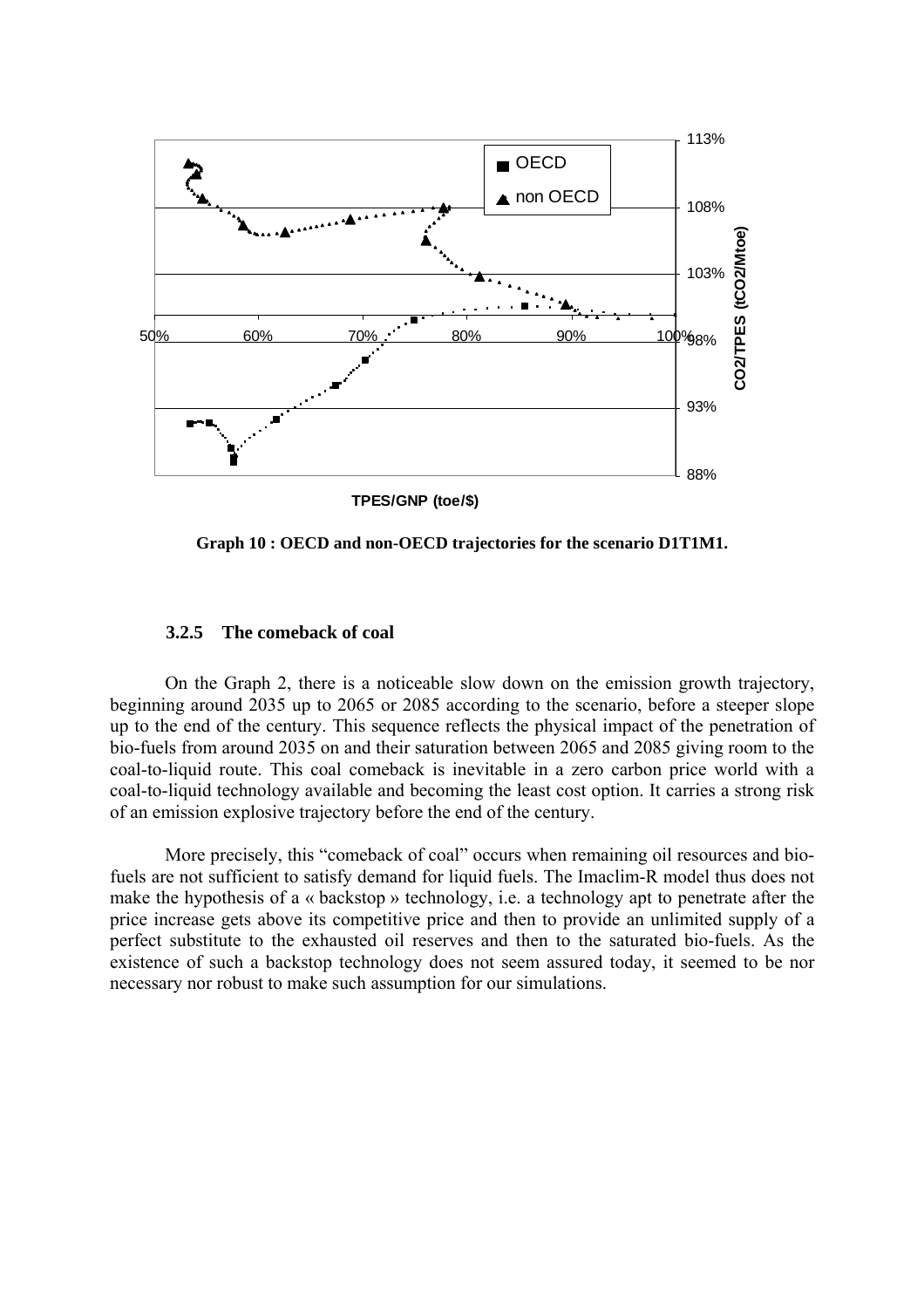

**Graph 11 : The shares of liquid fuels in the scenario D1T1M1.** 

The bio-fuel potential is limited by the land use constraints, the competition with food land allocation, and the agricultural yield. We have fed into our model the bio-fuel supply potentials as published in the International Energy Agency (IEA, 2006). We do not assume a drastic modification of the agricultural system, as we are modelling a reference scenario with no carbon policy. The bio-fuel global upper limit is nevertheless set at 1400 Mtoe, which is about equivalent to the current OPEP oil production. Finally, the capture and geological sequestration of CO2 would only save the potential emission during the coal-to-liquid process and not the emission which inevitably happens during the engine combustion itself. The impact of the comeback of coal on emissions wouldn't be tempered significantly by capture and sequestration.



<span id="page-49-0"></span>**Graph 12 : The primary energy mix evolution in the D1T1M1 scenario.** 

In the mix of the total primary energy supply, the renewable energy share increases only at a very slow pace, whereas the coal remains much more competitive. Only the increase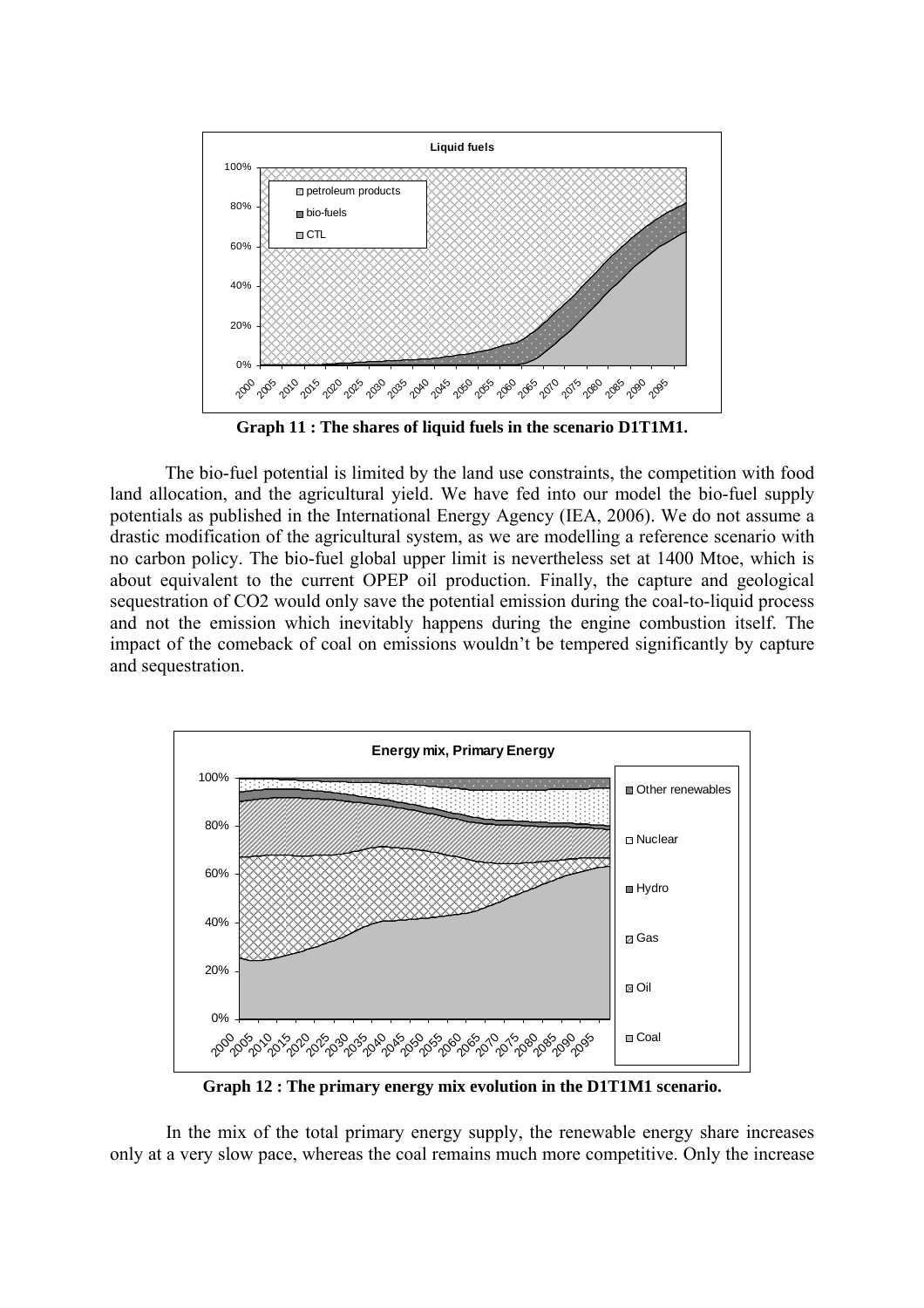<span id="page-50-0"></span>of nuclear in the generation and the shift to electricity of the energy system allows to decrease the fossil energy share in the energy mix, as shown [Graph 12.](#page-49-0)

### **3.2.6 Impact of growth variants on the fossil content of trajectories**

The [Graph 5](#page-42-1) presents the trajectories of the four highest emission scenarios. The impact of moderate growth on « Kaya » trajectories stems directly from analysis detailed so far. Nevertheless, we may comment on salient features shown in the Figure 20:

- $\blacksquare$  The carbon intensity increases by around 4% instead of 8% in the M1 scenarios;
- An energy efficiency quite comparable in 2100 resulting from a slightly lower technical progress and less rebound effects as well as less industry growth ;
- The postponement of the recourse to the coal-to-liquid option in the scenarios with the "sober" development style variant, which benefit from a postponed oil and gas exhaustion.



**Graph 13 : Trajectories for 4 scenarios of low growth engine (M0): the energy intensity of GNP index and the world carbon intensity of energy index.** 

Each point represents one year and larger symbols stand for decades.

## **3.3 Conclusion**

In this exercice, we formulate independent assumptions on the economy growth engine and on the energy technical progress. Therefore the growth impact on the energy efficiency gains is only a second order mechanism through the speed of equipment replacement or the cumulative extraction of fossil resources, which in turn have a bearing on the technological package all along the trajectory. Nevertheless it widely recognized that the birth, the development and the diffusion of innovative technologies are directly correlated to the economic growth, for at least two reasons: first, growth is a precondition to finance the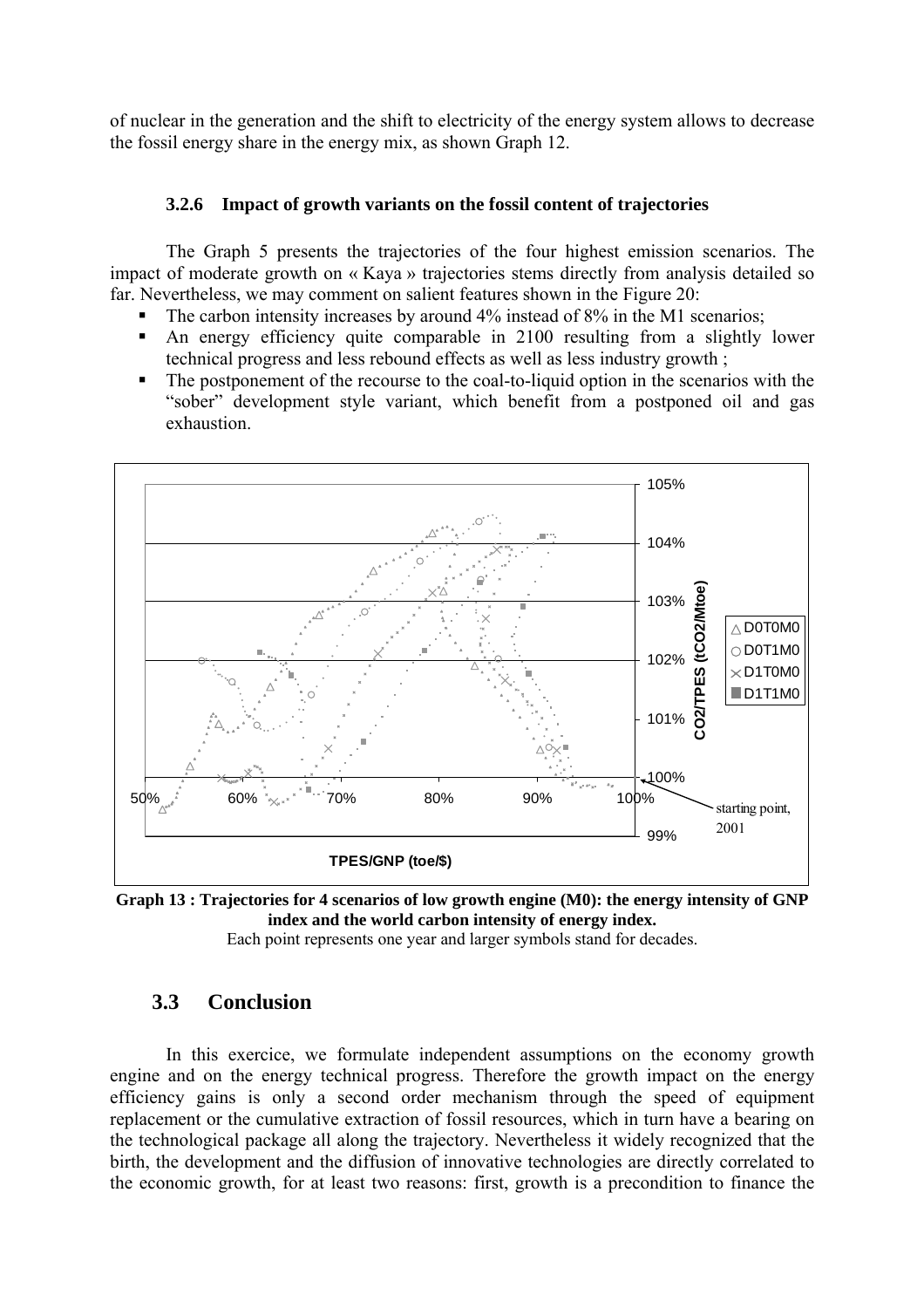R&D investments; second technical progress may be induced by the anticipations that agents make on the potential gains of expected progress, and those anticipations depend notably on the growth rate, on the energy price and on the expected fossil reserves. Both factors support the interdependence view that the higher the GNP growth expected, the higher the technical progress. Previous work with an earlier and more compact version of the IMACLIM-R model was especially focused on this topic of induced technical change, but not with a perspective of exploring uncertainty.

This sounds like a reminder of what was answered by modellers to Castles and Henderson's criticism against the overestimated growth rates for the catching up of developing countries GNP expressed in current exchange rates. Nakicenovic and al. (2003) stressed that the emission estimation of SRES was still correct because the effect of overestimated growth rates for developing countries may somehow be compensated by the higher technical progress growth rates as a corollary to the high GNP growth rates. McKibbin and al. (2004) tested this intuition with the G-Cubed model and showed that emissions are not systematically over-estimated because of higher catching-up growth rates of GNP with the use of market exchange rates.

If we lend credibility in the intuition that GNP and technical progress growth rates are correlated, we should examine more in depth the assumptions behind the most contrasted scenarios, i.e. D0T0M0 and D1T1M1, to test their self-consistency. We cannot decide for sure whether they are still within the uncertainty for crossed intervals on growth and technical progress, or whether we miss here a strong link. In that case, it would mean that the four scenarios (D\*T1M1, D\*T0M0) can not be considered as consistent, and the most contrasted scenarios would become D0T1M0 and D1T0M1. The initial uncertainty interval between the eight scenarios of 13.4 to 33.8 GtC, would then decreases to 14.6-31.3 GtC, that is an interval reduced by 19%.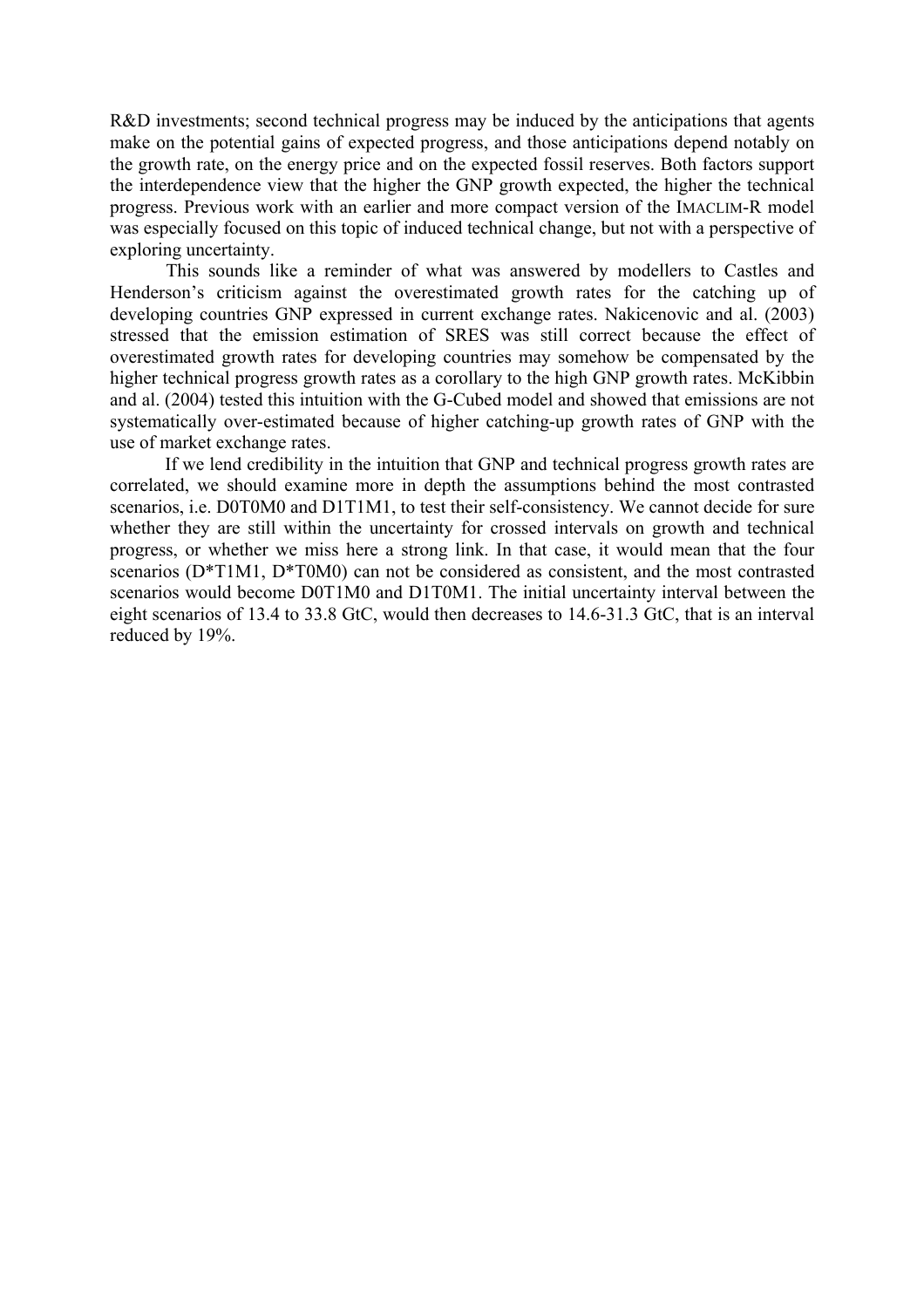# <span id="page-52-0"></span>**4 References**

Agence Internationale de l'Energie, 2006, "Energy Technology Perspectives 2006, In support of the G8 Plan of Action, Scenarios and Strategies to 2050": pp 283-288.

Agence Internationale de l'Energie, 2002, World Energy Oultook, Paris, 533 p., Ch. 13 'Energy and Poverty'.

Ambrosi, P., Hourcade, J.-C., Hallegatte, S., Lecocq, F., Dumas, P., Ha Duong, M., 2003, Optimal control models and elicitation of attitudes towards climate damages, *Environmental Modeling and Assessment*, 8, 3, 133-147.

Armington, P. S., 1969. "A Theory of Demand for Products Distinguished by Place of Production." IMF, International Monetary Fund Staff Papers 16: 170-201.

Berndt, E. and Wood, D. 1975. "Technology, Prices and the Derived Demand for Energy", *The Review of Economics and Statistics*, August, pp 259-268

Blanchflower, D. G. and A. J. Oswald 1995. "An introduction to the Wage Curve." *Journal of Economic Perspectives* 9(3): 153-167.

Böhringer, C., Rutherford, T.F., 2005, *Integrating Bottom-Up into Top-Down:A Mixed Complementarity Approach*, Discussion Paper No. 05-28, ZEW, Mannheim 2005.

Castles I., Henderson D., 2003, 'The IPCC Emission Scenarios: An Economic-Statistical Critique', *[Energy & Environment](http://www.ingentaconnect.com/content/mscp/ene;jsessionid=1k76x85gigch1.henrietta)*, vol. 14 (2-3), pp. 159-185.

CEPII, 2001, *Croissance Economique Mondiale: un scénario de référence à l'horizon 2030*, CEPII working papers, Nina Kousnetzoff, PARIS, décembre 2001.

Corrado, C. and Mattey, J. 1997. "Capacity Utilization", *Journal of Economic Perspectives*, Vol. 11, No. 1, pp. 151-167.

Crassous, R., Hourcade, J.-C., Sassi, O., 2006, Endogenous Structural Change and Climate Targets. Modeling experiments with IMACLIM-R, The Energy Journal, Special Issue 'Endogenous Technological Change and the Economics of Atmospheric Stabilisation', 259-276.

Criqui, P., 2001. "POLES: Prospective Outlook on Long-term Energy Systems." Institut d'Économie et de Politique de l'Énergie, Grenoble, France, 9 pp. http://www.upmfgrenoble.fr/iepe/textes/POLES8p\_01.pdf (accessed August 2006)

Edmonds, J.A., H.M. Pitcher, R.D. Sands. 2004. Second Generation Model 2004: An Overview, http://www.epa.gov/air/pdfs/SGMoverview.pdf

Frondel, M. and Schmidt M. C. 2002. "The Capital-Energy Controversy: An Artifact of Cost Shares?", *The Energy Journal Vol.23, Issue 3*, 53-79.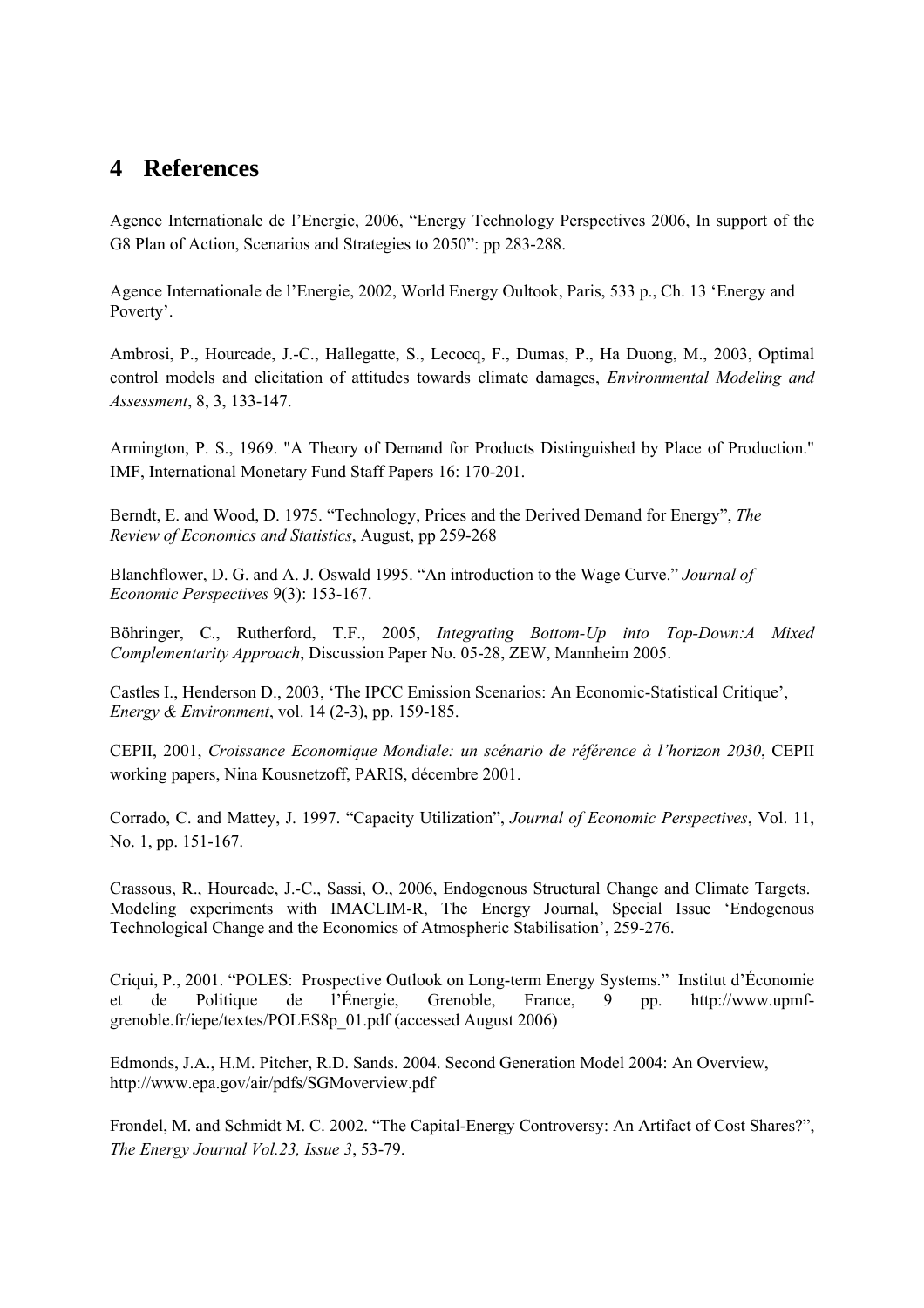Ghersi, F., Hourcade, J.-C., 2006, Macroeconomic consistency issues in E3 modeling: the continued fable of the elephant and the rabbit, The Energy Journal, 27 (Special Issue n°2 : Hybrid Modeling of Energ-Environment Policies : Reconciling Bottom-up and Top-down), 27-49.

Gielen, D., Kram, T., Ybema, R., 1996, "Integrating Energy and Material Strategies for Greenhouse Gas Reduction: A Promising Challenge", *Change*, vol. 30, June.

Gitz, V., 2004, *Usage des terres et politiques climatiques globales*. Thèse sciences de l'environnement, ENGREF, Paris, 2004.

Hildenbrand, W. 1994. "Market Demand : theory and empirical evidence", Princeton University Press.

Hourcade, J.C. 1993. "Modelling long-run scenarios. Methodology lessons from a prospective study on a low CO2 intensive country". *Energy Policy* 21(3): 309-326.

Hourcade, J.C. and Ghersi, F., 2000, Le Rôle du Changement Technique dans le Double Dividende d'Écotaxes, *Économie et Prévision*, 143-144, 47-68.

Hourcade, J.C., Journé, V., 2002, Monsieur Homais, les guides de montagne et le maître nageur. Variations sur la négation des risques climatiques, Critique Internationale, 26, pp. 65-79, 2002.

Johansen, L. 1959. 'Substitution versus Fixed Production Coefficients in the Theory of Growth: A synthesis', *Econometrica,* 27, April 1959, 157-176.

Jorgenson, D.W. and Fraumeini, B. 1981. "Relative Prices and Technical Change." In E.R. Berndt and B.C. Field (eds.), *Modeling and Measuring Natural Resource Substitution*. MIT Press, Cambridge MA, United States.

Lomborg, B., 2001, *The Skeptical Environmentalist*, Cambridge University Press, 515 pp.

Maddison, A. 1995. *Monitoring the world economy: 1820 – 1992*, OECD Development Center, August 1995, 260 p.

Marshall, A. 1890. Principles of Economics, London: Macmillan and Co., Ltd., 1920: Eighth edition.

McKibbin, W., Pearce, D., Stegman, A., 2004, 'Long-run projections for climate-change scenarios', Brookings Discussion Papers in International Economics No 160, April, Washington, DC: The Brookings Institution.

Muellbauer, J., 1976. "Community Preferences and the Representative Consumer", *Econometrica*, 44(5):979-999.

Nakicenovic, N., Grübler, A., Gaffin, S. et al., 2003, 'IPCC SRES revisited: a response', Energy & Environment, **14**(2-3) May: 187-214.

Nakicenovic, N., Alcamo, J., Davis, G., de Vries, B., Fenhann, J., Gaffin, S., Gregory, K., Grübler, A., Jung, T.Y., Kram, T., La Rovere, E.L., Michaelis, L., Mori, S., Morita, T., Pepper, W., Pitcher, H., Price, L., Riahi, K., Roehrl, A., Rogner, H.-H., Sankovski, A., Schlesinger, M., Shukla, P., Smith, S., Swart, R., van Rooijen, S., Victor, N., Dadi Z., 2000, IPCC *Special Report on Emissions Scenarios*. Cambridge University Press, Cambridge, United Kingdom and New York, NY, USA. 599pp.